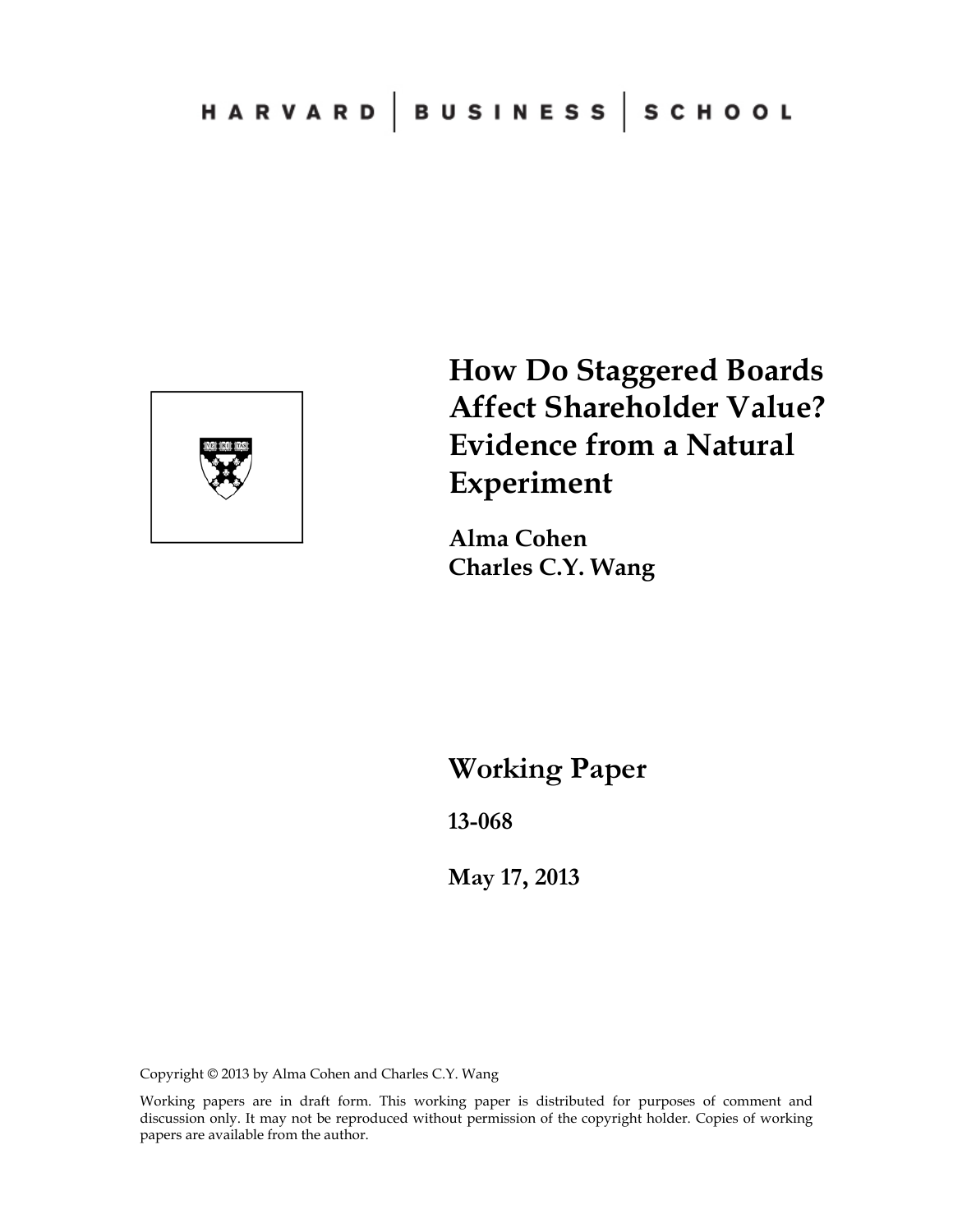# How Do Staggered Boards Affect Shareholder Value? Evidence from a Natural Experiment

Alma Cohen

Tel-Aviv University, Harvard Law School, and National Bureau of Economic Research

Charles C.Y. Wang <sup>∗</sup> Harvard Business School

May 2013

#### Abstract

The well-established negative correlation between staggered boards (SBs) and firm value could be due to SBs leading to lower value or a reflection of low-value firms' greater propensity to maintain SBs. We analyze the causal question using a natural experiment involving two Delaware court rulings–separated by several weeks and going in opposite directions–that affected the antitakeover force of SBs. We contribute to the long-standing debate on staggered boards by documenting empirical evidence consistent with the market viewing SBs as leading to lower firm value for the affected firms.

Keywords: Corporate governance, staggered board, takeover defense, antitakeover provision, proxy fight, Tobin's Q, firm value, agency cost, Delaware, chancery court, Airgas. JEL: G30, G34, K22

<sup>∗</sup>Corresponding email address: charles.cy.wang@hbs.edu. For helpful comments and suggestions, we are grateful to Steven Davidoff, Jeff Gordon, Guhan Subramanian, Nick Bloom, Dirk Jenter, Michael Klausner, David Larcker, Charles Lee, Daniel Malter, Suraj Srnivasan, participants in a Harvard workshop, a Northwestern workshop, and the FARS conference, and, especially, Lucian Bebchuk. We also thank Kyle Thomas for his research assistance. This paper draws on an earlier discussion paper on the subject, which we coauthored with Lucian Bebchuk, but uses different empirical methodology.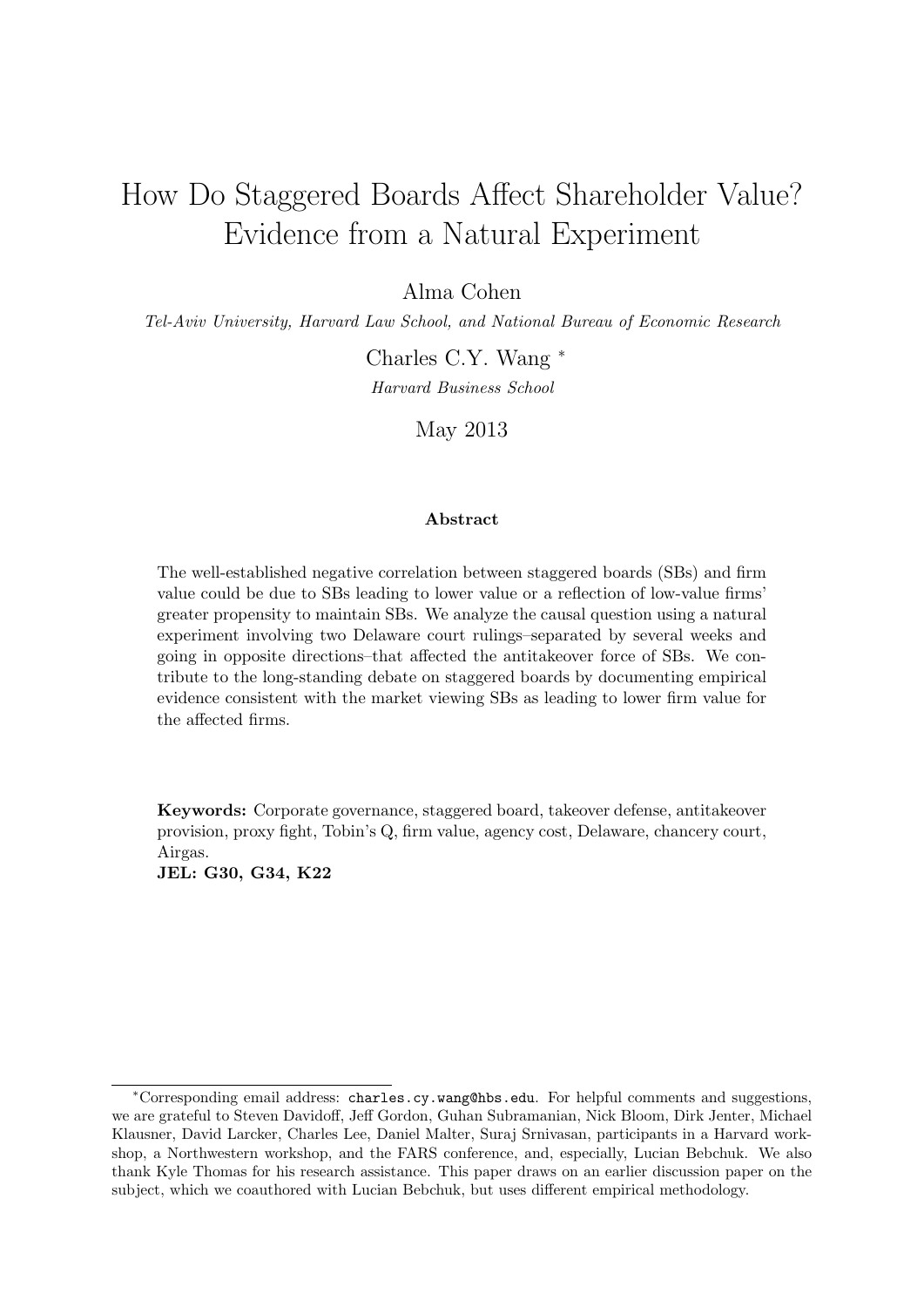# 1 Introduction

Governance provisions that weaken shareholder rights and insulate directors from removal are now well known to be negatively correlated with firm value [\(Gompers, Ishii, and](#page-33-0) [Metrick,](#page-33-0) [2003\)](#page-33-0). This correlation is partly driven by the negative association between firm value and staggered board provisions, which prevent shareholders from removing a majority of directors in any given shareholder meeting [\(Bebchuk and Cohen,](#page-32-0) [2005;](#page-32-0) [Bebchuk,](#page-32-1) [Cohen, and Ferrell,](#page-32-1) [2009\)](#page-32-1). Such correlation, however, may not imply causation but could reflect the greater propensity of low-value firms to maintain such provisions. In this paper, we seek to contribute to understanding the causal question by studying two natural experiments: two court rulings that affected, for a subset of Delaware firms, the extent to which staggered boards can impede shareholders seeking to replace a majority of directors. We find evidence consistent with market participants viewing the antitakeover force of staggered boards as bringing about—and not merely reflecting—reduced shareholder value.

Our findings contribute to the long-standing debate on staggered boards by providing causal, rather than just correlational, empirical evidence on the effect of weakening staggered boards on shareholder value. Certain institutional investors have over time become increasingly opposed to staggered boards. The Council of Institutional Investors<sup>1</sup>; major institutional investors such as American Funds, BlackRock, CalPERS, Fidelity, TIAA-CREF, and Vanguard;<sup>2</sup> and the two leading proxy advisors, ISS and Glass Lewis,<sup>3</sup> all have policies favoring both the annual election of all directors and board de-staggering proposals. As a result, many companies have chosen to eliminate staggered boards in

<sup>1</sup>Council of Institutional Investors, Corporate Governance Policies, p. 3.

<sup>&</sup>lt;sup>2</sup> American Funds, *Proxy Voting Procedures and Principles*, p. 3; BlackRock, *Proxy Voting Guidelines* for U.S. Securities, p. 6; California Public Employees' Retirement System, Global Principles of Accountable Corporate Governance, p. 17; Fidelity Investments, Corporate Governance and Proxy Guidelines, p. 11; TIAA-CREF, Policy Statement on Corporate Governance, p. 31; Vanguard, Vanguard's Proxy Voting Guidelines, p. 2.

 ${}^{3}$ RiskMetrics Group, 2010 U.S. Proxy Voting Guidelines Summary, p. 18.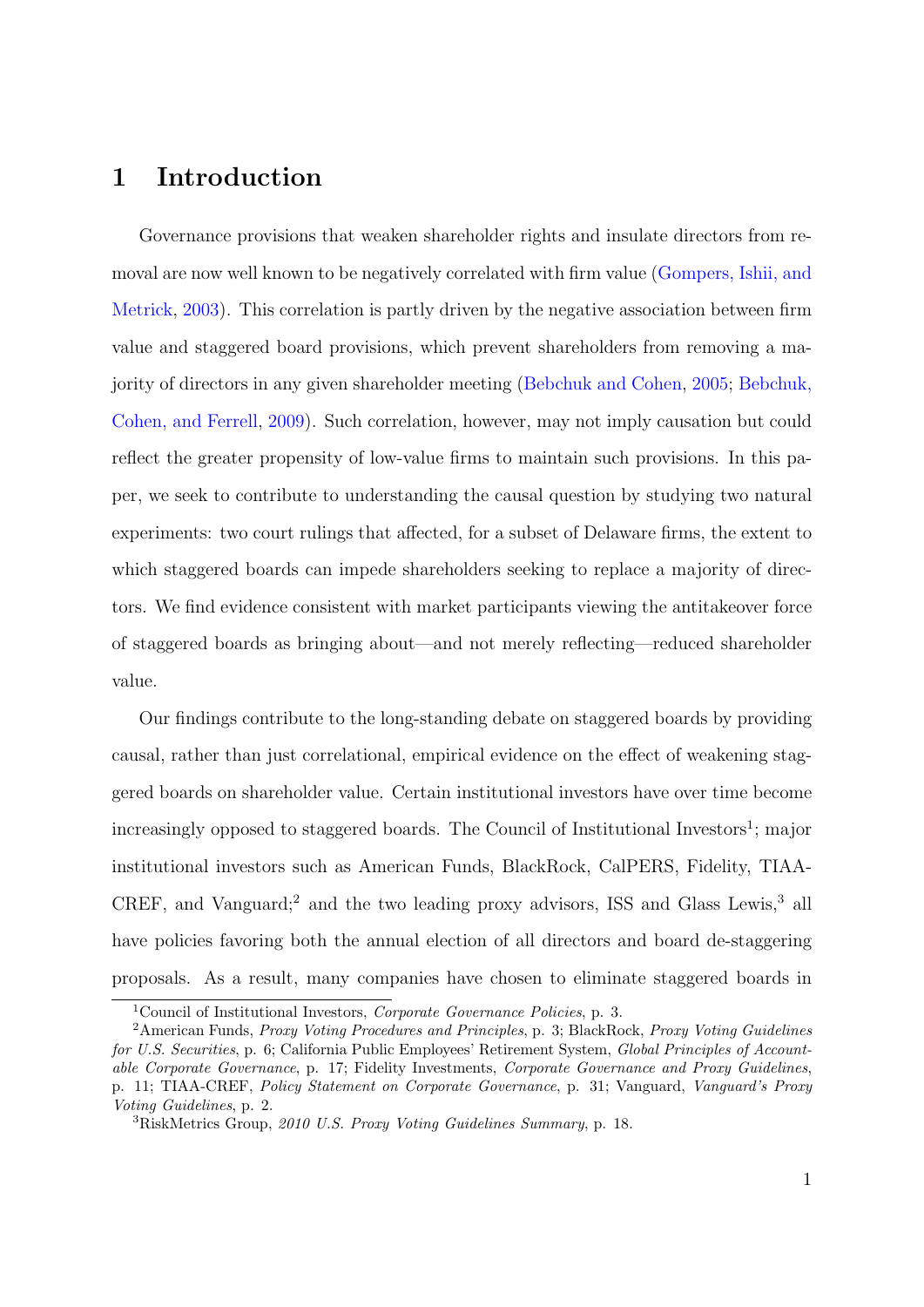recent years. According to FactSet Research Systems, the number of Standard & Poor's 500 companies with staggered boards declined by more than 50% from 2000 to 2012. Still, many companies continue to maintain staggered boards and argue that such provisions enhance rather than reduce shareholder value.<sup>4</sup> As of today, of the more than 3,000 publicly traded companies whose takeover defenses are tracked by FactSet Research Systems, over half still have a staggered board.

The theoretical literature cannot fully resolve the ongoing debate as it identifies both costs and benefits of staggered boards (and of takeover defenses more generally). On the one hand, insulating incumbent directors from the disciplinary threat of removal may enable those directors (as well as the managers they oversee) to deviate from the interests of shareholders by shirking, empire-building, and extracting private benefits [\(Manne,](#page-33-1) [1965\)](#page-33-1); moreover, such insulation may allow self-interested directors and managers to block acquisition attempts [\(Easterbrook and Fischel,](#page-33-2) [1981\)](#page-33-2) or discourage potential acquirers from making offers [\(Grossman and Hart,](#page-33-3) [1980\)](#page-33-3) that would have been beneficial to shareholders.

On the other hand, protecting directors and managers from control contests might enable them to focus on creating long-run shareholder value and avoid inefficient shorttermism [\(Stein,](#page-34-0) [1988\)](#page-34-0). Furthermore, staggered boards may also improve the bargaining position of target firms during takeover attempts, allowing target firm management to extract greater acquisition premiums [\(Stulz,](#page-34-1) [1988\)](#page-34-1). Beyond the takeover contexts, it is argued that staggered boards can produce benefits by securing stability and continuity in board composition, but, at the same time, can produce costs by preventing shareholders from recording their views on the performance of individual directors each year. Given the ambiguity from a theoretical standpoint, empirical evidence is useful in advancing the debate.

<sup>4</sup>For examples of statements of boards of directors in opposition to shareholder proposals in favor of board de-staggering brought to a vote in 2010 annual meetings, see the 2010 proxy statements of Abercrombie & Fitch Co.; Bancorp South, Inc.; and Hospitality Properties Trust.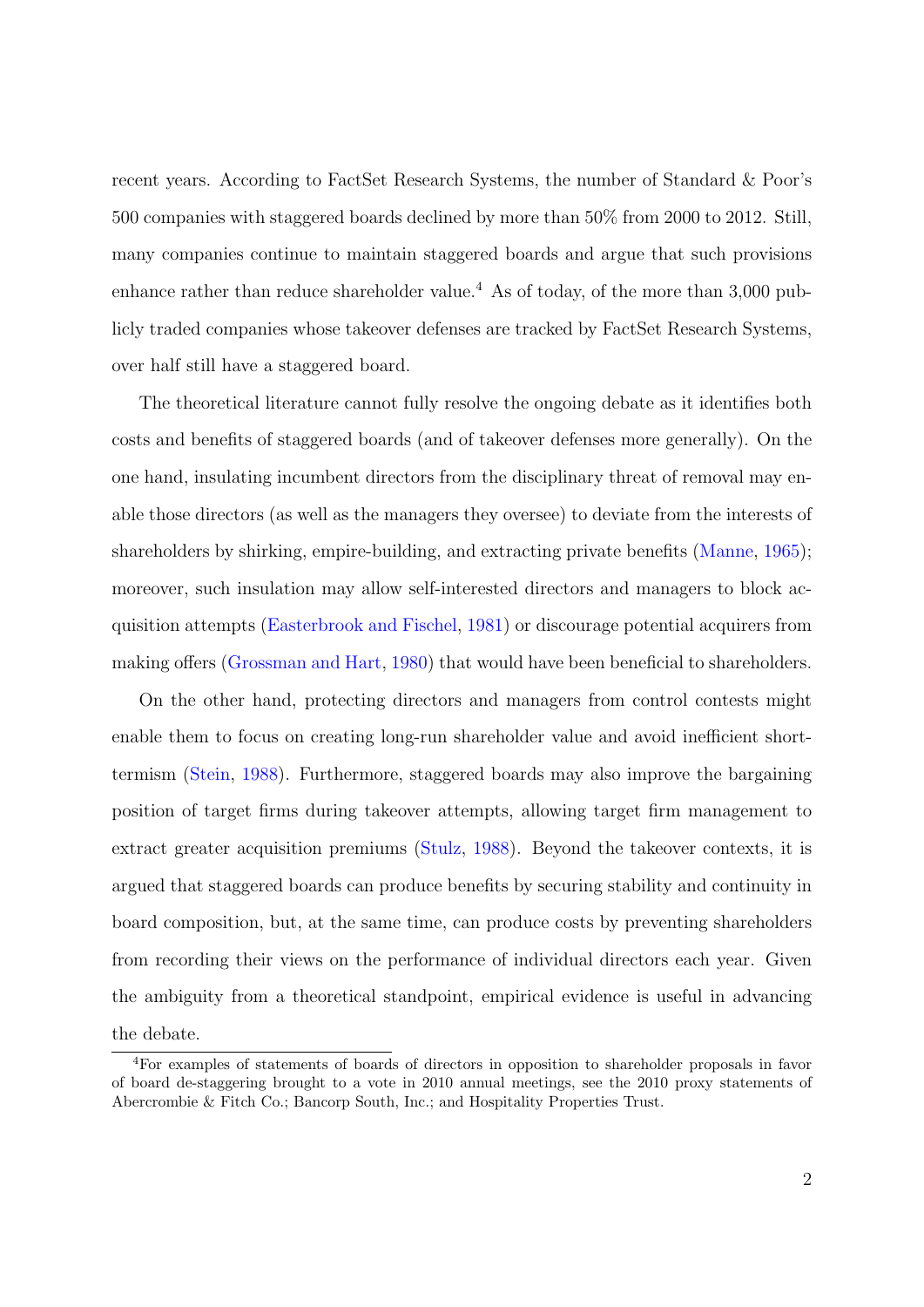To contribute to the empirical assessment of the value implication of staggered boards, we use a quasi-experimental research design based on two Delaware court rulings. In particular, we focus on the Chancery Court and Supreme Court rulings of October 8, 2010 and November 23, 2010, respectively, in the takeover battle between Airgas Inc. (Airgas) and Air Products and Chemicals, Inc. (Air Products). The rulings focused on the permissibility of shareholder-adopted bylaw amendments that substantially weaken the antitakeover force of staggered boards, arising from Air Products' battle to take over Airgas. The Delaware Chancery Court initially ruled that such shareholder-adopted bylaw amendments are permissible but the Delaware Supreme Court subsequently reversed and held such measures to be invalid.

We examine the cross-section of stock returns surrounding the announcements of the rulings and compare the returns of the set of companies that were most affected by the rulings to the returns of companies that were not impacted. We estimate the average treatment effect for the treated group of firms using standard ordinary least squares regressions as well as propensity score matching methods. We also employ placebo tests and simulation methods to rule out alternative explanations and assess the significance of our estimated treatment effects. Overall, our evidence is consistent with the hypothesis that the value of the affected companies was increased by the initial ruling weakening the antitakeover force of staggered boards and was decreased by the ruling's subsequent reversal. We also find that these pairs of relative market responses are unlikely to arise from random sampling variation.

Our findings that the weakening of the antitakeover force of staggered boards, on average, improves firm value are consistent with the support among certain institutional investors for proposals to repeal staggered boards. These findings are also consistent with the view that the continued de-staggering of boards—an ongoing process over the past decade—can be expected to produce benefits for shareholders. However, interpretation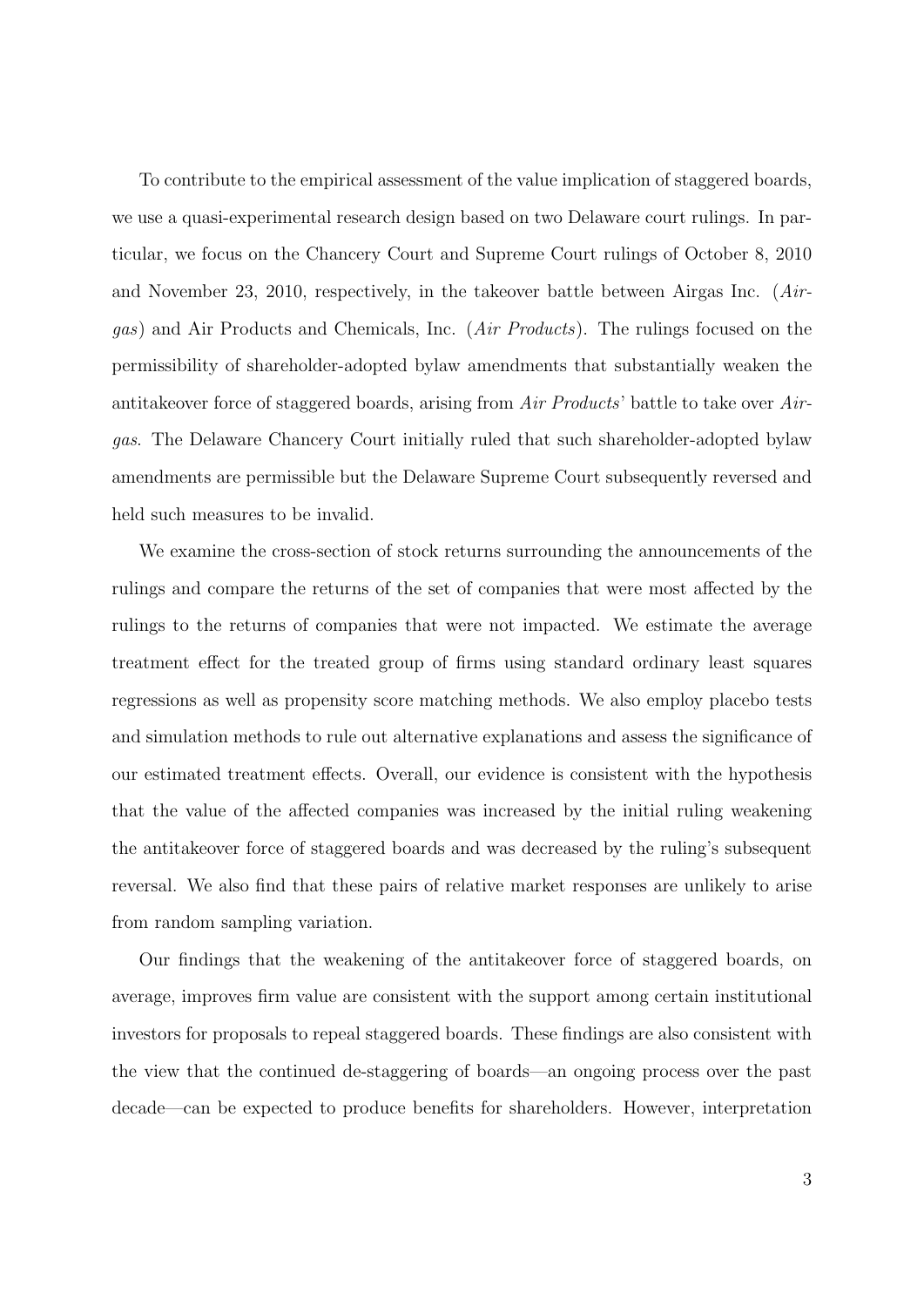of our results is subject to the following two caveats. First, since we estimate the average treatment effect of staggered boards for the affected firms in our sample, we cannot rule out the possibility that staggered boards might have heterogeneous effects. Future empirical work might consider how the impact of staggered boards on firm value varies for different types of firm. For example, it will be useful towards understanding the valueimplications of staggered boards (and of takeover defenses in general) to empirically identify some subsets of firms for which the effect is zero or positive. Second, our setting takes as given the current Delaware rules allowing for the unhindered use of defensive tactics such as poison pills to deter unwanted takeover bids. Thus, our findings do not speak to the question of whether having annual elections can be expected to produce greater shareholder value than having staggered boards with specific limits on takeover defenses.

Our work seeks to contribute to the existing body of empirical work on staggered boards, which have been largely correlational, by providing causal evidence on the impact of weakening staggered boards on shareholder value. [Bebchuk, Coates, and Subramanian](#page-32-2) [\(2002\)](#page-32-2) find that takeover targets with a staggered board are associated with lower gains to shareholders following the receipt of a tender offer. [Bebchuk and Cohen](#page-32-0) [\(2005\)](#page-32-0) document that staggered boards are associated with lower firm valuation as proxied by Tobin's Q. [Masulis, Wang, and Xie](#page-33-4) [\(2007\)](#page-33-4) find that firms with staggered boards are associated with value-decreasing acquisition decisions, while [Faleye](#page-33-5) [\(2007\)](#page-33-5) reports that staggered boards are associated with lower sensitivity of compensation to firm performance and lower sensitivity of CEO turnover to firm performance. [Bates, Becher, and Lemmon](#page-32-3) [\(2008\)](#page-32-3) report that staggered boards have a positive correlation with higher takeover premiums but also note that staggered boards are associated with a lower likelihood of acquisition and confirm, consistent with earlier work, that staggered boards are associated overall with lower firm valuation. We seek to contribute to this body of work by using a quasi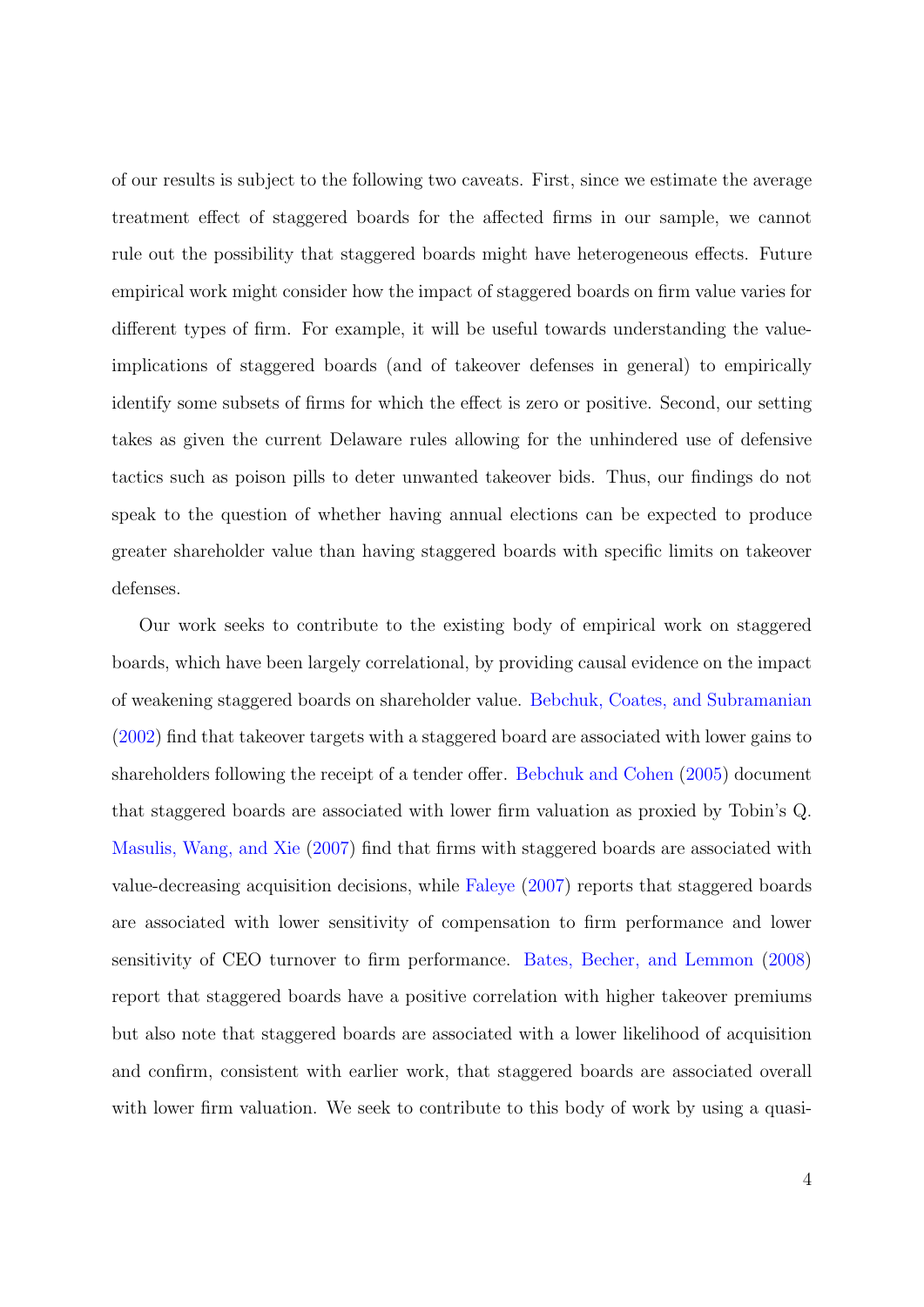experimental setting to study whether the identified correlation between staggered boards and lower firm value is at least partly driven by staggered boards lowering firm value.<sup>5</sup>

Our study also builds on the large event study literature that uses stock price reactions to study the wealth effects of regulatory changes, beginning with [Schwert](#page-34-2) [\(1981\)](#page-34-2).<sup>6</sup> The challenges facing event studies of governance changes are now well understood. Event studies focusing on governance changes adopted by companies bundle together the market's assessment of the changes with the market's inferences concerning private information that might have led management to make such changes (e.g., [Binder,](#page-32-4) [1985;](#page-32-4) [Coates,](#page-32-5) [2000\)](#page-32-5). In addition, events focusing on the legislative adoption of new arrangements (e.g., [Karpoff and Malatesta,](#page-33-6) [1989\)](#page-33-6) might face the difficulty that, at the time of adoption, market participants might not have accumulated sufficient experience with the consequences of the newly adopted arrangements.

The pair of rulings on which our study focuses provides a good quasi-experimental setting with advantages over standard event studies. First, there are relatively clearly defined groups of affected and unaffected firms, with a firm's treatment status depending on whether its annual shareholder meeting took place late or early in the calendar year.

<sup>&</sup>lt;sup>5</sup>[Bebchuk and Cohen](#page-32-0) [\(2005\)](#page-32-0) explore the causality issue by using staggered boards in 1990 as an instrument. While they find evidence consistent with staggered boards having a causal effect, that evidence is offered as being merely suggestive. We also wish to note the results of [Guo, Kruse, and](#page-33-7) [Nohel](#page-33-7) [\(2008\)](#page-33-7), who find positive stock market reactions to announcements by companies on plans to de-stagger. While the results of these authors are consistent with ours, it is difficult to draw causal inferences from their findings because management decisions to de-stagger are unlikely to be random. Instead, they tend to be made by managements that anticipate improvements in firm value which would make them less vulnerable to a control contest in any event and may thus be a signal to the market about management's positive inside assessment. An earlier paper by [Bhagat and Jefferis](#page-32-6) [\(1991\)](#page-32-6), using data from the 1980s, during which antitakeover amendments often passed, studied the returns accompanying the announcements of such amendments (antitakeover amendments in general, not only those resulting in a staggered board).

<sup>&</sup>lt;sup>6</sup>See [MacKinlay](#page-33-8) [\(1997\)](#page-33-8) for a review of the application of event studies to economics and finance, and [Bhagat and Romano](#page-32-7) [\(2002\)](#page-32-7) for a survey of such applications in corporate law. We add to this work using event studies to study the effects of governance arrangements. Recent contributions to this literature include the work of [Chhaochharia and Grinstein](#page-32-8) [\(2007\)](#page-32-8) and [Hochberg, Sapienza, and Vissing-Jørgensen](#page-33-9) [\(2009\)](#page-33-9), who use stock returns to study the effects of the Sarbanes–Oxley Act, and [Larcker, Ormazabal,](#page-33-10) [and Taylor](#page-33-10) [\(2011\)](#page-33-10) and [Becker, Bergstresser, and Subramanian](#page-32-9) [\(2012\)](#page-32-9), who analyze stock returns to study the expected effects of proxy access reform.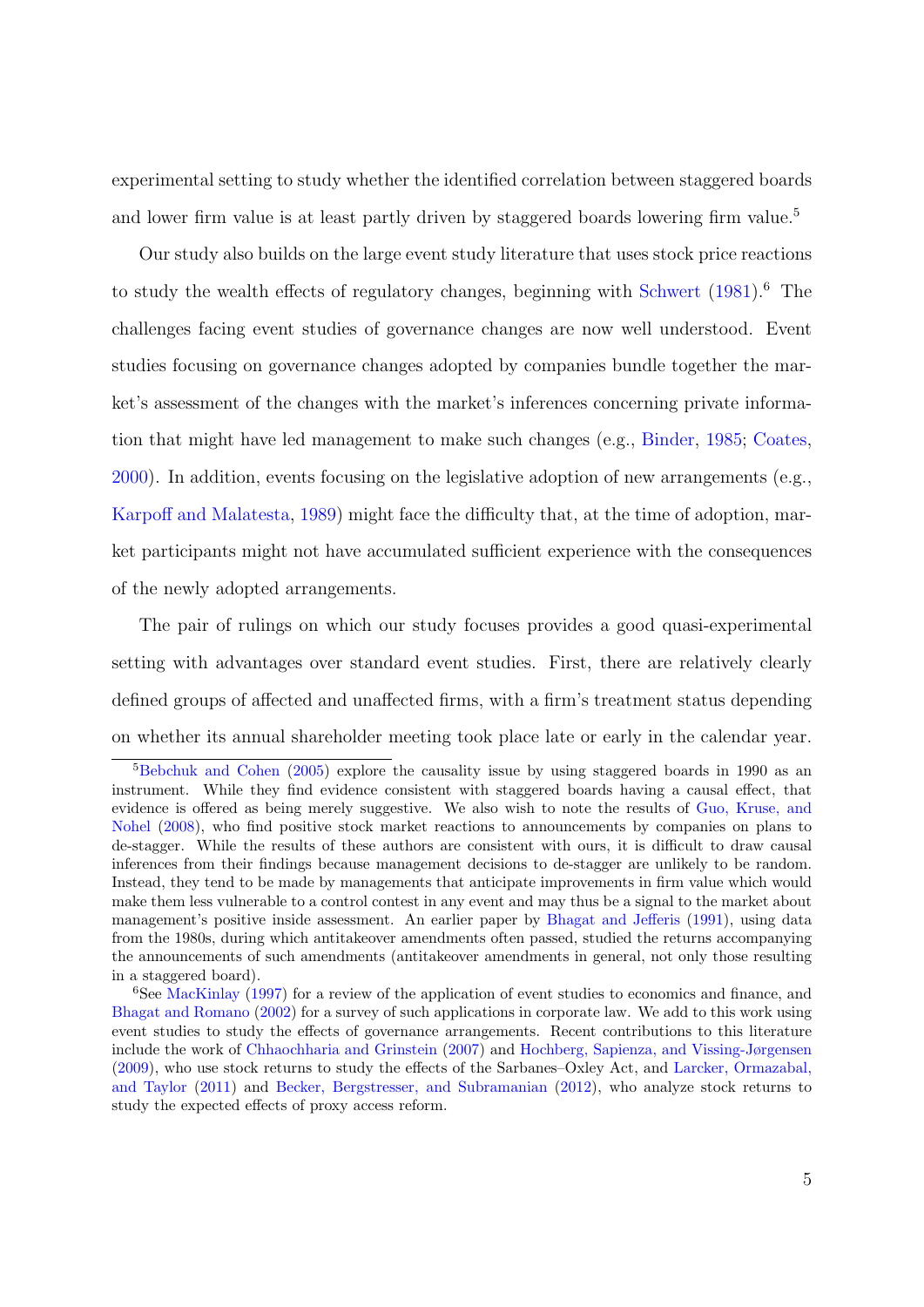Second, whether a shareholder meeting took place late or early in the year was predetermined by the firm's historical fiscal year-end month and was therefore independent of the rulings. Third, these exogenous changes took place at precise moments in time and were not fully anticipated, giving rise to a treatment outcome to be studied. Fourth, the changes concerned an arrangement—staggered boards—with whose consequences market participants have had a great deal of experience for two decades. Finally, we benefit from the fact that we have two events, each affecting the same set of companies but in opposite directions.

The remainder of this paper is organized as follows. Section 2 discusses the relevant institutional background, including the Delaware Chancery and Supreme Court rulings that are the focus of our study.<sup>7</sup> Section 3 describes our data and provides summary statistics. Section 4 shows that the stock returns accompanying the two rulings are consistent with the markets viewing staggered boards as lowering firm value. Section 5 concludes the paper.

# 2 Staggered Boards and the Airgas Ruling

## 2.1 Staggered Boards

A company may have a unitary or a staggered board. In a unitary board structure, all directors stand for election at each annual meeting. By contrast, in a staggered board structure, directors are divided into (typically three) separate classes serving staggered terms, with only one class of directors up for reelection at a given annual shareholder meeting. Because directors on a typical staggered board serve a term of approximately three years, a staggered board structure gives incumbent directors substantial protection from removal or attempts to gain control via either a proxy fight or a takeover bid.

<sup>7</sup>This description of the institutional background draws on the work of [Bebchuk, Cohen, and Wang](#page-32-10) [\(2011\)](#page-32-10).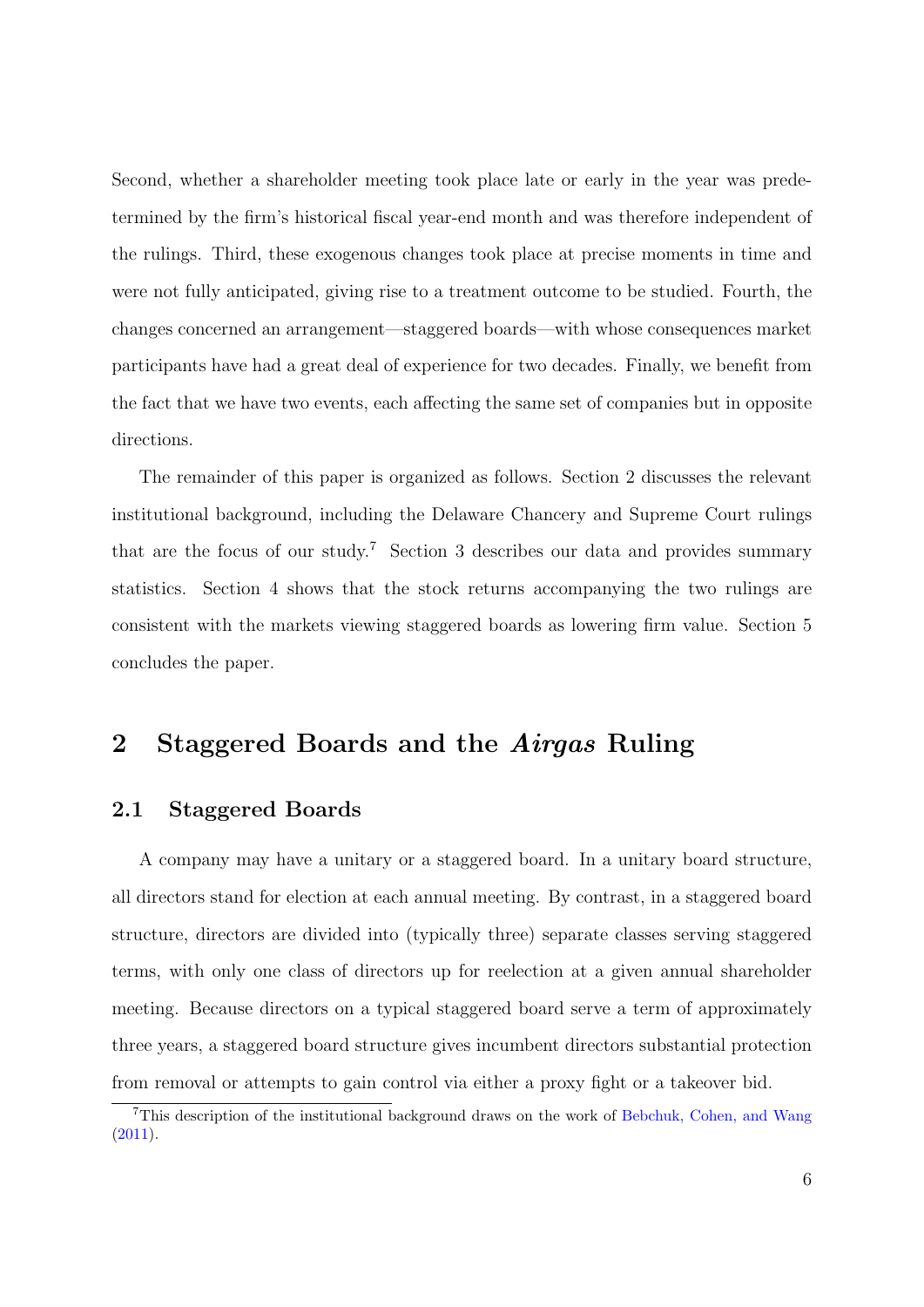In a proxy fight over a company with a staggered board, a challenger cannot gain control of the board in one annual meeting but would need to win shareholder votes in two consecutive shareholder meetings. Thus, even a competing team that is viewed as superior by shareholders would face a substantial delay in its attempt to gain control. Furthermore, the prospect of a board that is bitterly split in the period between the two shareholder meetings might discourage some shareholders from voting for a challenger they would have supported if a clean-cut transition were possible.

Staggered boards also provide substantial protection against hostile bidders because, following the development of the poison pill, a hostile bidder can prevail over incumbent opposition only by getting shareholders to replace the majority of the directors. During the 1980s and early 1990s, U.S. law developed to allow incumbents to adopt and maintain poison pill plans that, as long as they are in place, make it prohibitively expensive for a bidder to purchase a large block. As a result, the only route left for hostile bidders is to put an attractive offer on the table and persuade shareholders to replace the incumbents with a slate of directors receptive to the acquisition bid, a slate typically nominated by the bidder itself. Once elected, such a slate of directors would redeem the poison pill and make the acquisition possible.

Thus, a hostile takeover requires a ballot box replacement of a majority of directors and is hence hindered by the presence of a staggered board. With a staggered board, no matter how attractive a bidder's offer is, the bidder would have to win in two consecutive annual meetings. The evidence indicates that a takeover target is substantially more likely to be able to fend off a hostile takeover bid and remain independent when its board is staggered [\(Bebchuk, Coates, and Subramanian,](#page-32-2) [2002\)](#page-32-2).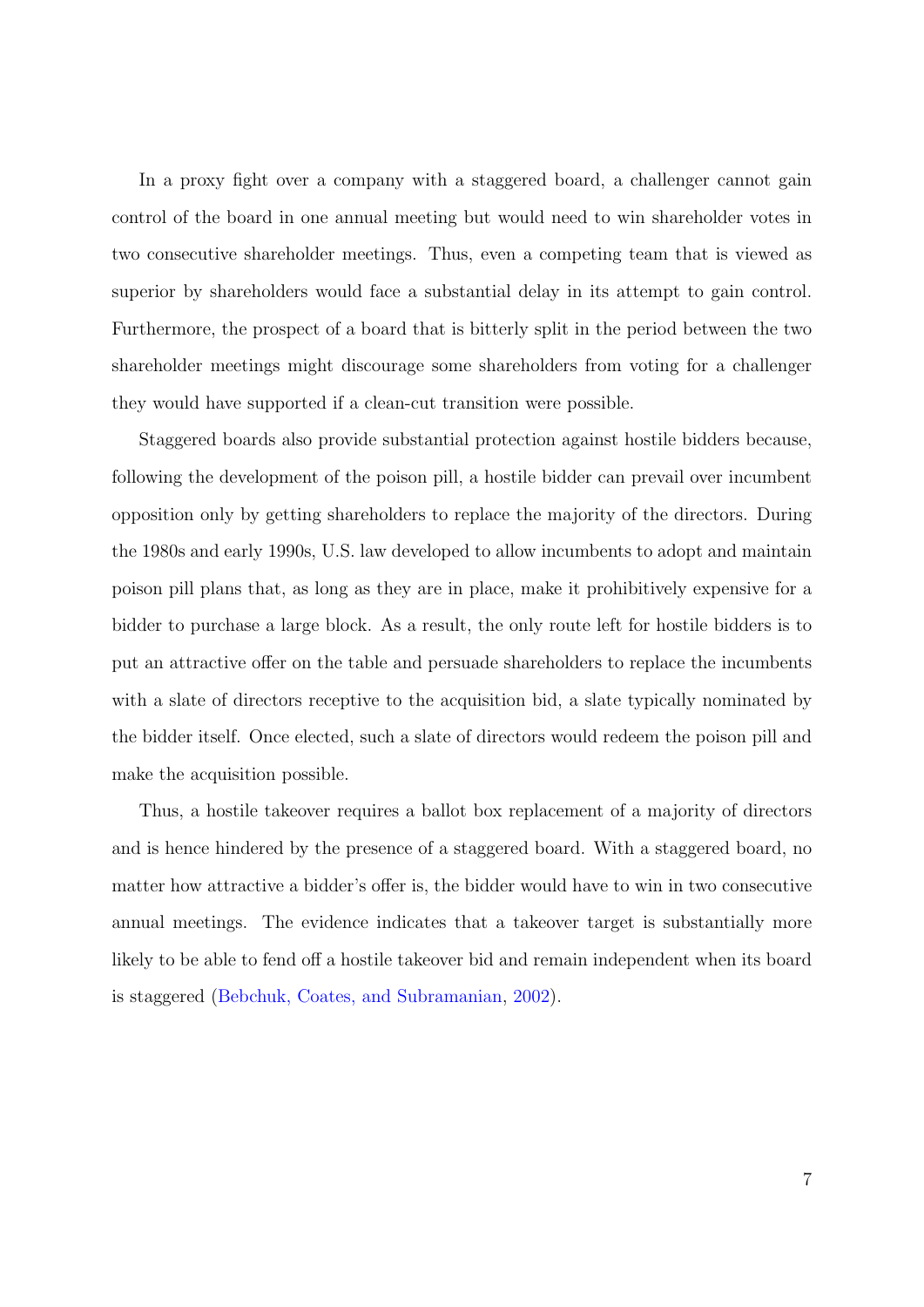### 2.2 The Airgas Bylaw

#### 2.2.1 The Bylaw

Our quasi-experiment is based on a well-followed takeover battle involving the attempt by Air Products to gain control over Airgas. A good account of the battle can be obtained from a series of "Deal Professor" columns written by Professor Steven Davidoff for New York Times website.<sup>8</sup> In October 2009, Air Products expressed an interest in acquiring Airgas. Air Products made three offers over the following four months, which were all rejected by Airgas's board of directors. In February 2010, Airgas rejected Air Products' \$5 billion, all-cash tender offer to acquire  $100\%$  of Airgas's shares.<sup>9</sup>

Facing the opposition of the Airgas board, Air Products proceeded to a proxy fight at the Airgas shareholder meeting in September 2010. Because Airgas has a staggered board consisting of three classes, only one-third of its nine directors came up for reelection at the meeting. With a majority of Airgas's shareholders seemingly supportive of this acquisition attempt, Air Products was able to replace the directors up for reelection in the September 2010 shareholder meeting with three individuals whom it had nominated.

In the ordinary course of events, Air Products would have been expected to wait an

<sup>&</sup>lt;sup>8</sup>Steven M. Davidoff, "The Way Forward for Airgas," New York Times website, March 19, 2010, [http:](http://dealbook.nytimes.com/2010/03/19/the-way-forward-for-airgas) [//dealbook.nytimes.com/2010/03/19/the-way-forward-for-airgas](http://dealbook.nytimes.com/2010/03/19/the-way-forward-for-airgas); Davidoff, "The Air Products-Airgas Battle Heats Up," New York Times website, May 14, 2010, [http://dealbook.nytimes.com/](http://dealbook.nytimes.com/2010/05/14/the-air-products-airgas-battle-heats-up) [2010/05/14/the-air-products-airgas-battle-heats-up](http://dealbook.nytimes.com/2010/05/14/the-air-products-airgas-battle-heats-up); Davidoff, "Airgas Rolls the Dice in Proxy Fight," New York Times website, August 30, 2010, [http://dealbook.nytimes.com/2010/08/30/](http://dealbook.nytimes.com/2010/08/30/airgas-rolls-the-dice-in-proxy-fight) [airgas-rolls-the-dice-in-proxy-fight](http://dealbook.nytimes.com/2010/08/30/airgas-rolls-the-dice-in-proxy-fight); Davidoff, "Airgas's Novel Question," New York Times website, September 1, 2010, <http://dealbook.nytimes.com/2010/09/01/airgas-novel-question>; Davidoff, "After Losing Vote, What's Next for Airgas?" New York Times website, September 16, 2010, <http://dealbook.nytimes.com/2010/09/16/after-losing-vote-whats-next-for-airgas>; Davidoff, "Air Products Wins Round in Battle with Airgas," New York Times website, October 8, 2010, [http:](http://dealbook.nytimes.com/2010/10/08/air-products-wins-round-in-battle-with-airgas) [//dealbook.nytimes.com/2010/10/08/air-products-wins-round-in-battle-with-airgas](http://dealbook.nytimes.com/2010/10/08/air-products-wins-round-in-battle-with-airgas); Davidoff, "The Dwindling Options for Airgas," New York Times website, October 11, 2010, [http://dealbook.](http://dealbook.nytimes.com/2010/10/11/the-dwindling-options-for-airgas) [nytimes.com/2010/10/11/the-dwindling-options-for-airgas](http://dealbook.nytimes.com/2010/10/11/the-dwindling-options-for-airgas); Davidoff, "Airgas's Strategic Blink," New York Times website, October 28, 2010, New York Times website, October 28, 2010, [http:](http://dealbook.nytimes.com/2010/10/28/airgass-strategic-blink) [//dealbook.nytimes.com/2010/10/28/airgass-strategic-blink](http://dealbook.nytimes.com/2010/10/28/airgass-strategic-blink).

<sup>&</sup>lt;sup>9</sup>On February 11, Air Products announced an all-cash tender offer at that price for 100% of Airgas shares at \$60 per share, which was again rejected by Airgas. Air Products continued to raise its bids over the next few months, each being met with cool rejection. On July 8, it increased its offer to \$63.50 per share and on September 6, it raised its bid to \$65.50 per share.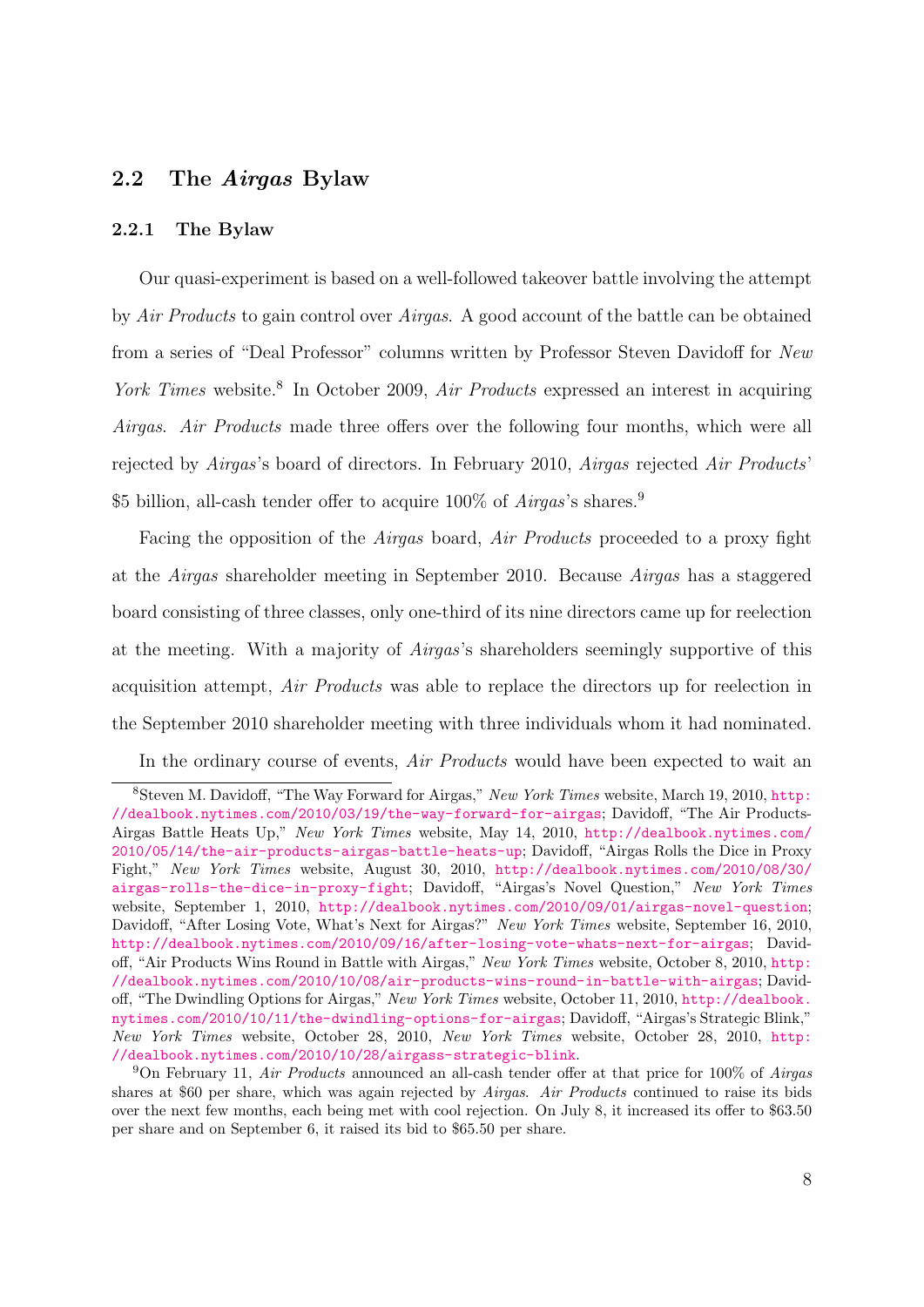additional year for the opportunity to replace another third of Airgas's directors and pave the way for acquisition.<sup>10</sup> In this case, however,  $Air$  Products made a novel move, which seems to have been first suggested in one of Professor Davidoff's "Deal Professor" columns.<sup>11</sup> At the September 2010 annual meeting, Air Products obtained majority shareholder approval for a new shareholder-adopted bylaw provision (the Airgas bylaw), which specified that the next annual meeting would be held on January 18, 2011, a mere four months after the September 2010 annual meeting.

Airgas turned to the Delaware Chancery Court, seeking to invalidate the bylaw. Airgas argued that, by shortening the directors' terms, such a bylaw is inconsistent with the provision in the Airgas charter that established the staggered board structure. Airgas warned that interpreting the standard language in its charter as permitting shareholders to adopt bylaws such as the Airgas bylaw would dilute the significance of having a staggered board in many companies. In response, Air Products argued that the charter provision establishing a staggered board should be interpreted as requiring only that one-third of the directors come up for election in each calendar year's annual meeting, without limiting the ability of bylaws to specify the time during the calendar year in which the annual meeting will take place.

#### 2.2.2 The Bylaw and the Antitakeover Force of Staggered Boards

The litigation attracted significant attention, which was partly due to its implications for other publicly traded companies with a staggered board and an annual meeting ordinarily taking place later in the calendar year.<sup>12</sup> To the extent that bylaws such as the

<sup>&</sup>lt;sup>10</sup>Boards of Delaware companies are not permitted to delay the annual meeting beyond thirteen months after the preceding annual meeting.

<sup>11</sup>Davidoff, "The Way Forward for Airgas."

 $12$ Because Delaware law requires firms to have an annual meeting in each calendar year, a late meeting date refers throughout the paper to lateness within the calendar year (even for the small fraction of firms whose fiscal year for accounting purposes differs from the calendar year). As discussed in Section 4.1 below, prior to the Airgas battle, the choice of the annual meeting timing was generally not viewed as relevant for corporate control purposes and was made on the basis of various historical and logistical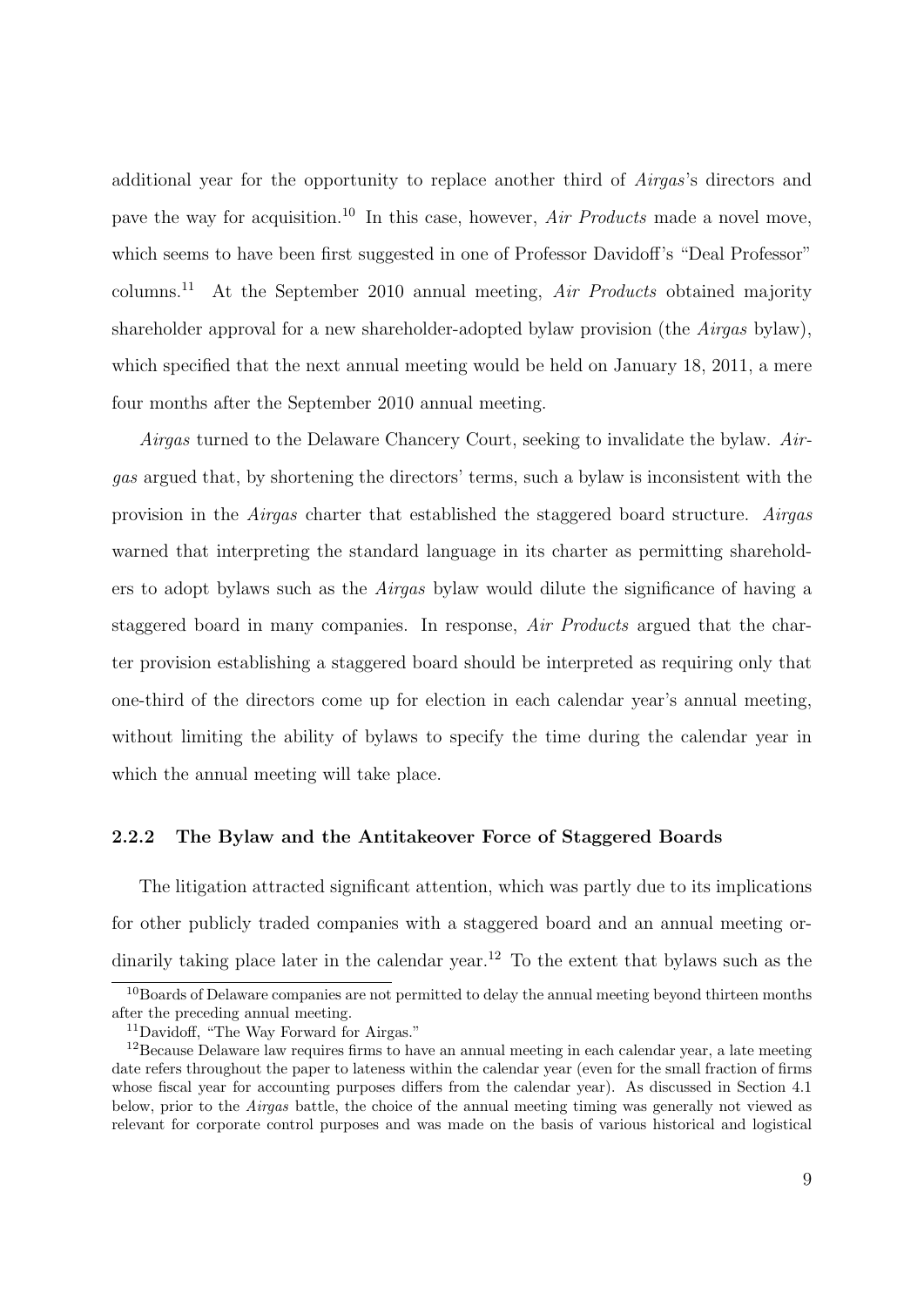Airgas bylaw are permitted, the antitakeover force of these companies' staggered boards would be weakened, as shareholders favoring a premium offer blocked by incumbent directors would be able to pass such a bylaw and shorten the delay required for replacing a majority of the board.<sup>13</sup> Following the Chancery Court ruling permitting such bylaws, the "Deal Professor" column stated that the opinion "blows a hole in the defenses of many companies with staggered boards" and that these companies "will have to live with the fact that a staggered board can be weakened by forcing a subsequent annual meeting to occur much sooner than people thought." Conversely, to the extent that such bylaws are impermissible, as the Delaware Supreme Court ultimately held, the antitakeover force of these companies' staggered boards will remain intact and the "hole in the defenses" will be filled.<sup>14</sup>

Note that validation of the Airgas bylaw would have weakened, but not fully eliminated, the antitakeover force of staggered boards. The use of such a bylaw could shorten the delay in replacing a majority of the directors but not eliminate this delay altogether. Thus, any effects we identify empirically are expected to understate the magnitude of the effect of the antitakeover force of staggered boards on firm value.

Note further that, if the Airgas bylaw were validated, firms with late-year annual meetings could potentially and preemptively amend their bylaws to move the meeting to the beginning of the year. Because Delaware law requires firms to have an annual meeting in each calendar year, firms makings such a change would substantially shorten the tenure of their current directors as well as bear the costs of holding two annual meetings, each

considerations.

<sup>&</sup>lt;sup>13</sup>For firms with cumulative voting and a significant insider block, the analysis would have to take into account the ability of the insiders to use cumulative voting to secure some representation on the board. In such firms, cumulative voting could thus moderate the extent to which the adoption of an Airgas bylaw would weaken the antitakeover force of a staggered board. In any event, while cumulative voting used to have significant presence, this is no longer the case. In the SharkRepellent universe from which we obtained our data, the percentage of firms with cumulative voting in our sample period is 3.9% for Delaware firms in general and 2.2% for Delaware firms with staggered boards.

<sup>14</sup>Davidoff, "Air Products Wins Round in Battle with Airgas."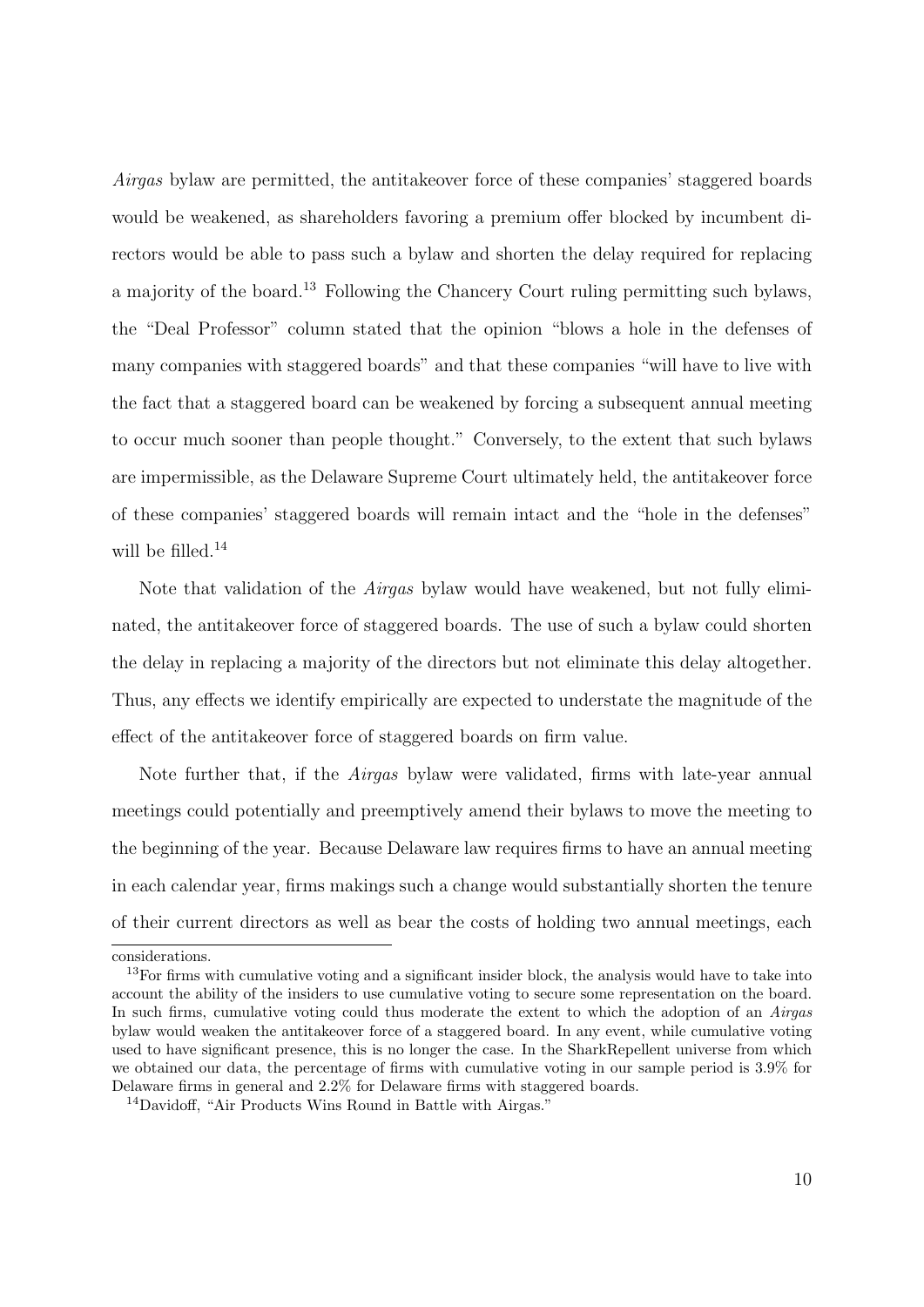with its own proxy statement and voting on a range of issues, only a few months apart.

To illustrate, consider a firm that will have its annual meeting in September 2013 and is scheduled to have its subsequent annual meeting in September 2014. Because the firm is required to have an annual meeting in 2014, switching to a January meeting date would mean replacing the September 2014 meeting with a meeting in January 2014, just four month after the preceding annual meeting. As we argue above, because of the potential costs involved for the directors as well as for the company, such a maneuver should not have been generally expected following a validation of the *Airgas* bylaw. However, to the extent that some firms could have been expected by market participants to engage in such a maneuver following the validation of the Airgas bylaw, this would further increase the extent to which any empirically identified effects in our setting understate the market's assessment of the magnitude of the effect of staggered boards on firm value.

## 2.3 The October 8 Chancery Court Ruling

As is common in the courts of Delaware, the litigation over the permissibility of the Airgas bylaw proceeded quickly, with a final hearing taking place in the Delaware Court of Chancery on Friday, October 8, 2010. That evening, after the close of the stock market, Chancellor Chandler issued an opinion that sided with Air Products and approved the legality of the Airgas bylaw.<sup>15</sup> Chandler concluded that the question of whether the Airgas bylaw is permissible is not unambiguously answered by studying the language of the charter provision establishing the staggered board and that this ambiguity should be resolved by reference to a presumption in favor of the shareholder franchise.

Chancellor Chandler's ruling was not a complete surprise to the market. For instance, the widely followed "Deal Professor" column, as well as the "M&A Law Prof Blog," argued prior to the ruling that such an outcome was warranted on the merits and thus

<sup>&</sup>lt;sup>15</sup> Airgas, Inc. v. Air Products and Chemicals, Inc., Chancery Court opinion, decided October 8, 2010.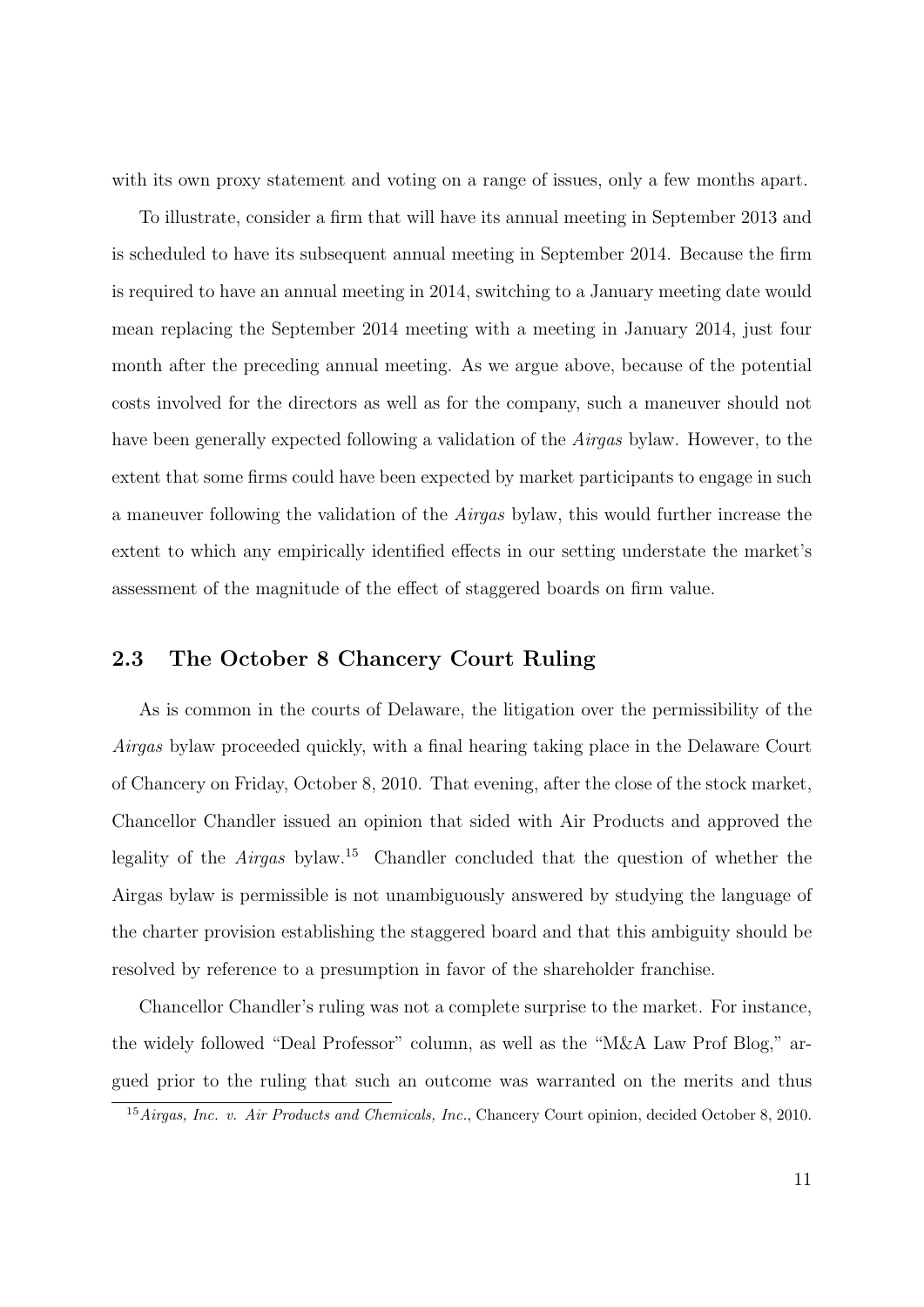could well be expected.<sup>16</sup> However, the Chancery Court ruling was not fully anticipated by the market either. In fact, at the time of the October 8 hearing, there was a downward movement in *Airgas's* stock price, which Davidoff attributed to market participants updating upward their estimates of the likelihood of an Airgas victory in light of certain remarks made by the chancellor.<sup>17</sup>

The reaction of *Airgas's* stock price following the ruling also suggests that the ruling was not fully anticipated by the market. Airgas's stock price rose by 2.7% at the very beginning of the first trading day (October 11, 2010) after the ruling, an economically significant increase relative the Dow Jones Industrial Average, S&P500, and NASDAQ Composite Index, which increased by 0.004%, 0.015%, and 0.065%, respectively, from the close of market on October  $8^{th}$  to the open of market on October  $11^{th}$ .

Therefore, Chancellor Chandler's ruling was a not-fully-anticipated event—giving rise to a treatment outcome (i.e., market reaction) to be studied—in which there were clear sets of affected and unaffected firms. Moreover, firms' treatment status (i.e., whether their shareholder meetings took place early or late in the calendar year) was predetermined by their fiscal year-ends and therefore independent of the rulings.

The ruling was expected—to the extent that it would not be overturned on appeal—to weaken the insulating power of the staggered boards of those companies whose annual meetings ordinarily take place on or after September. Thus, a finding that the ruling was accompanied by positive abnormal returns for such companies (relative to non-impacted companies) would be consistent with the market viewing the antitakeover force of staggered boards as value-decreasing.

<sup>&</sup>lt;sup>16</sup>Davidoff, "Airgas's Novel Question"; Davidoff, "After Losing Vote, What's Next for Airgas?"; Brian J. M. Quinn, "Advantage: Air Products," "M & A Law Prof Blog" website, October 8, 2010, [http:](http://lawprofessors.typepad.com/mergers/2010/10/advantage-air-products.html) [//lawprofessors.typepad.com/mergers/2010/10/advantage-air-products.html](http://lawprofessors.typepad.com/mergers/2010/10/advantage-air-products.html).

<sup>17</sup>Davidoff, "The Dwindling Options for Airgas."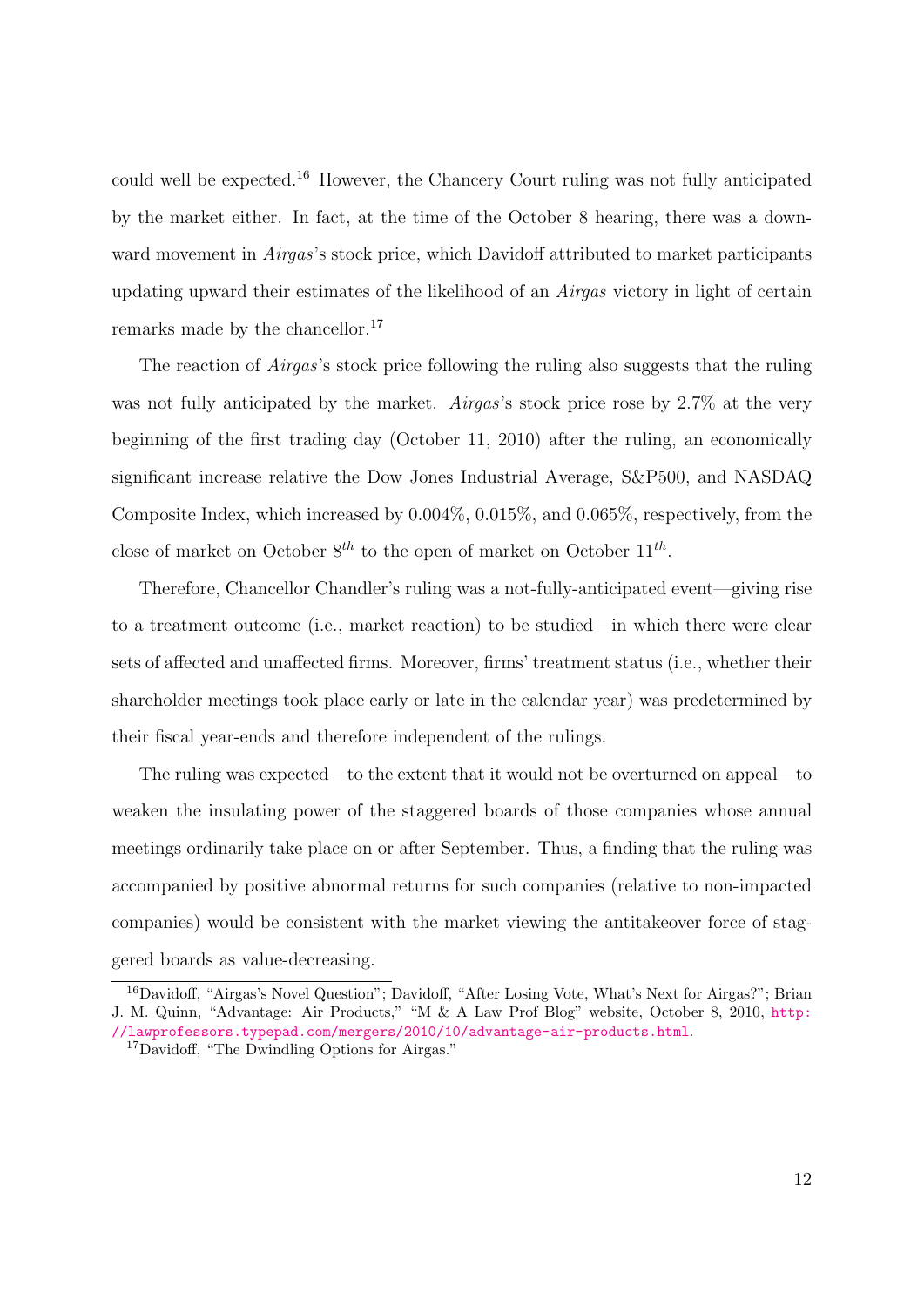## 2.4 The November 23 Supreme Court Ruling

After the initial Chancery Court decision, Airgas appealed to the Supreme Court of Delaware, which held a hearing over the case on November 2. Although the court was expected to announce its decision within days of the hearing, as was commonly the case in its rulings in fast-paced takeover battles, the decision was not announced until three weeks later, on November 23, 2010.<sup>18</sup>

Instead of focusing on the language of the standard charter provision establishing a staggered board, as did the Chancery Court, the Supreme Court's interpretation of the charter provision relied substantially on "extrinsic evidence," such as the description of the chapter provision by commentators and in company disclosures. The Supreme Court concluded that the standard language of the staggered board provisions should be understood to require that directors serve for three years and thus to preclude Airgastype bylaws that shorten this term significantly by moving up the annual meeting to the beginning of the calendar year. The Supreme Court ruling thus closed the door—opened up by the Chancery Court ruling—for using Airgas-type bylaws to weaken the force of the staggered boards of companies whose annual meeting ordinarily takes place late in the year.

The Supreme Court ruling was not completely unexpected. During the November 8 hearing at the Delaware Supreme Court, the justices directed tough questions to Air Products' counsel, which led some market participants to raise their estimate of the likelihood of the Supreme Court's reversing the lower court ruling.<sup>19</sup> Furthermore, the Supreme Courts delay in announcing a decision was viewed by market participants as

<sup>&</sup>lt;sup>18</sup> Airgas, Inc. v. Air Products and Chemicals, Inc., Delaware Supreme Court opinion, decided November 23, 2010, C.A. No. 5817.

<sup>&</sup>lt;sup>19</sup>See, for example, Davidoff, "Staggered Boards and Company Value," New York Times website, November 12, 2010, [http://dealbook.nytimes.com/2010/11/12/](http://dealbook.nytimes.com/2010/11/12/staggered-boards-and-company-value) [staggered-boards-and-company-value](http://dealbook.nytimes.com/2010/11/12/staggered-boards-and-company-value), which states that "the questioning of the justices makes me ever so slightly more inclined to see the possibility of a reversal."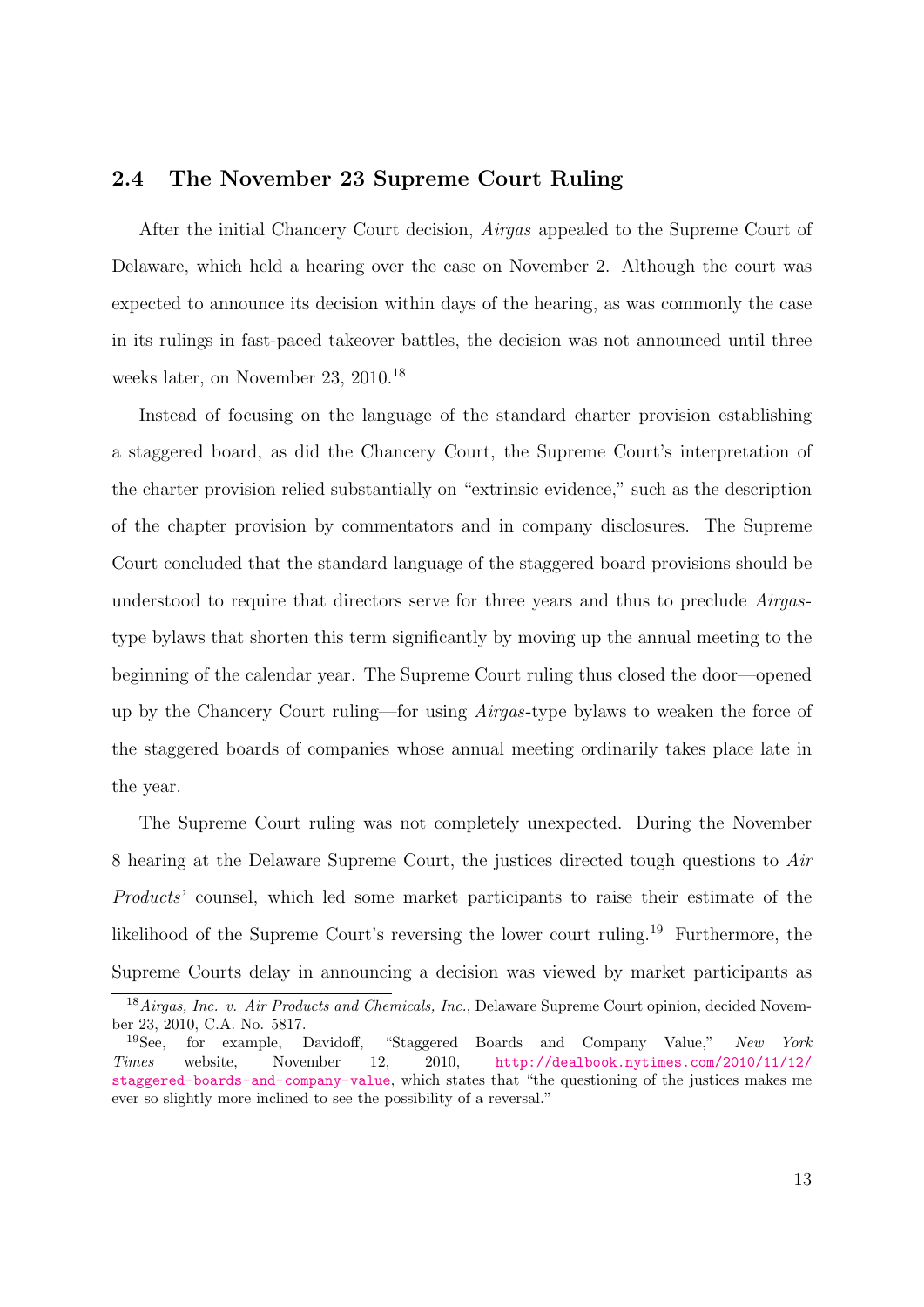increasing the likelihood that it would find the Airgas bylaw invalid; had the Court planned to validate the bylaw and thus pave the way for a shareholder meeting in two months, it would have had strong reason to try to announce its decision quickly to facilitate preparation for the meeting.

As was the case with the Chancery Court ruling, however, the Supreme Court ruling was not fully anticipated by the market. Although Professor Davidoff revised the likelihood of reversal upward in light of the justices' questioning at the hearing, his "Deal Professor" column continued to predict that the Supreme Court would likely affirm the lower court's ruling.<sup>20</sup> Furthermore, *Airgas*'s stock price fell significantly upon the announcement of the Supreme Court's opinion at 1:30 PM on November  $23$ <sup>21</sup> by  $6.34\%$ from \$66.20 at 1:30pm to \$62.00 by market close, consistent with the market not having been certain that Airgas would win. This change in Airgas's stock price, as in the case of the Chancery court decision, is significant relative to the market. From close of market on November 22 to close of market on November 23, Airgas fell by 5.9% whereas the Dow Jones Industrial Average, S&P500, and NASDAQ Composite Index fell by 1.7%, 1.4%, and 1.5%, respectively.

The not-fully-anticipated nature of the Supreme Court ruling provides us with another event for studying market participants' view on how staggered boards affect firm value. By overturning the lower court ruling that weakened the insulating power of staggered boards of companies whose annual meetings ordinarily take place late in the calendar year, the Supreme Court ruling returned this insulating power to pre-Airgas levels. Thus, a finding that the ruling was accompanied by negative abnormal returns for such companies (compared to non-impacted ones) would be consistent with the market viewing the power

<sup>20</sup>Davidoff, "Airgas's Strategic Blink."

<sup>&</sup>lt;sup>21</sup>It should be noted, however, that the decline in *Airgas*'s stock price was due both to the Supreme Court ruling that the Airgas bylaw is invalid and to the comments in the Supreme Court's opinion that signaled acceptance of the blocking of Air Product's bid by Airgas's directors. These comments could also have reduced the market's estimate of the likelihood that the Delaware courts would require Airgas's directors to pull out the poison pill, a matter being concurrently litigated by Airgas and Air Products.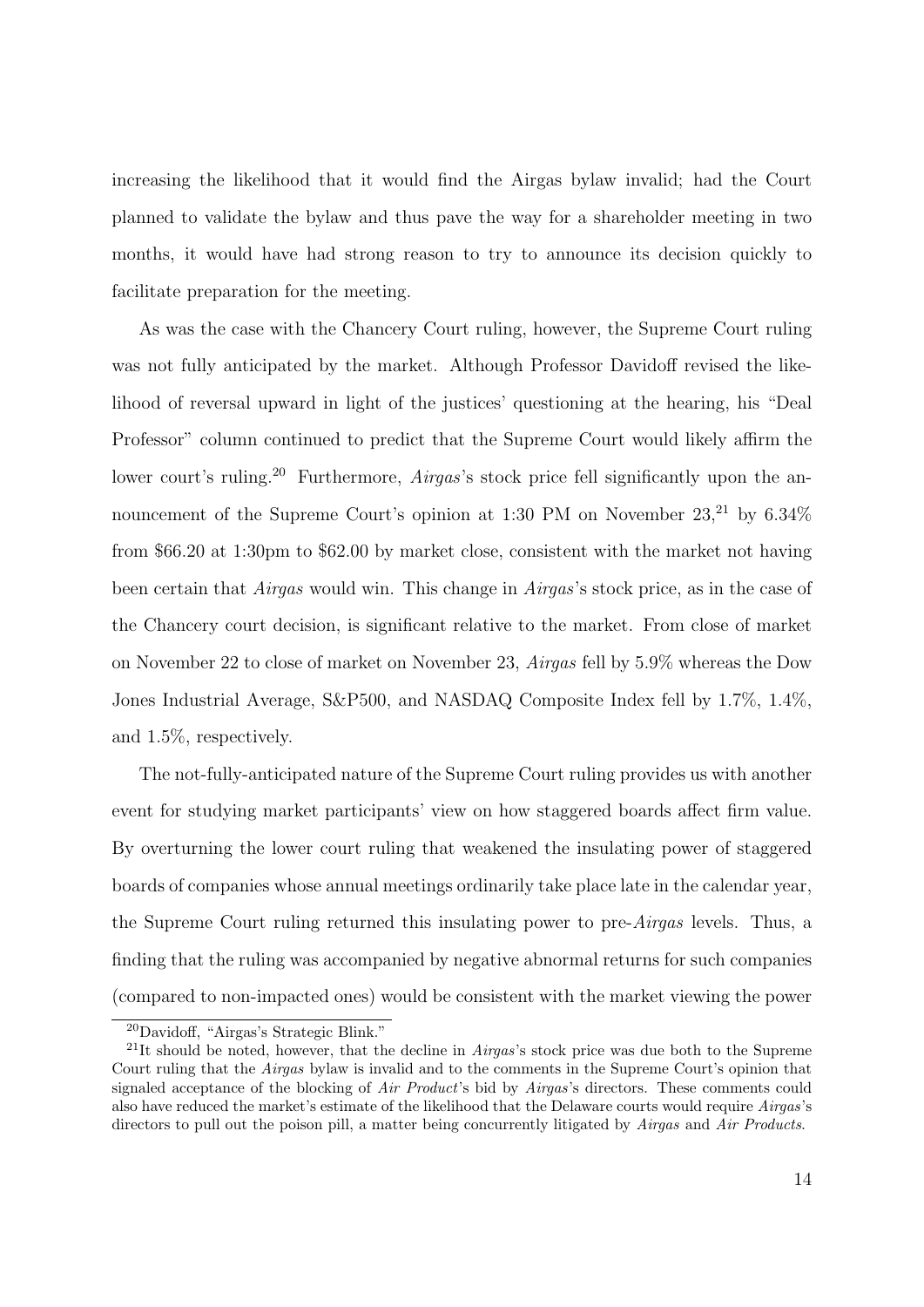of staggered boards to delay director replacement by shareholders as value-decreasing.

To mitigate concerns about the possibility that our results may be affected by confounding events, we reviewed all the major news reported by Bloomberg, Dow Jones newswire, and Yahoo! Finance over the two event periods in our study. We were not able to identify a pair of the events that could have produced differential impact on the treatment and control group of firms (firms with late and early annual shareholder meetings, respectively) over the first event window and a differential impact going in the opposite direction over the second event window, nor were we able to identify events that could have produced a differential impact on the treatment and control group of firms in each of the event windows. However, as is the case with other event studies, our review cannot completely rule out the possibility of such events.

## 3 Data Description

We gather data on corporate governance characteristics, particularly the presence of a staggered board, from the SharkRepellent dataset of FactSet Research Systems. The data are available on a cross-section of U.S.-based firms listed on the NYSE, NYSE AMEX, NYSE ARCA, NASDAQ, or NASDAQ Capital Market.<sup>22</sup>

We merge in the data on stock prices and returns. In particular, we obtain October and November 2010 stock prices and returns from Datastream and PERMNO identifiers and historical returns from the Center for Research in Security Prices (CRSP). Finally, we obtain GVKEY identifiers, Global Industry Classification Standard (GICS) industry classification codes, and the most recently available annual financial statement information from Compustat. Throughout the paper we use six-digit GICS codes, which have been shown to better explain stock return co-movements and cross-sectional variation in key financial ratios such as valuation multiples (e.g., [Bhojraj, Lee, and Oler,](#page-32-11) [2003\)](#page-32-11)

<sup>22</sup>SharkRepellent data current as of October 12, 2010.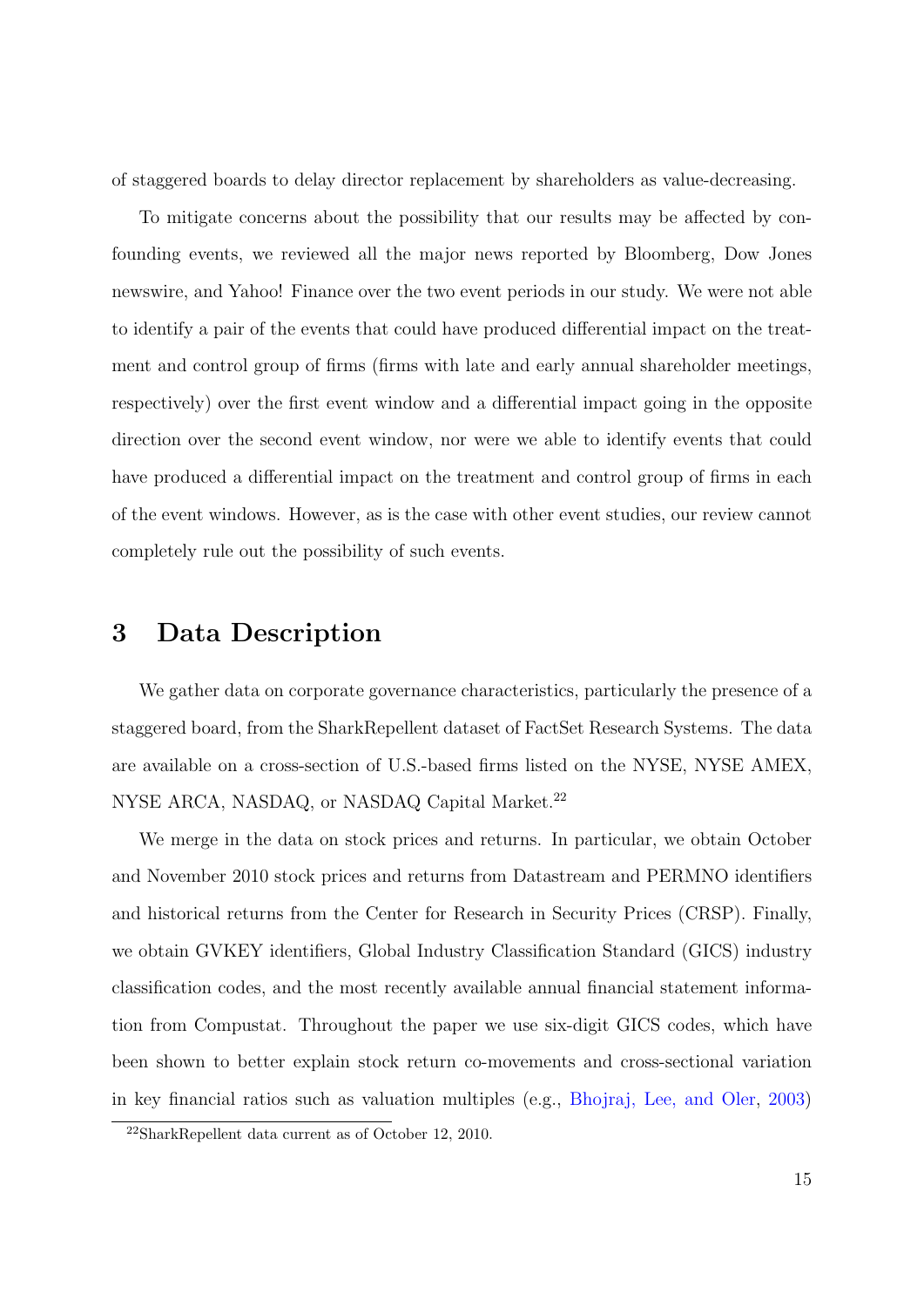and therefore provide a better classification system to form industry comparison groups. However, using the Fama–French 48 industry definitions does not significantly change our results.

The intersection of the above four datasets provides a sample of 1,956 Delawareincorporated firms.<sup>23</sup> For our empirical analysis, we follow the governance literature (e.g., [Gompers, Ishii, and Metrick,](#page-33-0) [2003\)](#page-33-0) and exclude all dual-class firms and real estate investment trusts, since they operate under unique corporate governance arrangements.<sup>24</sup> We also exclude all firms in which insider equity ownership exceeds 50% and for which the possibility of a control contest is therefore irrelevant, regardless of whether the board is staggered. Keeping these observations in the dataset, however, does not qualitatively change our results. Our final sample consists of 1,649 firms, of which 801 (49%) have staggered boards.

We also obtain information on annual shareholder meeting dates from ISS Voting Analytics. This dataset provides the dates of annual shareholder meetings for all Russell 3000 firms for the years 2003 to 2011.

# 4 Announcement Returns around the Two Court Rulings

## <span id="page-17-0"></span>4.1 Announcement Returns and the Court Rulings

In our natural experiment setup, the firms that are expected to be affected significantly by the Chancery Court ruling (and by the Delaware Supreme Court's subsequent

<sup>&</sup>lt;sup>23</sup>Because the rulings in question set precedents for firms governed by Delaware law, we focus our analysis on Delaware-incorporated firms. While Delaware rulings may have some influence on the rulings of judges in other states considering similar cases involving non-Delaware firms, they are not binding on those judges.

 $^{24}$ Real estate investment trusts are defined as any firms with a four-digit Standard Industrial Classification code of 6798.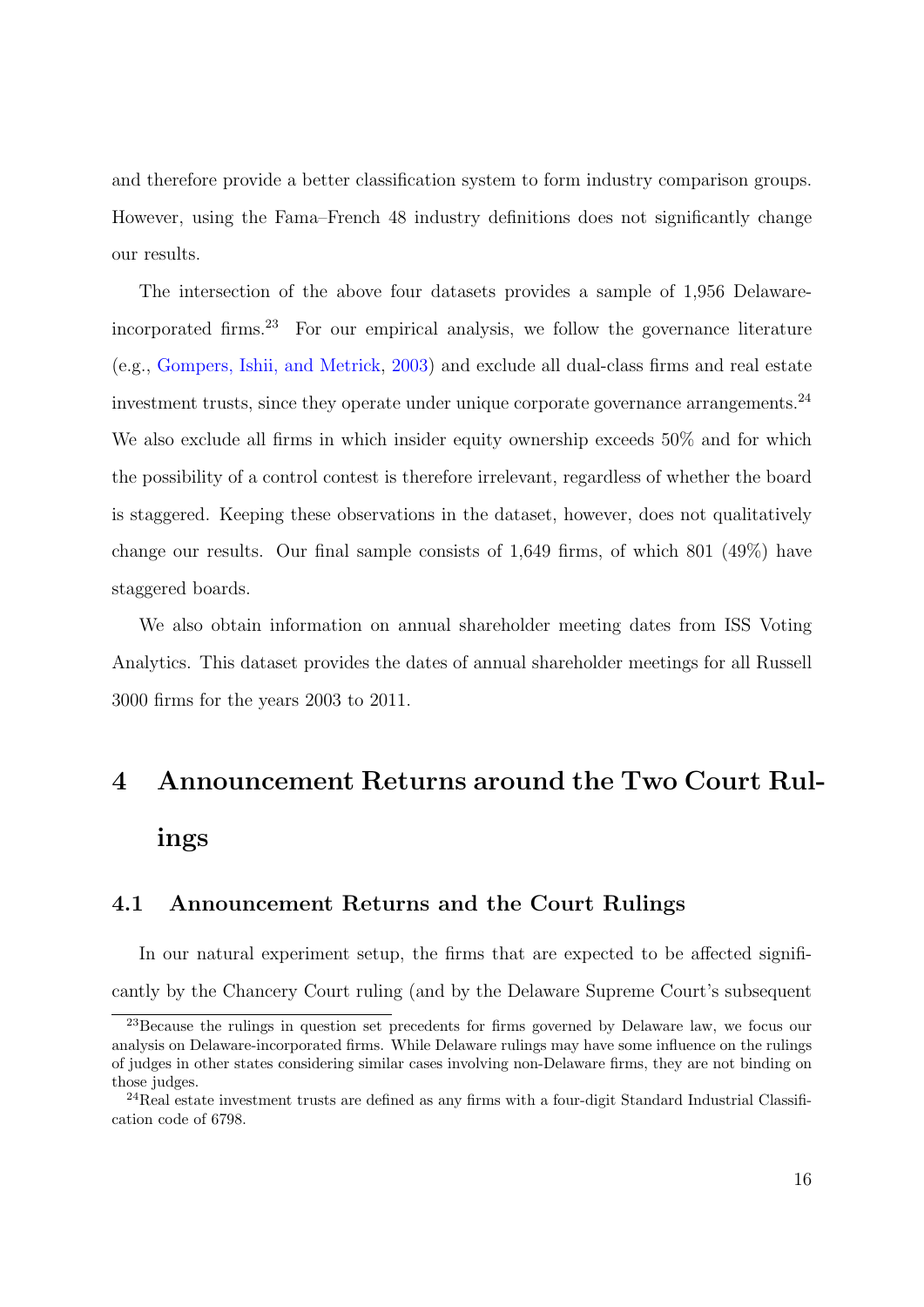reversal)—our treatment group—are firms that, like Airgas, have a staggered board and hold their annual meetings later in the calendar year. We classify a firm as belonging to the treatment group if it has a staggered board and its most recent annual meeting took place in September (like Airgas) or later in the calendar year.

In contrast, firms that are clearly unaffected by the two Delaware court rulings—our control group—are those that have a staggered board and have their annual meetings in the earlier part of the calendar year. We classify a firm as belonging to the control group if it has a staggered board and its last annual meeting took place in March or earlier in the calendar year. Our sample includes 139 firms (77 of which are treated).<sup>25</sup>

Our analysis focuses on the comparison of firms that have staggered boards because, as documented in earlier literature, these firms may be substantially different from those without staggered boards along several dimensions. Including non-staggered-board firms as controls may therefore obfuscate inferences from observed differences in announcement returns. Instead, throughout our analysis, we use the sample of non-staggered-board firms as a placebo test, by comparing the differences in announcement returns between lateand early-meeting firms among this group.

We begin by studying the stock market returns experienced by affected firms during the two-day window following the announcements of the Chancery Court and the Supreme Court rulings. The Chancery Court ruling took place after the close of the stock market on Friday, October 8, 2010; the first trading day following the ruling was thus Monday, October 11, which was Columbus Day. Because trading volumes on Columbus Day are lower than usual<sup>26</sup> and because most of the substantive, in-depth media discussion of the

<sup>&</sup>lt;sup>25</sup>In unreported tests, we vary the treatment and control group definitions by relaxing the definition of later and earlier. We consider the following variants of the treatment group definition—having annual meetings on or after July, June, and May—and match each to the following control group—having annual meetings on or prior to April, April, and May, respectively. Generally speaking, as we relax the definitions of "earlier" and "later"our estimated treatment effects achieve greater statistical significance but with marginally lower magnitudes.

<sup>&</sup>lt;sup>26</sup>In the case of Columbus Day 2010, for example, the total dollar trading volume was  $80\%$  and  $81.6\%$ of the previous and next trading days' total dollar trading volumes, respectively, and 79.3% and 75.8%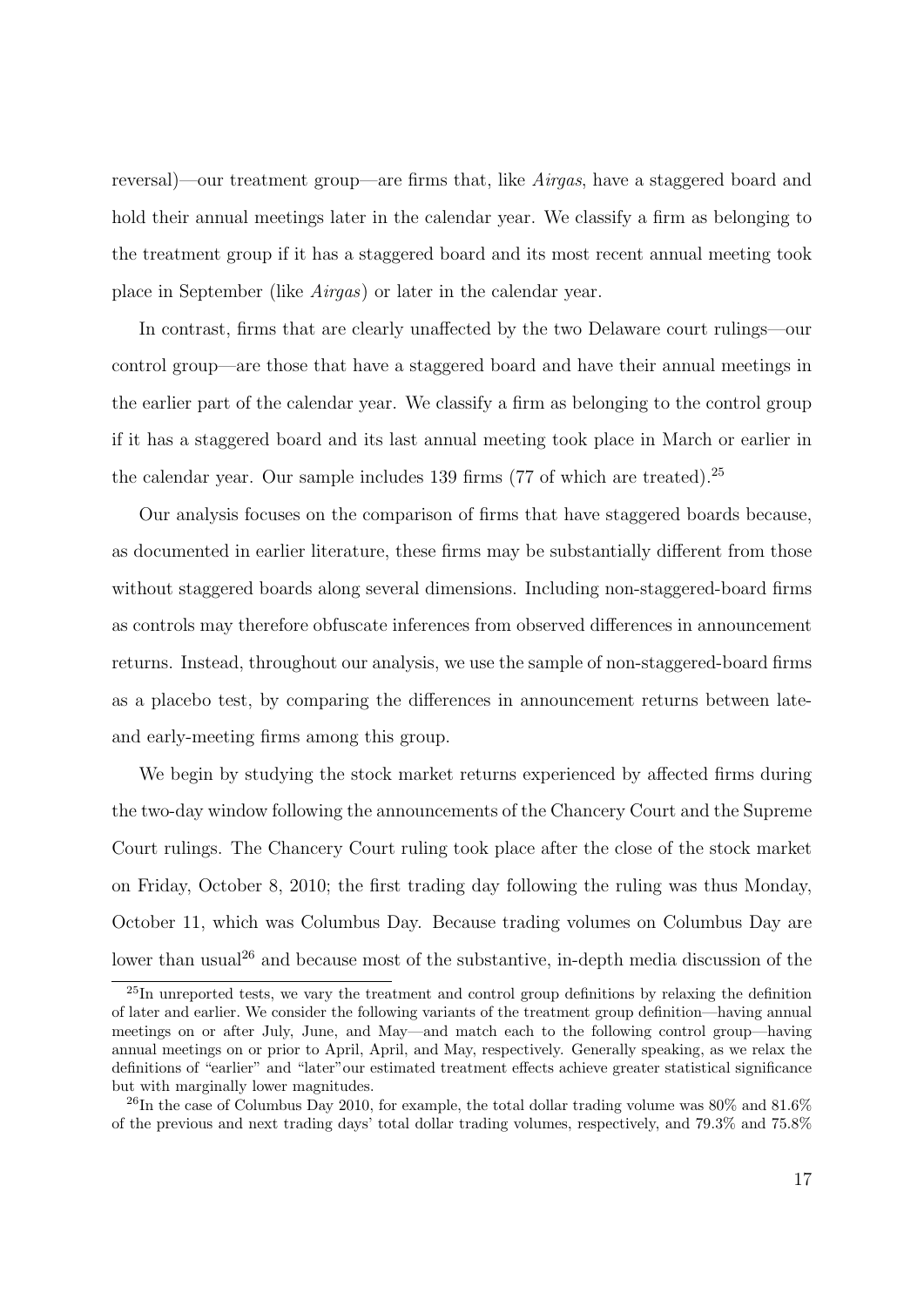Chancery Court ruling came out only on Monday, October 11 and Tuesday, October 12,<sup>27</sup> we examine the two-trading-day window ending at the close of the market on October 12. Unlike the Chancery Court ruling, the Supreme Court's opinion was released during market trading hours at 1:30 PM on November 23. Given the short two-and-a half-hour window on the first trading day, we again examine the two-trading-day window from the close of November 22 to the close of November 24.

We focus on risk-adjusted excess returns as dependent variables to account for the possibility that differences in raw returns  $(r_t)$  between groups of firms may reflect differences in risk characteristics. Following standard procedures, risk-adjusted excess returns are computed in two steps, as follows. First, each firm's loadings on the [Fama and French](#page-33-11) [\(1993\)](#page-33-11) three factors and the [Fama and French](#page-33-12) [\(1996\)](#page-33-12) "up minus down" momentum factor  $(UMD)$  are estimated using the most recently available 120 trading days' data ending on or prior to September 30, 2010. That is, for each firm we obtain  $(\hat{\beta}_{i,M}, \hat{\beta}_{i,SMB}, \hat{\beta}_{i,HML},$  $\hat{\beta}_{i, UMD}$ ) from the following time-series regression.

 $r_t = \alpha_1 + \beta_M \times MktRf_t + \beta_{SMB} \times SMB_t + \beta_{HML} \times HML_t + \beta_{UMD} \times UMD_t + \varepsilon_t$  (1)

We then obtain excess announcement window returns by taking the residuals from a

Dispute," Bloomberg website, October 11, 2010, [http://www.bloomberg.com/news/2010-10-11/](http://www.bloomberg.com/news/2010-10-11/airgas-to-appeal-delaware-ruling-on-meeting-date-in-air-products-dispute.html) [airgas-to-appeal-delaware-ruling-on-meeting-date-in-air-products-dispute.html](http://www.bloomberg.com/news/2010-10-11/airgas-to-appeal-delaware-ruling-on-meeting-date-in-air-products-dispute.html);

of the two succeeding Mondays' total dollar trading volumes.

<sup>27</sup>See Elizabeth Amon, "Foreclosure Suits, BP, Airgas, UBS in Court News," Bloomberg website, October 11, 2010, [http://www.bloomberg.com/news/2010-10-11/](http://www.bloomberg.com/news/2010-10-11/fdic-suits-swatch-ubs-airgas-park-avenue-bank-in-court-news.html) [fdic-suits-swatch-ubs-airgas-park-avenue-bank-in-court-news.html](http://www.bloomberg.com/news/2010-10-11/fdic-suits-swatch-ubs-airgas-park-avenue-bank-in-court-news.html); Eduardo Gallardo, "Important Chancery Court Opinion for Corporations with Staggered Boards," Harvard Law School Forum on Corporate Governance and Financial Regulation website, October 11, 2010, [http://blogs.law.harvard.edu/corpgov/2010/10/12/](http://blogs.law.harvard.edu/corpgov/2010/10/12/important-chancery-court-opinion-for-corporations-with-staggered-boards) [important-chancery-court-opinion-for-corporations-with-staggered-boards](http://blogs.law.harvard.edu/corpgov/2010/10/12/important-chancery-court-opinion-for-corporations-with-staggered-boards); Gennine Kelly, "Update: Airgas to Fight Court Ruling over Annual Meeting," CNBC website, October 11, 2010, [http:](http://www.cnbc.com/id/39613741/Update_Airgas_to_Fight_Court_Ruling_Over_Annual_Meeting) [//www.cnbc.com/id/39613741/Update\\_Airgas\\_to\\_Fight\\_Court\\_Ruling\\_Over\\_Annual\\_Meeting](http://www.cnbc.com/id/39613741/Update_Airgas_to_Fight_Court_Ruling_Over_Annual_Meeting); Dawn McCarty and Jack Kaskey, "Airgas to Appeal Delaware Ruling on Meeting Date in Air Products

Brian J. M. Quinn, "Airgas to Appeal," "M&A Law Prof Blog" website, October 11, 2010, <http://lawprofessors.typepad.com/mergers/2010/10/page/2>; Davidoff, "The Dwindling Options for Airgas."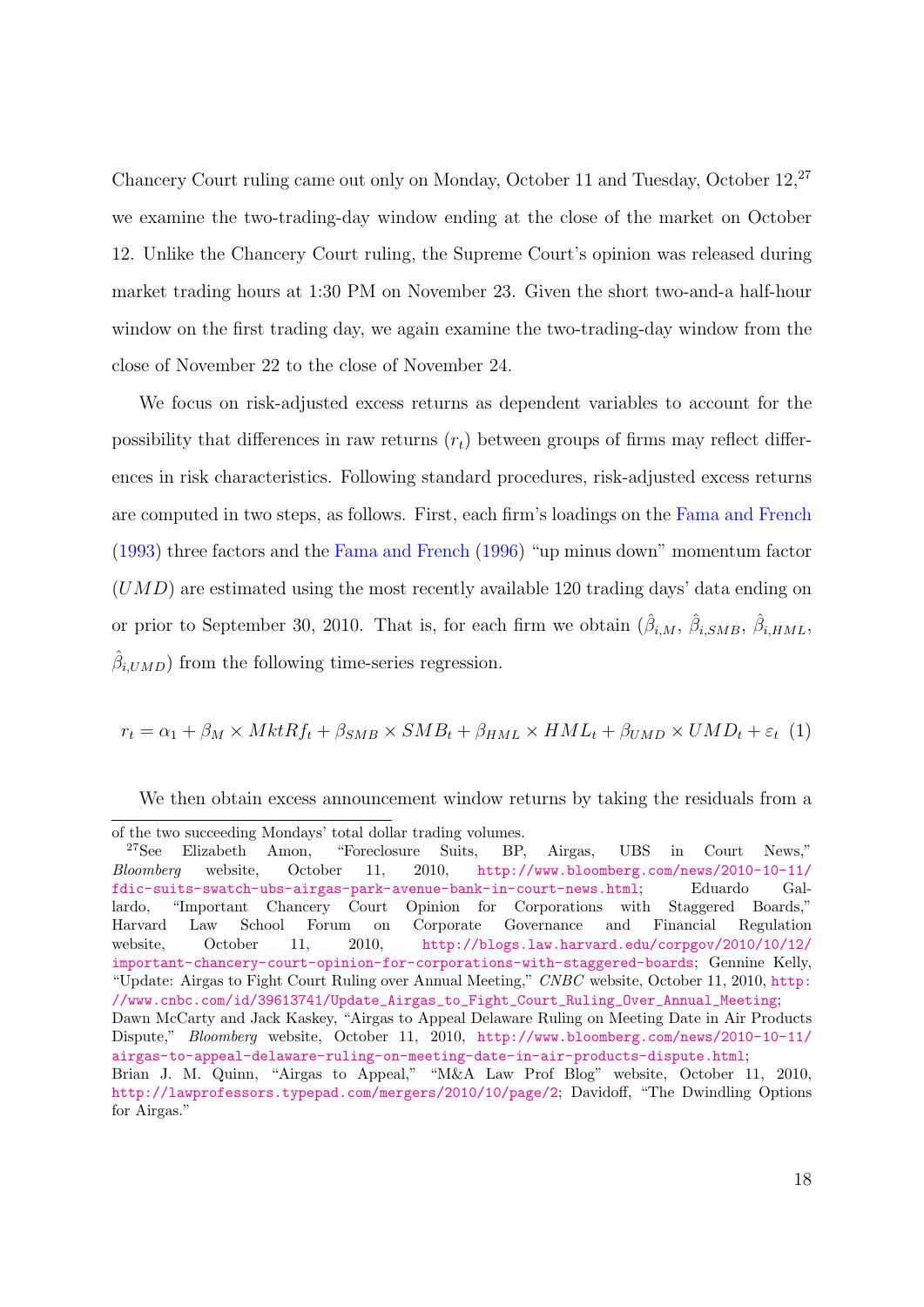cross-sectional regression of raw announcement window returns  $(AnnRet<sub>t</sub>)$  on the estimated factor sensitivities. That is, for each firm, we obtain the fitted residual  $\delta_{i,t}$  from the following cross-sectional regression.

$$
AnnRet_{i,t} = \alpha_2 + \lambda_M \times \hat{\beta}_{i,M} + \lambda_{SMB} \times \hat{\beta}_{i,SMB} + \lambda_{HML} \times \hat{\beta}_{i,HML} + \lambda_{UMD} \times \hat{\beta}_{i,UMD} + \delta_{i,t} (2)
$$

We integrate the two events in our announcement returns analysis by pooling the observations from both events. Following [Larcker, Ormazabal, and Taylor](#page-33-10) [\(2011\)](#page-33-10), we multiply the excess returns from the second ruling by negative one, since we expect these offsetting events' consequences to be of opposite signs. The pooling of the two events has the advantage of increasing the sample size and the power of our empirical tests.

Table [I](#page-40-0) shows the results of our testing for differences in announcement window returns between treated and control firms. We do so by regressing the adjusted two-day excess returns on the treatment group indicator. As a control, we include an indicator for the second ruling date, Event 2, to account for possible differences in the mean returns between the two event dates.

Our initial regression estimation of the average treatment effect for the affected firms partially relies on the fact that a firm's treatment status was historically predetermined, and is therefore unlikely to be related to the court rulings or their expected outcomes. Based on ISS Voting Analytics data, Figure [1](#page-35-0) displays the relations between fiscal yearend dates and annual meeting dates for Russell 3000 firms over the years 2003 to 2011.

Figure [1](#page-35-0) displays the distribution of the fiscal year-end months and the months of annual shareholder meetings. The majority of Russell 3000 firms have fiscal years that run in accordance with the calendar year and hold annual shareholder meetings four to six months after fiscal year-end, between April and June. Figure [2](#page-36-0) shows that, about 94% of the time, the annual shareholder meeting takes place between four and six months after a firm's fiscal year-end and 98% of the time the meeting takes place between three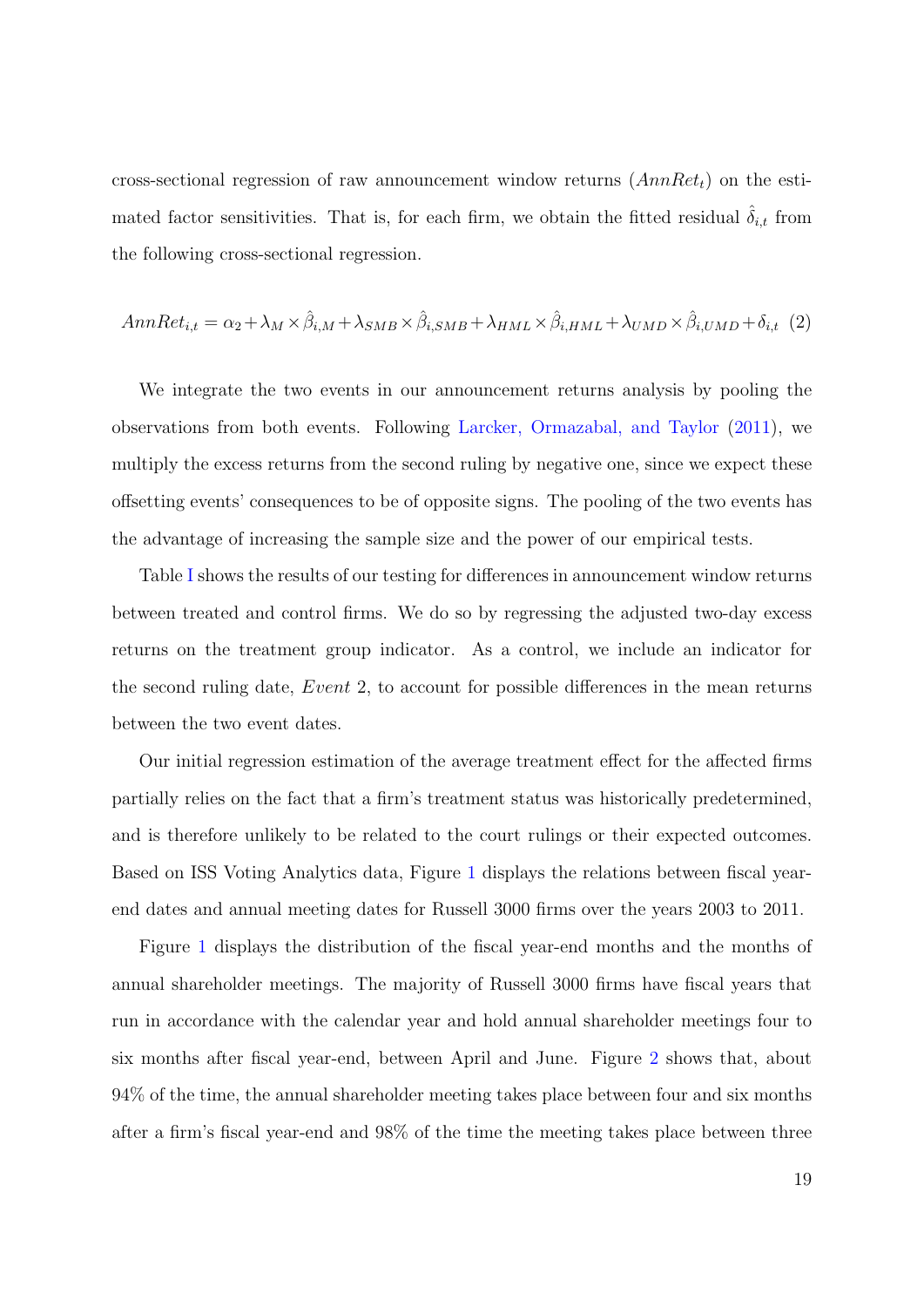and seven months after the fiscal year-end. Moreover, both fiscal year-ends and months of shareholder meetings are very stable over time. For 99.7% of firms, the fiscal yearend remained the same year after year, while about 96% of firms held successive annual shareholder meetings 11 to 13 months apart.

Therefore, whether a firm was affected or unaffected by the two Delaware court rulings was historically predetermined, largely based on the company's historic choice of a fiscal year-end. At the time of going public, some firms chose a fiscal year different from the calendar year for industry (e.g., seasonality or operating cycle) or cost-saving reasons (e.g., accounting firms are willing to charge less if a firm's financial statements can be prepared at times other than the high-pressure periods when most firms' statements are due). Importantly, prior to the Airgas battle and the introduction of the novel technique of the Airgas bylaw, the choice of the fiscal year and the annual meeting timing was not viewed as relevant for corporate control purposes. Thus, this choice can be viewed as unlikely to be related to the two Delaware court rulings, their expected outcomes, as well as the expected effects of staggered boards (and their weakening) on shareholder value. The implicit assumption in our natural experiment is that the choice of early vs. late annual meetings (or, having fiscal years ending around April to June or around September, respectively) is essentially random. We think the assumption is reasonable particularly within industry;<sup>28</sup> however, we conduct a variety of robustness tests—including placebo tests, propensity score matching, and simulations—to help rule out alternative explanations.

In Table [I,](#page-40-0) columns (1) and (2) show evidence that validating the *Airgas* bylaw and weakening the antitakeover force of staggered boards provide significantly positive returns

<sup>28</sup>That there are systematic differences between firms with December and non-December year-end firms is well documented (e.g., [Huberman and Kandel,](#page-33-13) [1989;](#page-33-13) [Smith and Pourciau,](#page-34-3) [1988\)](#page-34-3). Most notably, smaller firms are more likely to choose fiscal years ending in a non-December month, such as March, June, or September. However, the systematic factors driving the choice between non-December fiscal year end months, particularly across firms within the same industry, seem to be less clear.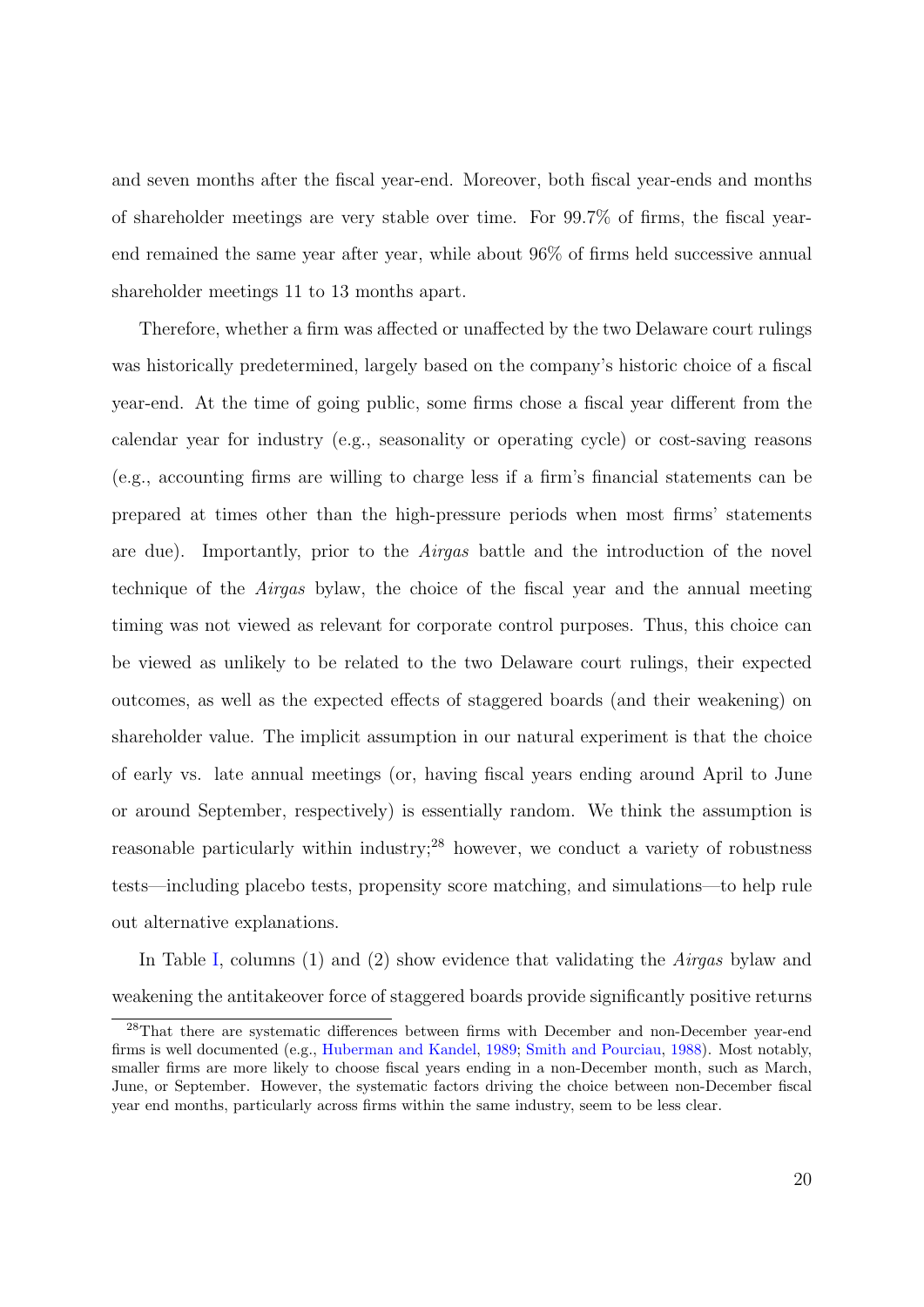for treated firms compared to control firms. Over the two-day event window, we find that treated firms, on average, outperformed control firms by 0.7595 percentage points when industry controls are not used [column (1)] and by 0.9612 percentage points when GICS6 industry fixed effects are included [column (2)].<sup>29</sup> Both coefficients are significant at the 10% level. This relatively low level of significance might be due to the limited number of observations resulting from our focus on firms that are incorporated in Delaware and have annual meetings either early or late in the year. Thus, while our results are consistent with market participants viewing staggered boards as bringing about lower firm value, any future reliance on our results should keep in mind the low level of significance in this and some subsequent tests.

Assuming that our rejection of the null is valid, we note that the magnitude of the estimated differences in mean announcement returns between the treated and nontreated firms may potentially be attenuated by two factors: first, the extent to which the Chancery and Supreme Court rulings were, prior to the decision, viewed by the market as possible; and second, the extent to which the market expected the Chancery Court ruling to be reversed by the Delaware Supreme Court. Thus, insofar as the identified positive returns for the treated firms are significantly different from zero, they are likely to understate the market's estimate of the value for the treated firms of permitting Airgas-type bylaws.

Furthermore, as we noted earlier, permitting Airgas-type bylaws would have merely weakened rather than eliminated the antitakeover force of staggered boards, enabling shareholders to decrease—but not eliminate—the extent to which staggered boards can delay the replacement of a majority of directors sought by a shareholder majority. In

<sup>29</sup>We include the industry fixed effects specification to account for the possibility that the treatment status and market reactions could be confounded by underlying differences in industry characteristics. Thus, whereas the baseline model implicitly assumes that the choice of early vs. late meeting is random across firms, the fixed-effects model implicitly assumes that this choice is random across firms within the same industry.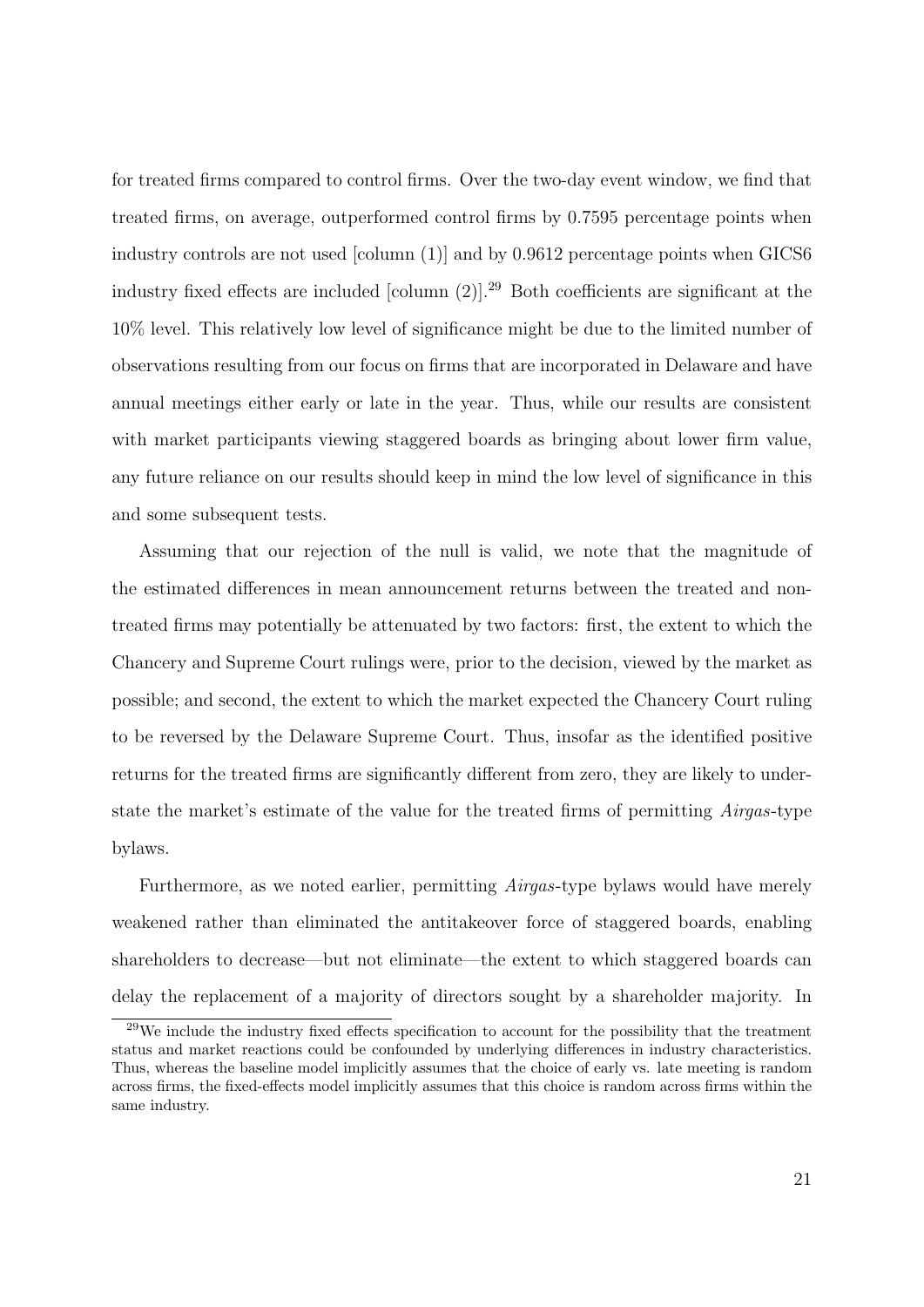addition, it may be possible, although we believe it is unlikely, that the market expected validation of Airgas-type bylaws to be followed by firms' moving their annual meetings to early in the calendar year to preempt the use of such bylaws. Thus, whereas our results may understate the market's estimate of the value for treated firms of permitting Airgas-type bylaws, this estimate in turn may likely be lower than the market's estimate of the effect of staggered boards on firm value.

## 4.2 Alternative Interpretation and Propensity Score Matching

An alternative interpretation of our results is that our finding of differences in announcement returns may not be informative of the market's views of the causal relation between staggered boards and shareholder value but, rather, reflects the market's views with respect to some firm characteristics that differ between the treated and control groups and are related to the Delaware courts' decisions. To test for the possibility that alternative causal mechanisms may be driving our finding, we perform a placebo test based on our sample of Delaware firms without staggered boards. If the market reactions we document in columns (1) and (2) of Table [I](#page-40-0) reflect the market's views on the effect of weakening staggered boards on shareholder value, then we do not expect to find any differences in announcement window returns between late- and early-meeting non-staggered-board firms..

[I](#page-40-0)ndeed, columns (3) and (4) of Table I show that, among non-staggered-board firms, there were no statistically significant differences in the announcement returns between late- and early-meeting firms. Moreover, the differences in the announcement returns are attenuated toward zero compared to the estimates of columns (1) and (2). Over the two-day event window, we find that late-meeting non-staggered-board firms have excess returns that are 0.0291 and 0.1407 percentage points larger than early-meeting non-staggered board firms in the specifications without and with industry fixed effects,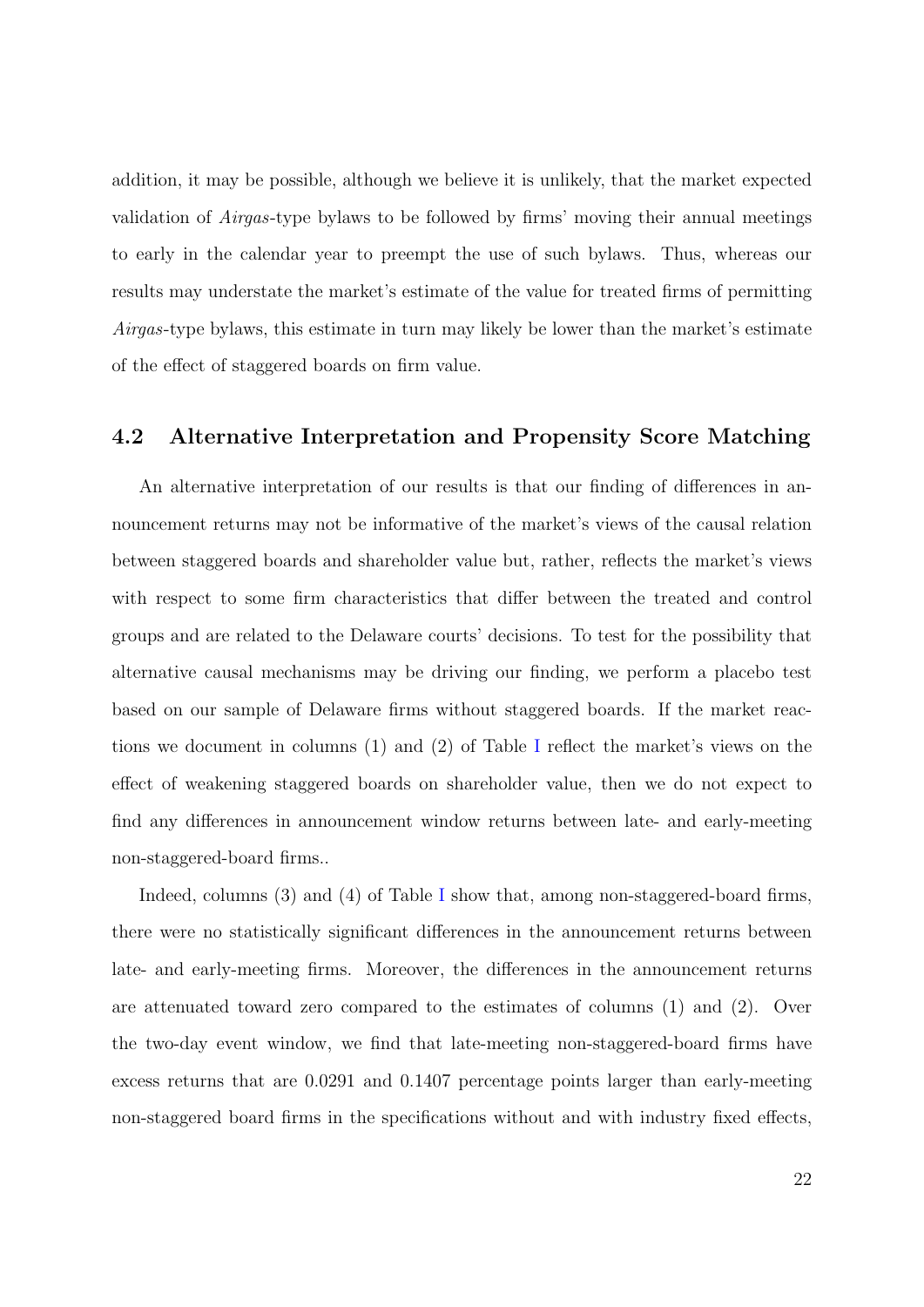respectively; these differences in excess returns are not statistically different from zero at the 10% level.

We delve further into the possibility that the market responses to the Delaware court rulings could reflect some alternative causal mechanism. In particular, it might be conjectured that the Chancery Court ruling was viewed by the market as significant not only because of its particular conclusion but also as a signal of greater openness toward takeovers. To the extent that control contests are more relevant to our treatment group of late-meeting firms, our findings in columns  $(1)$  and  $(2)$  of Table [I](#page-40-0) may simply reflect the market's views on the positive effect of greater takeover likelihood on shareholder value.

To explore this alternative, we analyze the differences in excess announcement returns by employing a propensity-score-matched sample methodology to compare treated and control firms that have similar firm characteristics relevant to control contests. Drawing on the study of [Cremers, Nair, and John](#page-32-12) [\(2009\)](#page-32-12), we estimate propensity scores based on the following firm characteristics relevant to takeovers: Tobin's  $Q(Q)$ , the ratio of cash to total assets  $(Cash)$ , the log of market capitalization  $(Size)$ , industry takeover intensity *(Industry)*, the ratio of long-term debt to assets *(Leverage)*, return on assets  $(ROA)$ , and the percentage of shareholdings held by the top 10 owners (Top 10 Owners), property, plant and equipment to total assets ratio  $(PP\&E)^{30}$ 

Table [II](#page-41-0) reports a logistic estimation of the likelihood of being treated, which is modeled to be a function of the above firm characteristics. Column (1) reports the coefficients while column (2) reports the marginal effects evaluated at the sample means.

 $30Q$  is computed, following [Kaplan and Zingales](#page-33-14) [\(1997\)](#page-33-14), as the market value of assets divided by the book value of assets where the market value of assets equals the book value of assets plus market value of common stock less the sum of the book value of common stock and balance sheet deferred taxes. Size is taken from the most recently available annual financial statements in Compustat. Industry is defined as the percentage of firms in the four-digit GICS industry that were taken over in calendar year 2009. ROA is defined as operating income divided by the book value of assets from the end of the previous fiscal year.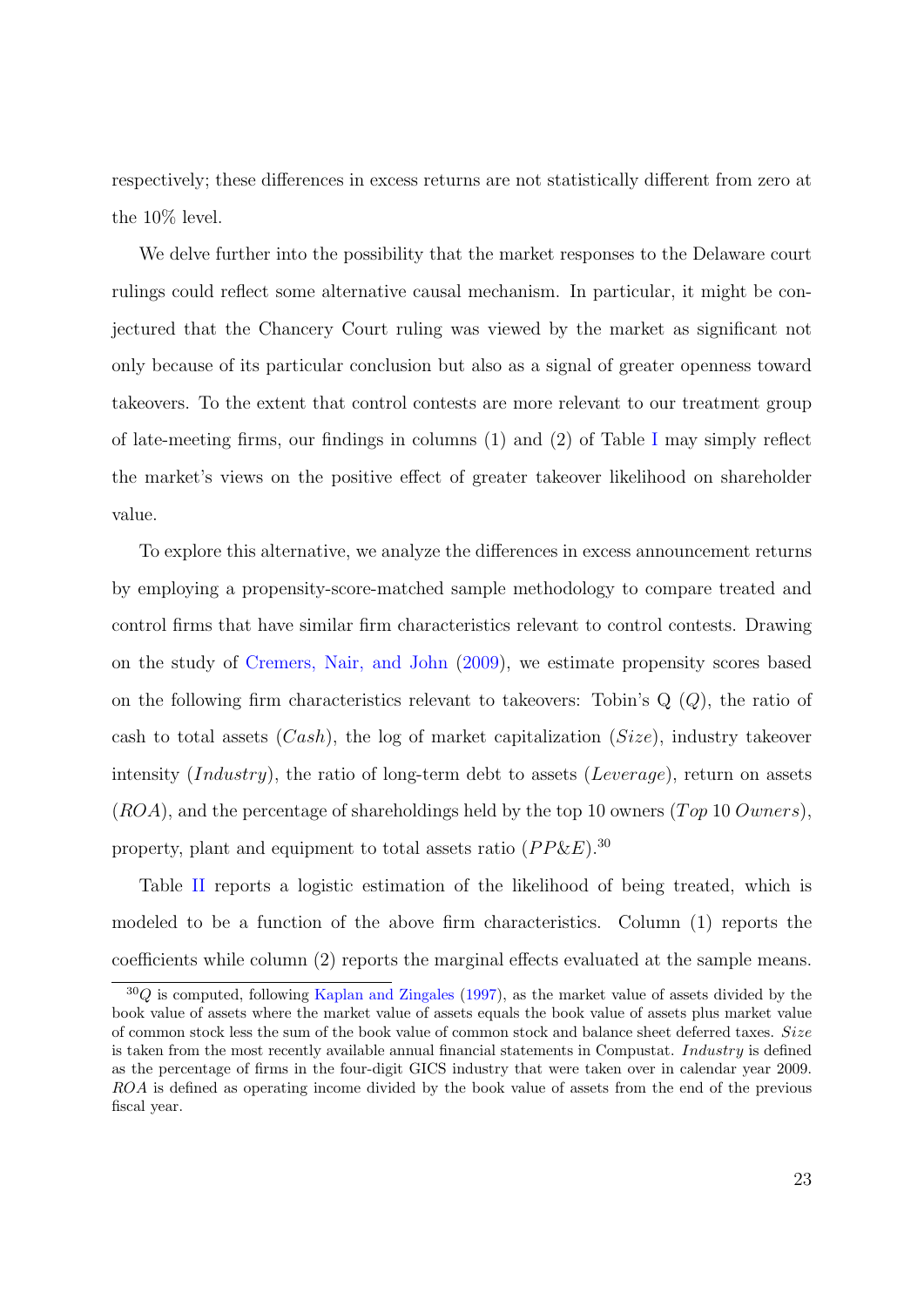Indeed, we find some evidence that our treatment group of late-meeting firms is associated with some dimensions of takeover likelihood. For example, we find that, all else equal, smaller firms and firms from industries with higher takeover intensity are more likely to be in our treatment group. On the other hand, we also find that firms with higher ROA are more likely to have late shareholder meetings, which is inconsistent with a higher takeover likelihood.

Similarly, Panel A of Table [III](#page-42-0) shows that the firms in the treatment group, on average, are smaller and come from industries with greater takeover intensity, with differences in means that are statistically significant at the 1% level. Our evidence therefore lends some support to the hypothesis that control contests may be more relevant for treatment firms, raising the possibility that market reactions around the Delaware announcement dates reflect reactions to perceived changes in the Delaware courts' attitude toward takeovers in general rather than reactions to changes in the antitakeover force of staggered boards

To address this possibility, we employ propensity score matching methods, which have become standard and commonly employed methodologies for making causal inferences using observational data that are not produced by controlled experimental settings (e.g., [Rosenbaum and Rubin,](#page-34-4) [1983\)](#page-34-4). Using the predicted values arising from the logistic model of Table [II,](#page-41-0) we create two types of matched sample: first, we match each treated firm with the closest control firms in the common support by propensity scores; second, we match each treated firm with the closest control firms in the common support *within the* same industry by propensity scores, where control firms are drawn with replacement. A choice in constructing matched samples is the number of controls with which to match each treated firm. Choosing a greater or lesser number of matches is a trade-off between greater efficiency and greater bias (or the quality of the match), respectively. Given our limited sample, we consider matching each treated firm with one or two control firms  $(m = 1, m = 2, respectively).$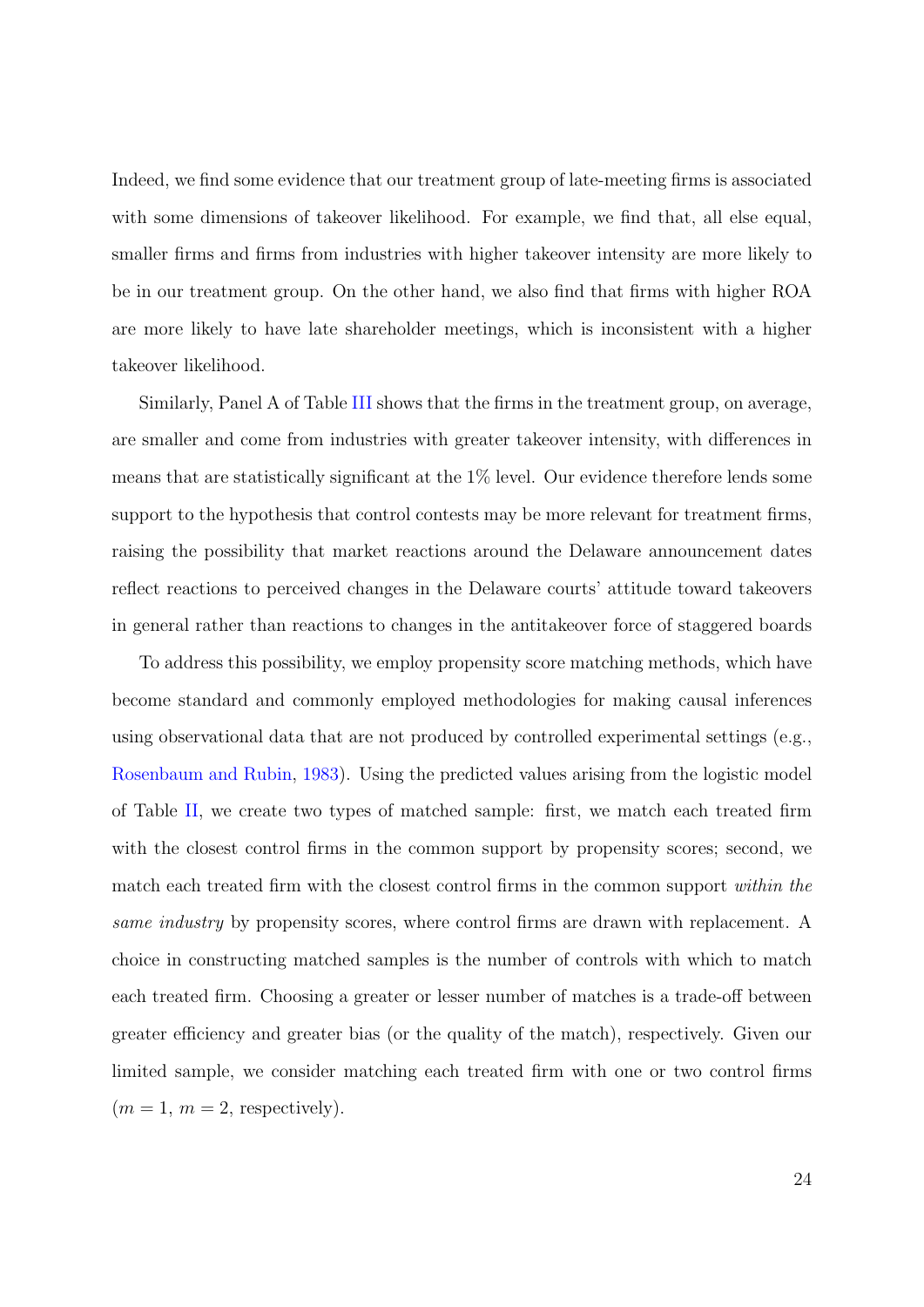Panels B and C of Table [III](#page-42-0) report, for each matched sample, the differences between the treated and control groups in average propensity scores and in firm characteristics that make control contests more relevant. Overall, our matched samples produce good balance in all covariates and, in all cases, the average propensity scores are statistically no different between the treated and control firms. In Panel B, we find that the  $m = 1$ matched sample produces good balance along all covariates, whereas the  $m = 2$  matched sample results in a control group with a statistically lower (at the 5% level) average return on assets. Panel C reports the means comparison for the within-industry matched sample, created by matching, for each treatment firm, control firms within the same fourdigit GICS (GICS4) industry.<sup>31</sup> We find that the  $m = 1$  within-industry matched sample produces good balance, with the exception of average leverage, which is statistically higher in the control sample (at the 5% level). The  $m = 2$  within-industry matched sample produces good balance along all covariates.

Panel A of Table [IV](#page-44-0) reports the estimated treatment effects for each of the four matched samples. Using the  $m = 1$  matched sample, we find that treatment firms experienced excess returns 1.1496 percentage points higher than those for the matched control firms, with statistical significance at the 11% level. The  $m = 1$  within-industry matched sample produced stronger statistical results, with treatment firms experiencing excess returns 1.0900 percentage points higher than those for the matched control firms, an effect that is statistically significant at the 5% level. Using the  $m = 2$  matched sample, we find that treatment firms experienced excess announcement window returns 0.9648 percentage points higher than those for the matched control firms, though we do not find this effect to be significant at conventional levels.<sup>32</sup> Similar to before, the  $m = 2$  within-

<sup>31</sup>We choose the coarser GICS4 industry classification to achieve greater balance in the distribution of treated and control firms across industry classifications.

<sup>&</sup>lt;sup>32</sup>Note that the number of observations reports the total number of firms (treated and control) across two events. Observations are equal for the  $m = 1$  and  $m = 2$  matched samples since in the  $m = 2$  case the two closest observations to each treated firm are averaged to be a composite match.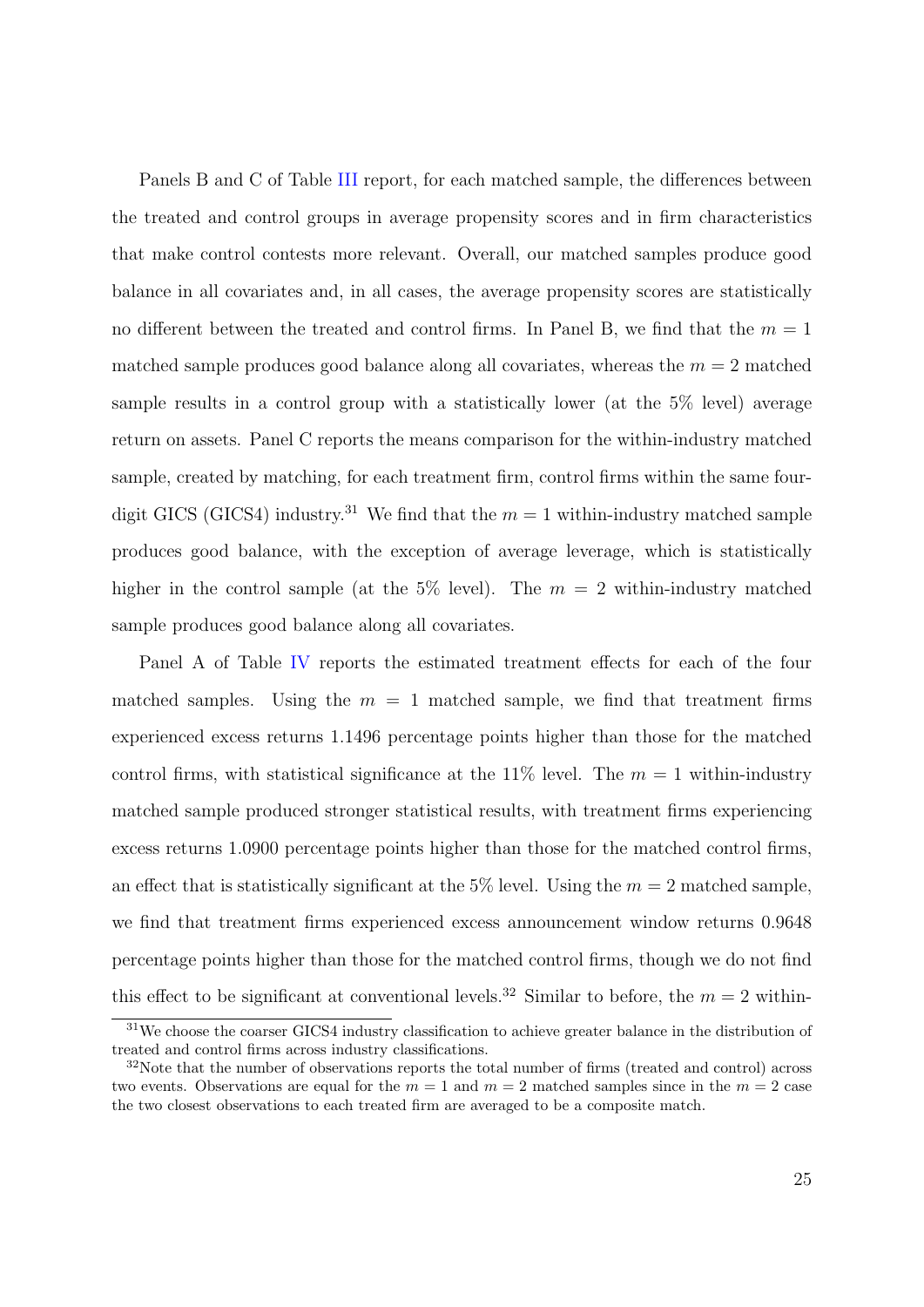industry matched sample produced stronger results, with treatment firms experiencing excess returns of 0.9954 percentage points higher than those for the matched control firms, an effect that is statistically significant at the 10% level.

As a robustness test, we also conduct the propensity-score-matched sample exercise on the sample of placebo firms—i.e., non-staggered-board firms with late or early annual shareholder meetings. To the extent that our estimation of propensity scores does not capture some natural differences between late- and early-meeting firms, such a placebo test should reflect the expected direction of the bias. In all cases, we find no significant differences (at the 10% level) in excess announcement window returns between late- and early-meeting firms, suggesting that it is unlikely that natural differences between the two groups of firms are driving the results of Panel A. Together, our evidence in Panels A and B of Table [IV](#page-44-0) is consistent with markets viewing staggered boards as inducing lower shareholder value.

## 4.3 Simulation Exercise

We use a simulation approach to assess the significance of our results, taking advantage of the fact that our setting contains two opposing events—the Chancery Court ruling that produced positive relative returns for treated firms and the Supreme Court ruling that produced negative relative returns for treated firms. In particular, we ask the question: how likely is it to observe treatment effects as large as the ones in our two events and going in the opposite directions on two random days? To answer such a question, we first re-estimate the treatment effects, but for each event separately. Then we compare the pairs of treatment effects to a reference distribution which we bootstrap from the non-event dates of January 2 to June 30, 2010.

For each two-day window in this non-event period, we replicate the specifications in Panel A of Tables [I](#page-40-0) and [IV](#page-44-0) and generate bivariate benchmark distributions of coefficients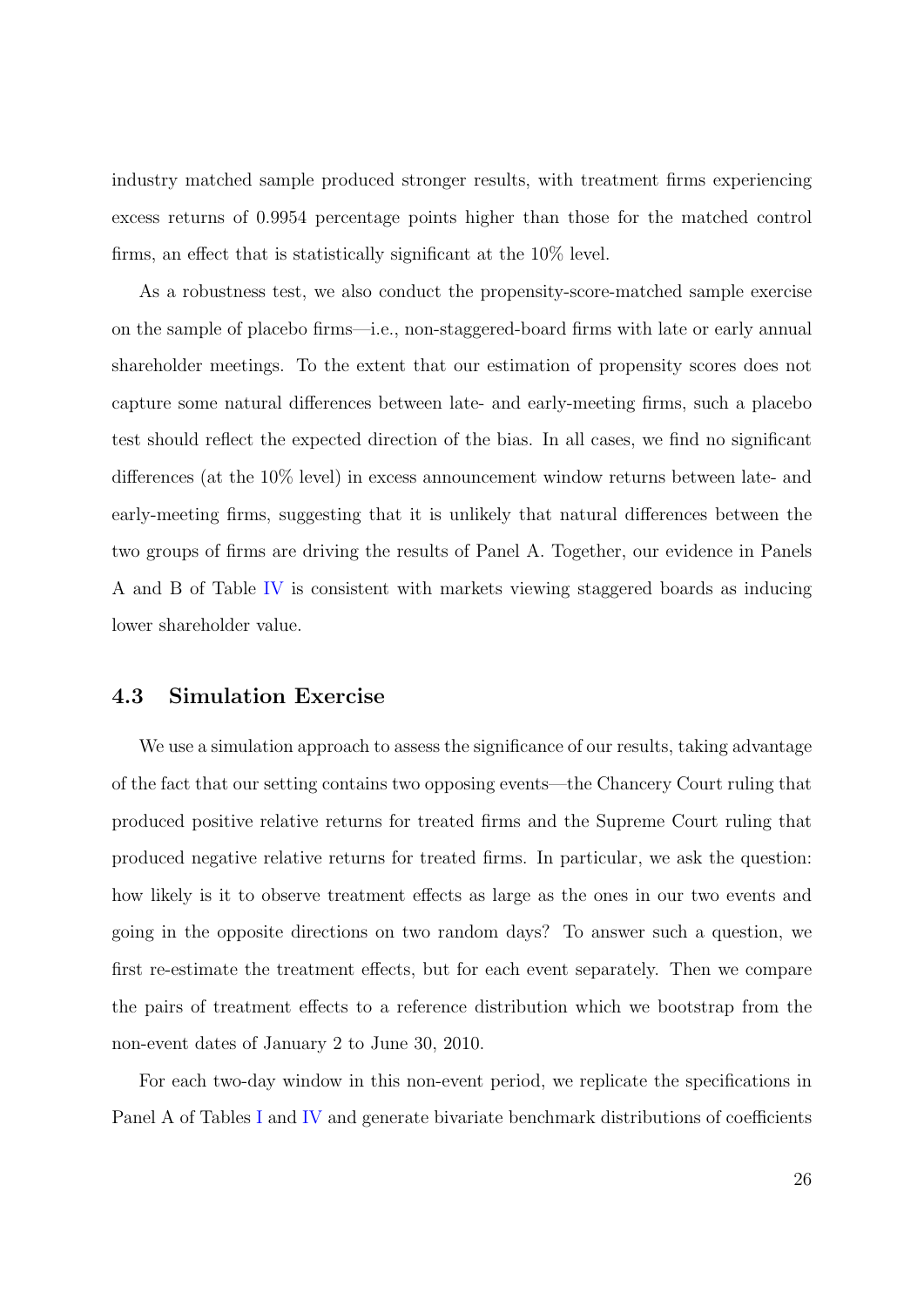over all pairs of trading days. We then consider whether the observed differences in announcement window returns between the treated and control groups across the two event dates appear abnormal when compared to the simulated benchmark distribution.

To begin the exercise, we compute excess returns for each two-day window in a two-step procedure similar to that used in Tables [I](#page-40-0) and [IV](#page-44-0) (see Section [4.1\)](#page-17-0). Using the excess returns, we first estimate for each two-day window in the non-event window the regression models of Table [I,](#page-40-0) regressing excess two-day returns on the treatment group indicator, with and without industry fixed effects. Unlike Table [I,](#page-40-0) our simulation considers only one event window at a time rather than pooling across two event dates; therefore, an indicator for the second event date is not included. Based on the simulated coefficients, we construct a benchmark bivariate distribution of estimated coefficients on the treatment group indicator over all unique pairs of dates over the event window.

Rows (1) and (2) of Table [V](#page-45-0) report the comparisons of our observed ordinary least squares (OLS) coefficients over the two Delaware ruling dates to the simulated benchmark distributions. Our basic OLS estimates without (with) industry fixed effects find that the treated group of firms outperforms the control group by 0.6039 (0.8282) percentage points on the first event date but underperforms the control group by 0.9151 (1.0941) percentage points on the second event date. Figure [3](#page-37-0) visually compares our observed OLS estimates to nonparametric Gaussian kernel density estimates of our simulated bivariate distributions, which are approximately bivariate normal, centered around zero.

Relative to the simulated benchmark distributions, we find that this pattern of large, positive relative returns for treated firms from the Chancery Court ruling and large, negative relative returns for treated firms from the Supreme Court ruling are unlikely to be the result of random sampling. In only 0.0093 (0.0028) of our simulated trials using the no-fixed-effects (fixed-effects) model do we observe a first-event coefficient at least as large as the observed OLS coefficient of 60.39 (82.82) and a second-event coefficient at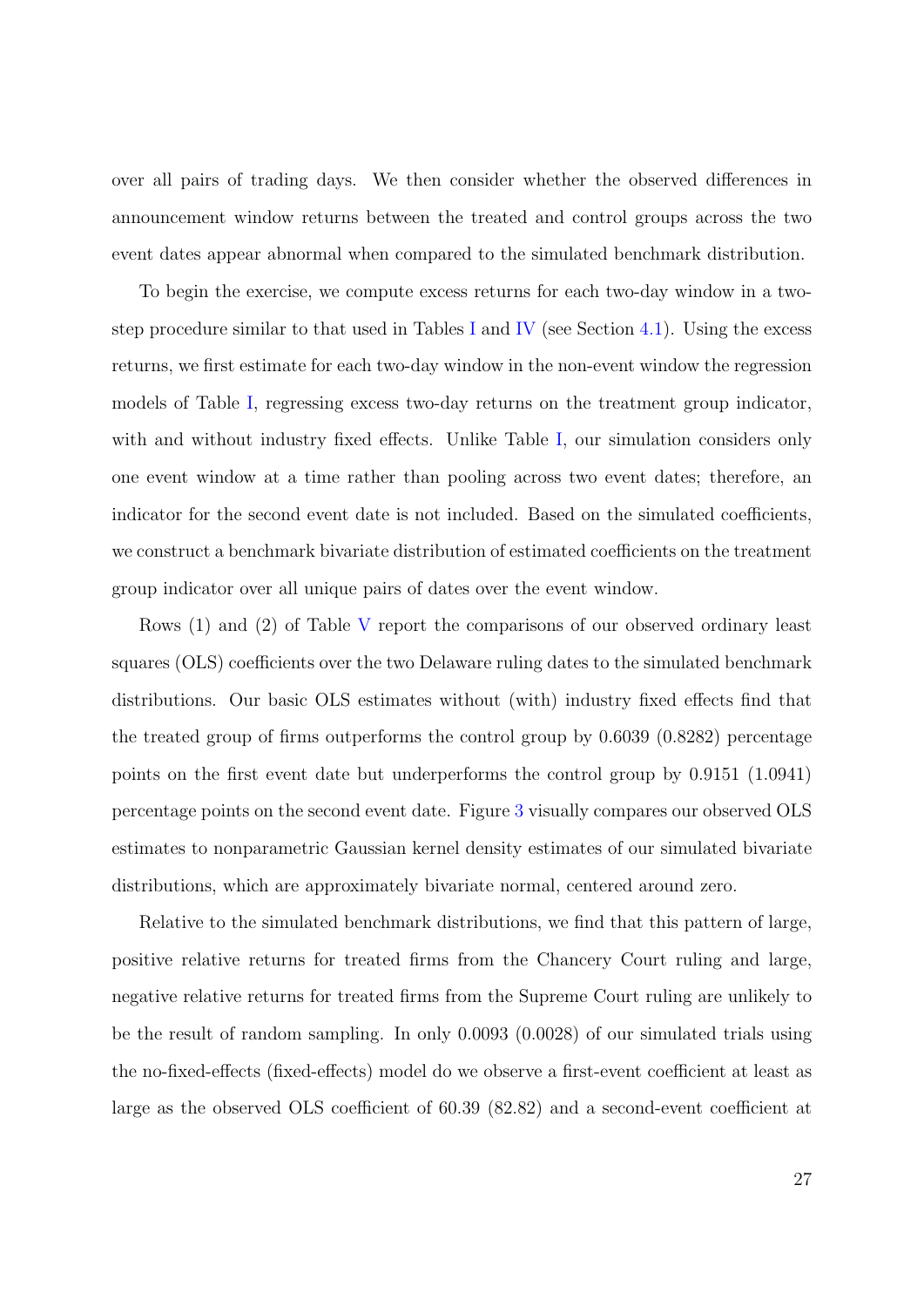least as small as the observed coefficient of -91.51 (-109.41).

We also perform the same simulation using the propensity-score-matched sample estimation procedure of Tables [II](#page-41-0) to [IV.](#page-44-0) For each two-day window in the non-event period, we estimate the average treatment effect on the treated by matching each treated firm to the following four types of control firms: (1) the  $m = 1$  closest control firm by propensity score, (2) the  $m = 1$  closest control firm within the same GICS4 industry by propensity score, (3) the  $m = 2$  closest control firms by propensity score, and (4) the  $m = 2$  closest control firms within the same GICS4 industry by propensity score. For the purposes of the simulation, propensity scores are estimated at the beginning of the non-event window, using data available as of January 1, 2010.

Rows (3) to (6) of Table [V](#page-45-0) report the comparisons of our observed propensity-scorematched sample estimates over the two Delaware ruling dates to the simulated benchmark distributions. Our propensity score estimates using  $m = 1$  matched control (within the same GICS4 industry) find that the treated group of firms outperforms the control group by 1.0977 (1.2550) percentage points on the first event date, but underperforms the control group by 0.3914 (0.9250) percentage points on the second event date. Similarly, our propensity score estimates using  $m = 2$  matched controls (within the same GICS4 industry) find that the treated group outperforms the control group by 1.2204 (1.0224) percentage points on the first event date but underperforms the control group by 0.7092 (0.9685) percentage points on the second event date. Figures [4](#page-38-0) and [5](#page-39-0) visually compare our observed propensity score estimates to nonparametric Gaussian kernel density estimates of our simulated bivariate distributions, which are again approximately bivariate normal, centered around zero.

Consistent with the OLS simulations above, we find that the patterns in our propensity score estimates of large, positive relative returns for treated firms from the Chancery Court ruling and large, negative relative returns for treated firms from the Supreme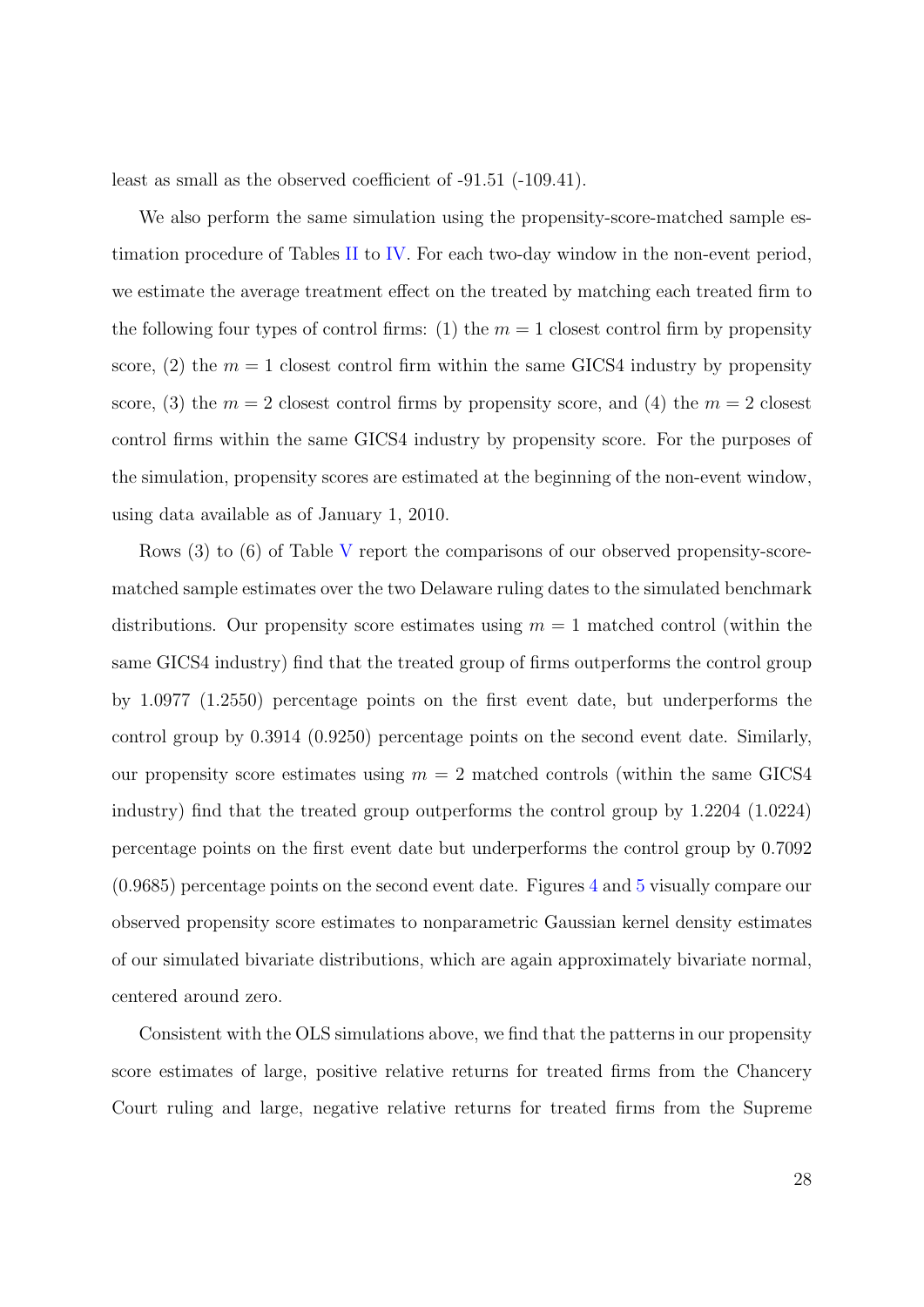Court ruling are unlikely to be the result of random sampling. In only 0.0079 (0.0181) of our simulated trials using the  $m = 1$  matched sample (within the same GICS4 industry) do we observe a first-event estimate at least as large as the observed propensity score estimate of 190.77 (125.50) and a second-event estimate at least as small as the observed propensity score estimate of -39.14 (-92.50). Similarly, in only 0.0043 (0.00276) of our simulated trials using the  $m = 2$  matched sample (within the same GICS4 industry) do we observe a first-event estimate at least as large as the observed propensity score estimate of 122.04 (102.24) and a second-event estimate at least as small as the observed propensity score estimate of -70.92 (-96.85).

In summary, our simulation results indicate that our observed market reactions—of positive relative returns for treated firms from the Chancery Court ruling and negative relative returns for treated firms from the Supreme Court ruling—are highly unlikely to have arisen from random sampling variation. Together with our OLS and propensity score estimation results, our evidence is consistent with the hypothesis that the market views the power of staggered boards to delay director replacement by shareholders as value-decreasing.

## 5 Conclusion

This paper seeks to make an empirical contribution to the study of the sources of the well-documented correlation between governance provisions insulating directors from removal—particularly the use of staggered boards—and lower firm value. Our identification comes from a natural experiment consisting of a recent Delaware Chancery Court ruling enabling shareholders to weaken the extent to which staggered boards insulate directors from removal and the ruling's subsequent reversal by the Delaware Supreme Court. This natural experiment enables us to identify how market participants, in the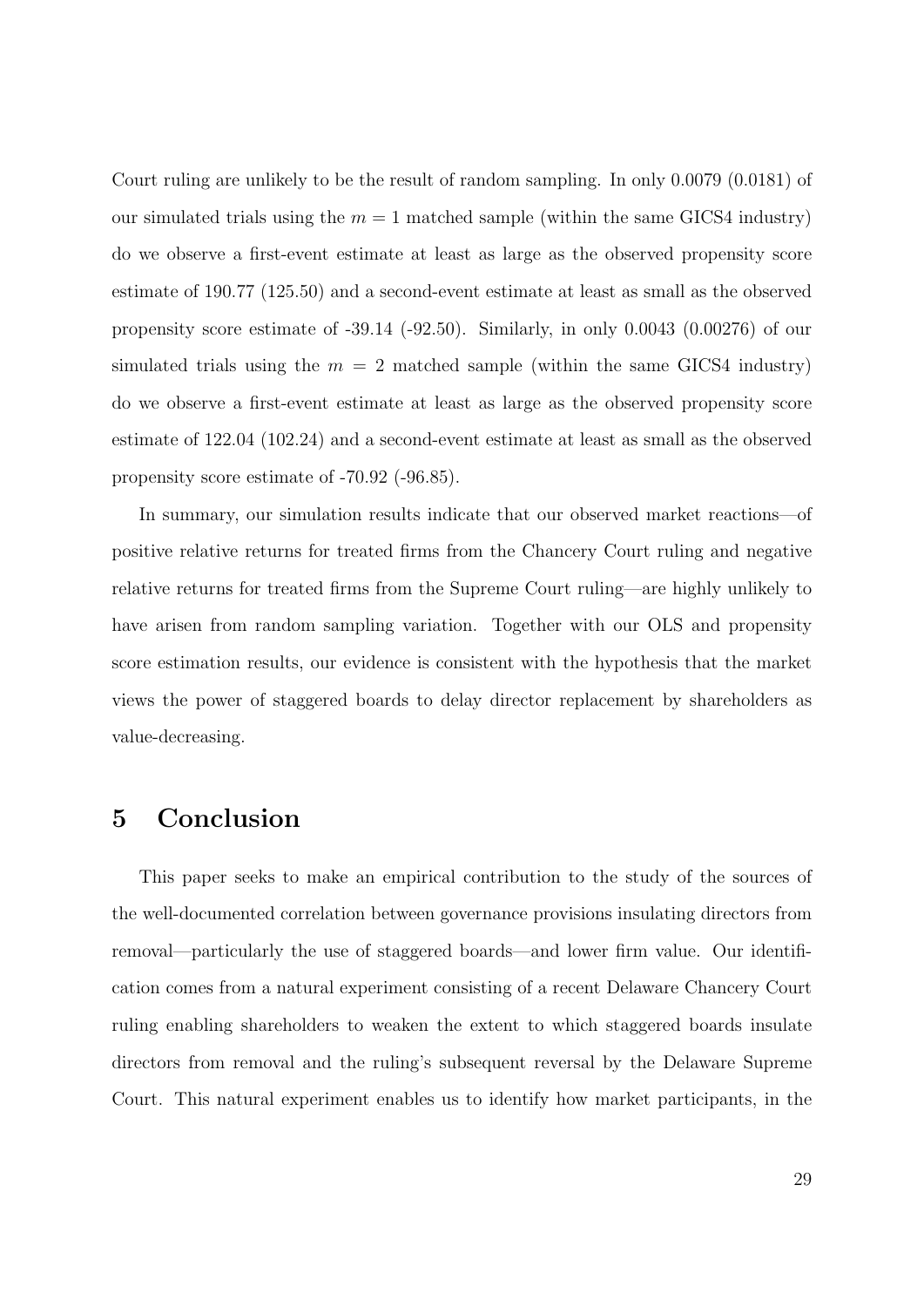aggregate, view the average effect of staggered boards on firm value for those affected firms.

In particular, we use three ways to compare the returns of the firms most affected by the rulings (the treated) with the returns of the firms that are unaffected by the rulings (the control). We find evidence consistent with market participants viewing staggered boards as value-reducing on average for the affected firms. These findings contribute causal evidence to the ongoing policy debate on the desirability of staggered boards.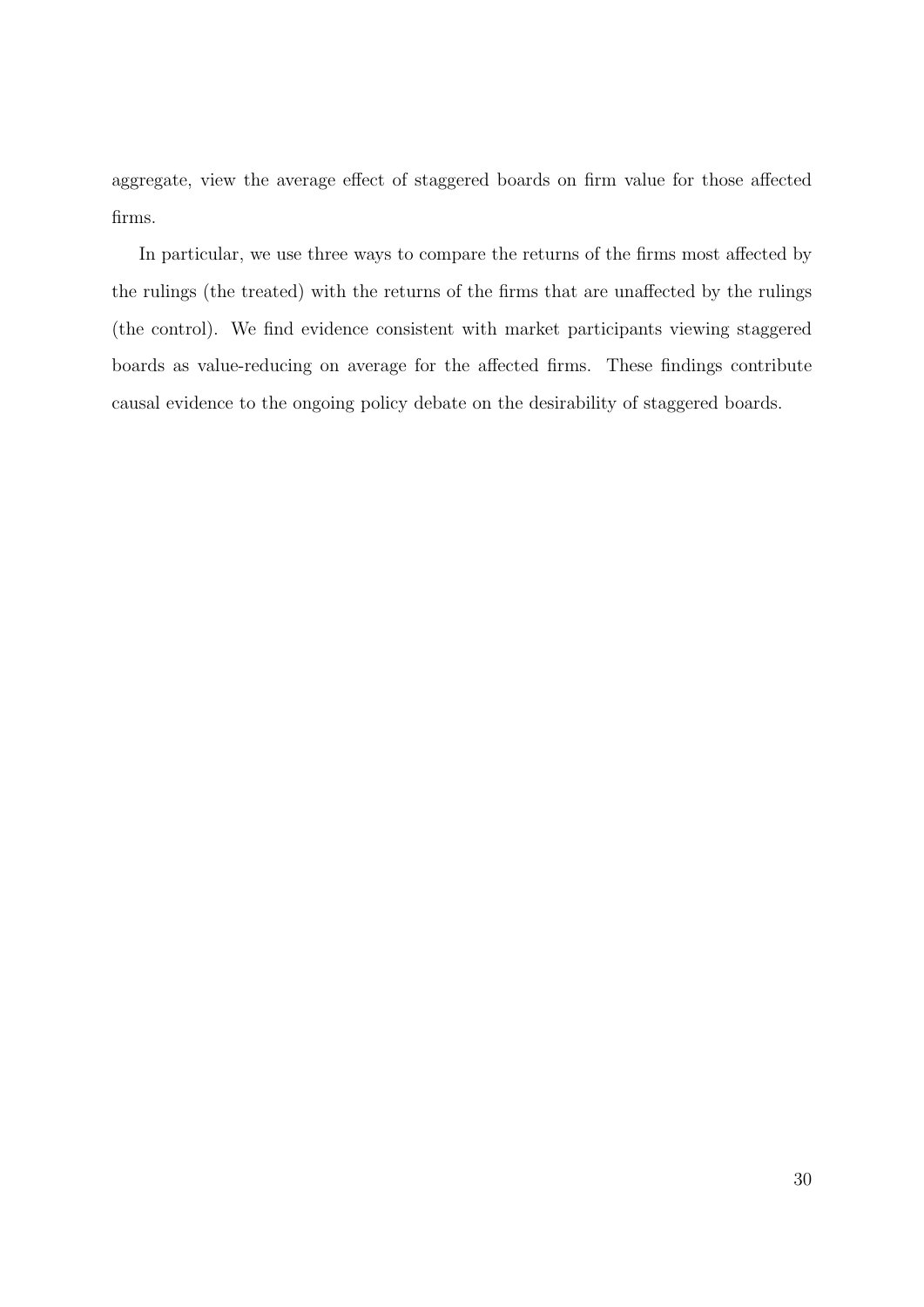# References

- <span id="page-32-13"></span>Abadie, A., and G. Imbens (2006): "Large sample properties of matching estimators for average treatment effects," Econometrica, 74, 235–267.
- <span id="page-32-3"></span>BATES, T., D. BECHER, AND M. LEMMON (2008): "Board classification and managerial entrenchment: Evidence from the market for corporate control," Journal of Financial Economics, 87(3), 656–677.
- <span id="page-32-2"></span>BEBCHUK, L., J. COATES, AND G. SUBRAMANIAN (2002): "The powerful antitakeover force of staggered boards: Theory, evidence, and policy," Stanford Law Review, 54, 887–951.
- <span id="page-32-0"></span>BEBCHUK, L., AND A. COHEN (2005): "The costs of entrenched boards," *Journal of* Financial Economics, 78(2), 409–433.
- <span id="page-32-1"></span>BEBCHUK, L., A. COHEN, AND A. FERRELL (2009): "What matters in corporate governance?," Review of Financial Studies, 22(2), 783–827.
- <span id="page-32-10"></span>BEBCHUK, L., A. COHEN, AND C. C. WANG (2011): "Staggered boards and the wealth of shareholders: evidence from two natural experiments," Discussion Paper No. 697, John M. Olin Center for Law, Economics, and Business, Harvard Law School.
- <span id="page-32-9"></span>Becker, B., D. Bergstresser, and G. Subramanian (2012): "Does shareholder proxy access improve firm value? Evidence from the business roundtable challenge," Discussion paper, National Bureau of Economic Research.
- <span id="page-32-6"></span>BHAGAT, S., AND R. JEFFERIS (1991): "Voting power in the proxy process: The case of antitakeover charter amendments," Journal of Financial Economics, 30(1), 193–225.
- <span id="page-32-7"></span>BHAGAT, S., AND R. ROMANO (2002): "Event studies and the law: Part II: Empirical studies of corporate law," American Law and Economics Review, 4(2), 380–423.
- <span id="page-32-11"></span>Bhojraj, S., C. Lee, and D. Oler (2003): "What's my line? A comparison of industry classification schemes for capital market research," Journal of Accounting Research, 41(5), 745–774.
- <span id="page-32-4"></span>Binder, J. (1985): "Measuring the effects of regulation with stock price data," The RAND Journal of Economics, 16, 167–183.
- <span id="page-32-8"></span>CHHAOCHHARIA, V., AND Y. GRINSTEIN (2007): "Corporate governance and firm value: The impact of the 2002 governance rules," The Journal of Finance, 62(4), 1789–1825.
- <span id="page-32-5"></span>Coates, J. (2000): "Takeover defenses in the shadow of the pill: A critique of the scientific evidence," Texas Law Review, 79, 271–382.
- <span id="page-32-12"></span>Cremers, K., V. Nair, and K. John (2009): "Takeovers and the cross-section of returns," Review of Financial Studies, 22, 1409–1445.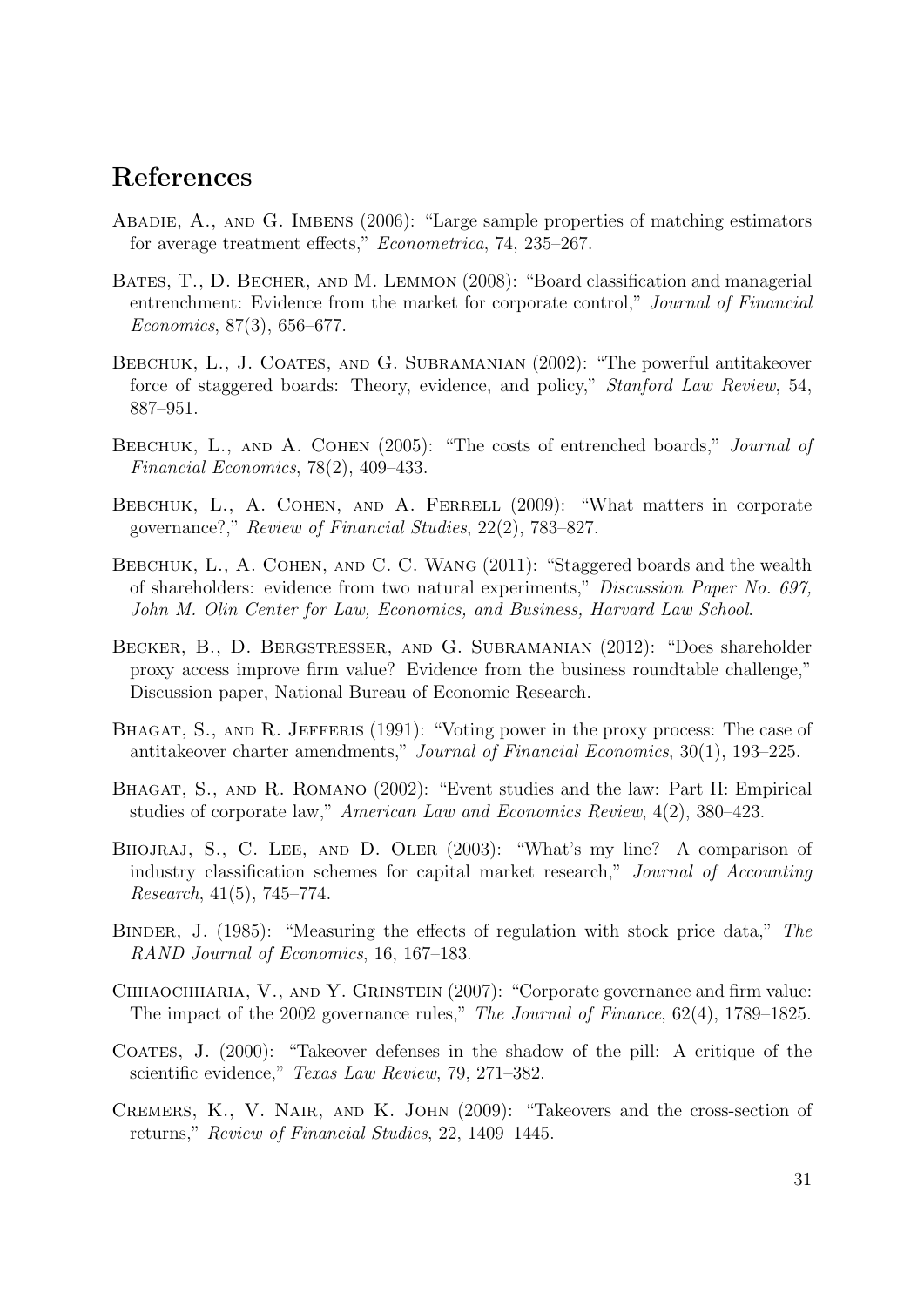- <span id="page-33-2"></span>EASTERBROOK, F., AND D. FISCHEL (1981): "The proper role of a target's board in responding to a tender offer," Harvard Law Review, 94, 1161–1204.
- <span id="page-33-5"></span>FALEYE, O. (2007): "Classified boards, firm value, and managerial entrenchment," Journal of Financial Economics, 83(2), 501–529.
- <span id="page-33-11"></span>FAMA, E., AND K. FRENCH (1993): "Common risk factors in the returns on stocks and bonds," Journal of Financial Economics, 33(1), 3–56.
- <span id="page-33-12"></span> $-$  (1996): "Multifactor explanations of asset pricing anomalies," The Journal of Finance, 51, 55–84.
- <span id="page-33-0"></span>GOMPERS, P., J. ISHII, AND A. METRICK (2003): "Corporate governance and equity prices," The Quarterly Journal of Economics, 118(1), 107–155.
- <span id="page-33-3"></span>Grossman, S., and O. Hart (1980): "Takeover bids, the free-rider problem, and the theory of the corporation," The Bell Journal of Economics, 11, 42–64.
- <span id="page-33-7"></span>GUO, R., T. KRUSE, AND T. NOHEL (2008): "Undoing the powerful anti-takeover force of staggered boards," Journal of Corporate Finance, 14(3), 274–288.
- <span id="page-33-9"></span>HOCHBERG, Y., P. SAPIENZA, AND A. VISSING-JØRGENSEN (2009): "A lobbying approach to evaluating the Sarbanes-Oxley Act of 2002," Journal of Accounting Research, 47(2), 519–583.
- <span id="page-33-13"></span>HUBERMAN, G., AND S. KANDEL (1989): "Firms' fiscal years, size and industry," Economics Letters, 29(1), 69–75.
- <span id="page-33-14"></span>KAPLAN, S., AND L. ZINGALES (1997): "Do investment-cash flow sensitivities provide useful measures of financing constraints?," The Quarterly Journal of Economics, 112(1), 169–215.
- <span id="page-33-6"></span>KARPOFF, J., AND P. MALATESTA (1989): "The wealth effects of second-generation state takeover legislation," Journal of Financial Economics, 25(2), 291–322.
- <span id="page-33-10"></span>LARCKER, D., G. ORMAZABAL, AND D. TAYLOR (2011): "The market reaction to corporate governance regulation," Journal of Financial Economics, 101, 431–448.
- <span id="page-33-8"></span>MACKINLAY, A. (1997): "Event studies in economics and finance," *Journal of Economic* Literature, 35(1), 13–39.
- <span id="page-33-1"></span>Manne, A. C. (1965): "Mergers and the Market for the Corporate Control," Journal of Political Economy, 75, 110–118.
- <span id="page-33-4"></span>MASULIS, R., C. WANG, AND F. XIE (2007): "Corporate governance and acquirer returns," The Journal of Finance,  $62(4)$ ,  $1851-1889$ .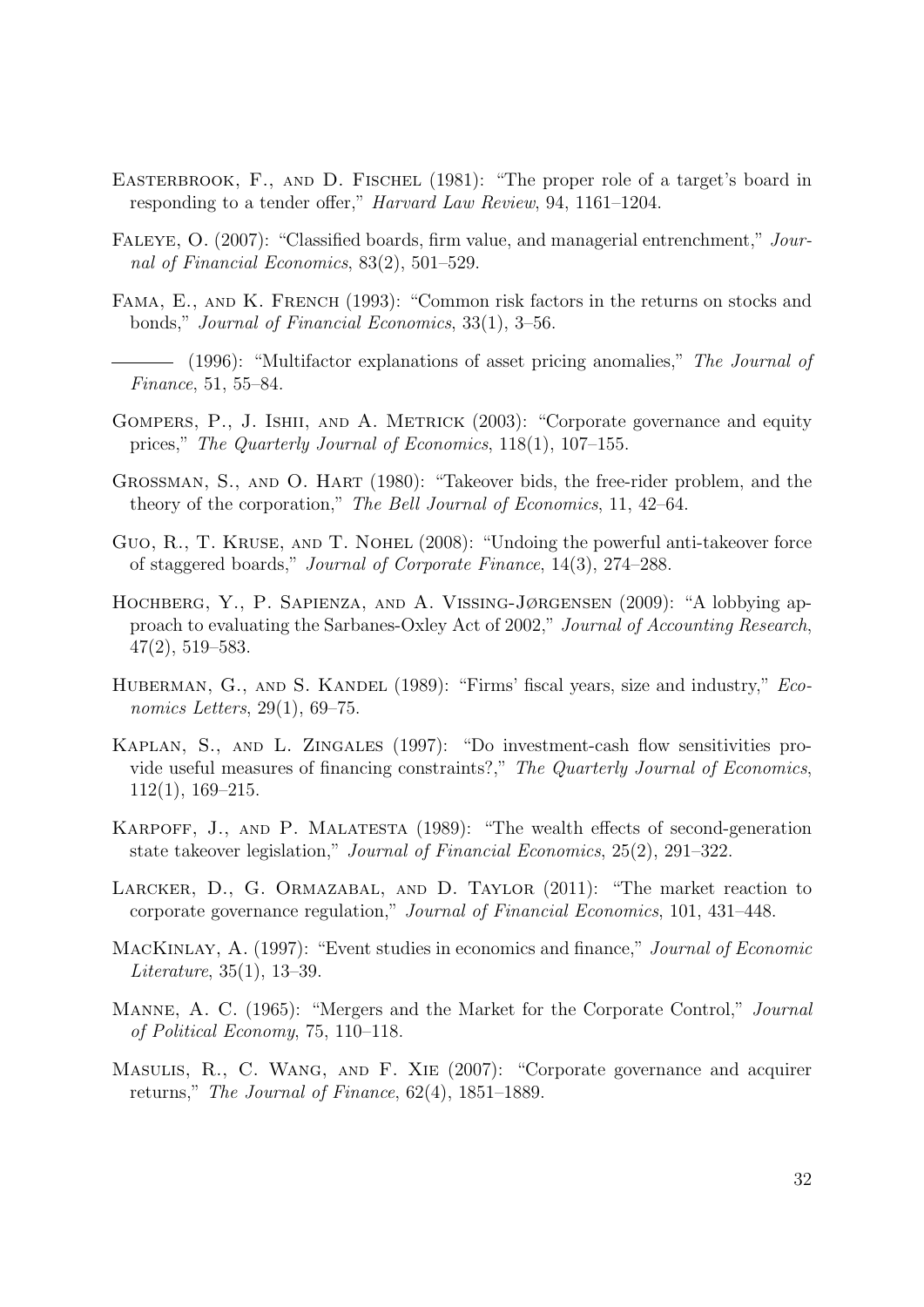- <span id="page-34-4"></span>ROSENBAUM, P., AND D. RUBIN (1983): "The central role of the propensity score in observational studies for causal effects," Biometrika, 70, 41–55.
- <span id="page-34-2"></span>SCHWERT, G. (1981): "Using financial data to measure effects of regulation," Journal of Law and Economics,  $24(1)$ ,  $121-158$ .
- <span id="page-34-3"></span>SMITH, D. B., AND S. POURCIAU (1988): "A comparison of the financial characteristics of December and non-December year-end companies," Journal of Accounting and Economics, 10(4), 335–344.
- <span id="page-34-0"></span>STEIN, J. (1988): "Takeover threats and managerial myopia," The Journal of Political Economy, 96, 61–80.
- <span id="page-34-1"></span>Stulz, R. (1988): "Managerial control of voting rights: Financing policies and the market for corporate control," Journal of Financial Economics, 20, 25–54.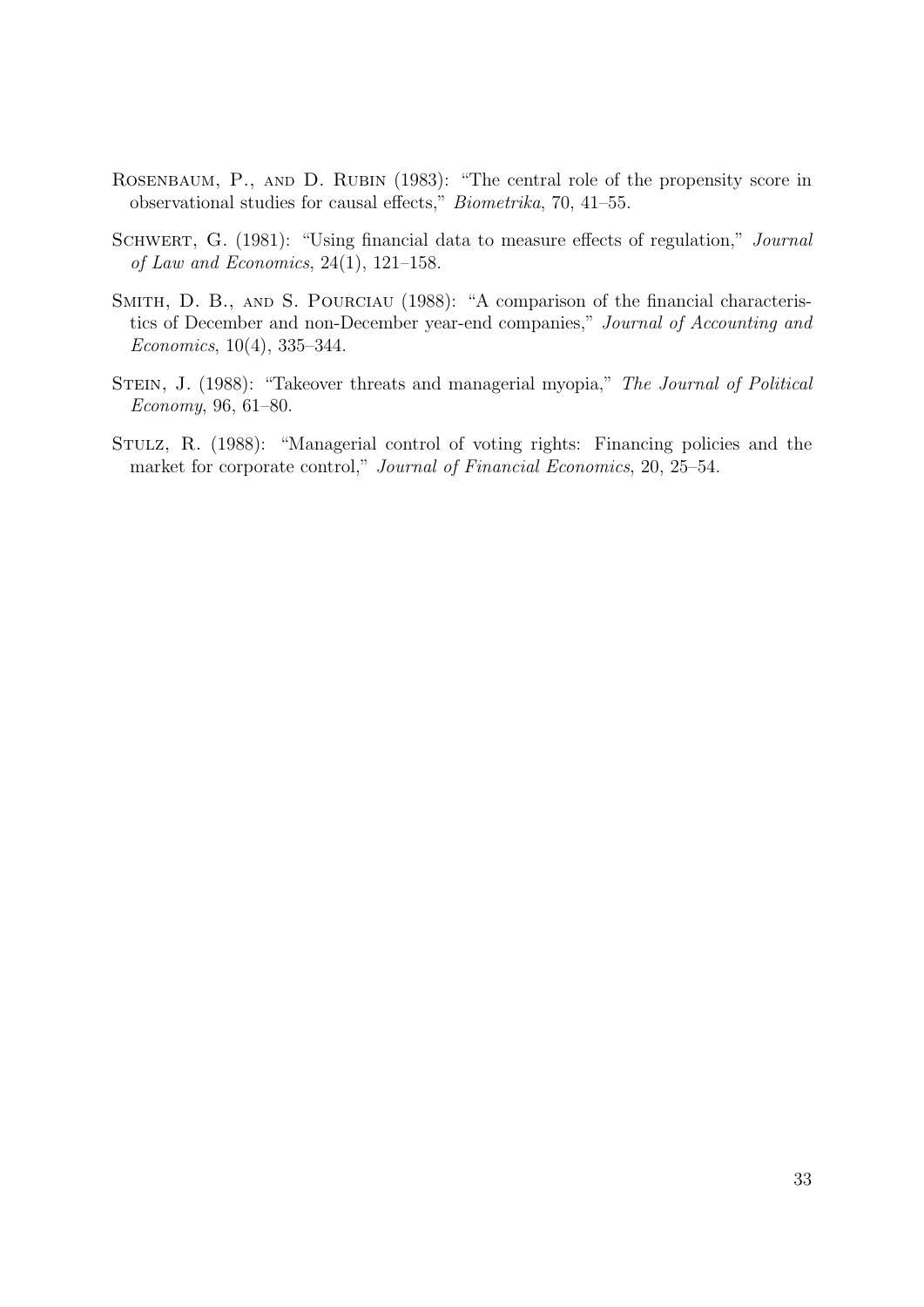<span id="page-35-0"></span>



Figure 1 displays the distributions of, from left to right, the fiscal year-end months and the months of annual meetings. Our dataare from the intersection of Voting Analytics and Compustat, from 2003 to 2011.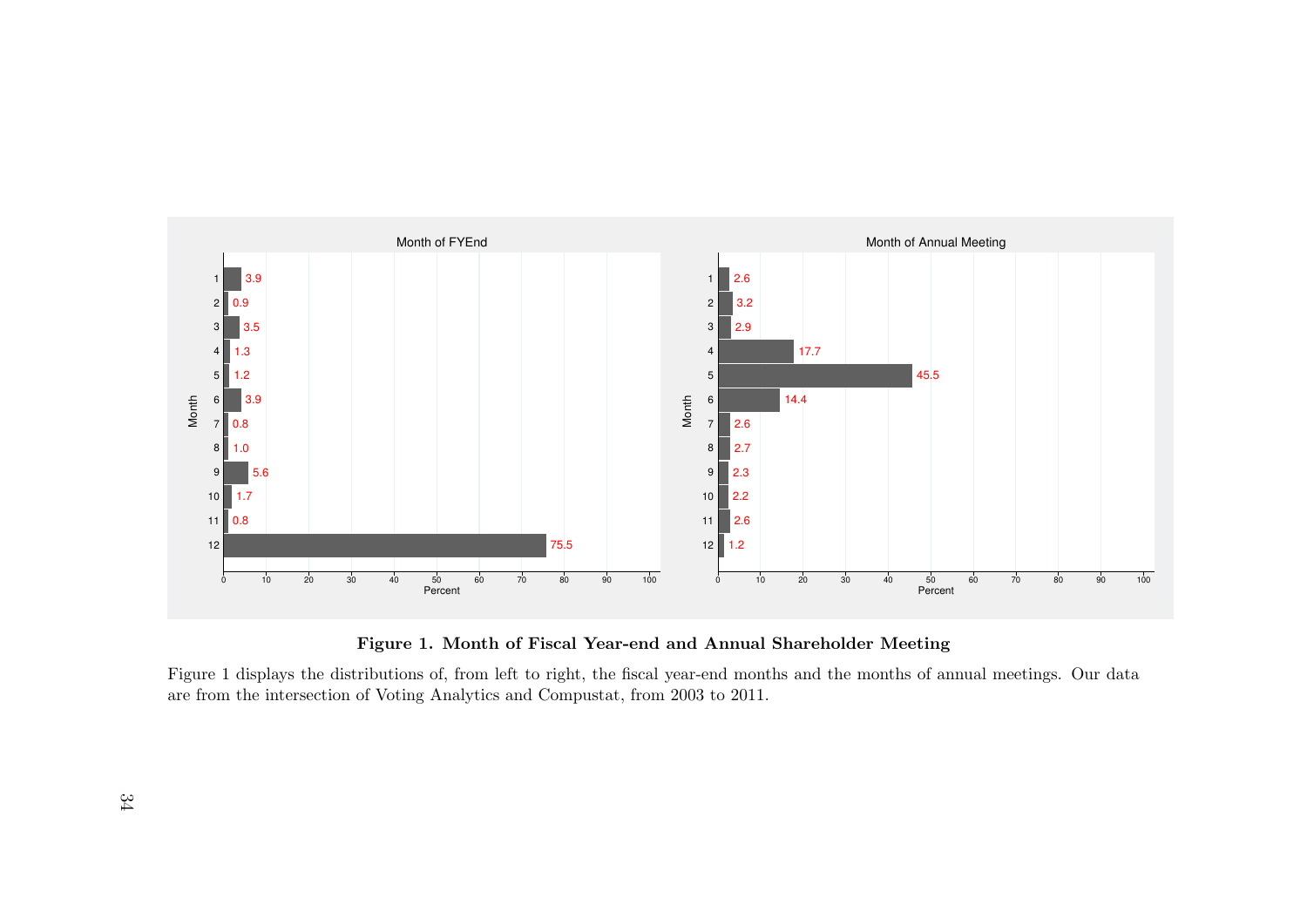<span id="page-36-0"></span>

Figure 2. Months between Fiscal Year-end and Annual Shareholder Meeting

Figure 2 displays the distributions of, from left to right, the number of months between the fiscal year-end and the next shareholder meeting, the number of months between consecutive annual shareholder meetings, and the number of months between consecutivefiscal year-ends. Our data are from the intersection of Voting Analytics and Compustat, from 2003 to 2011.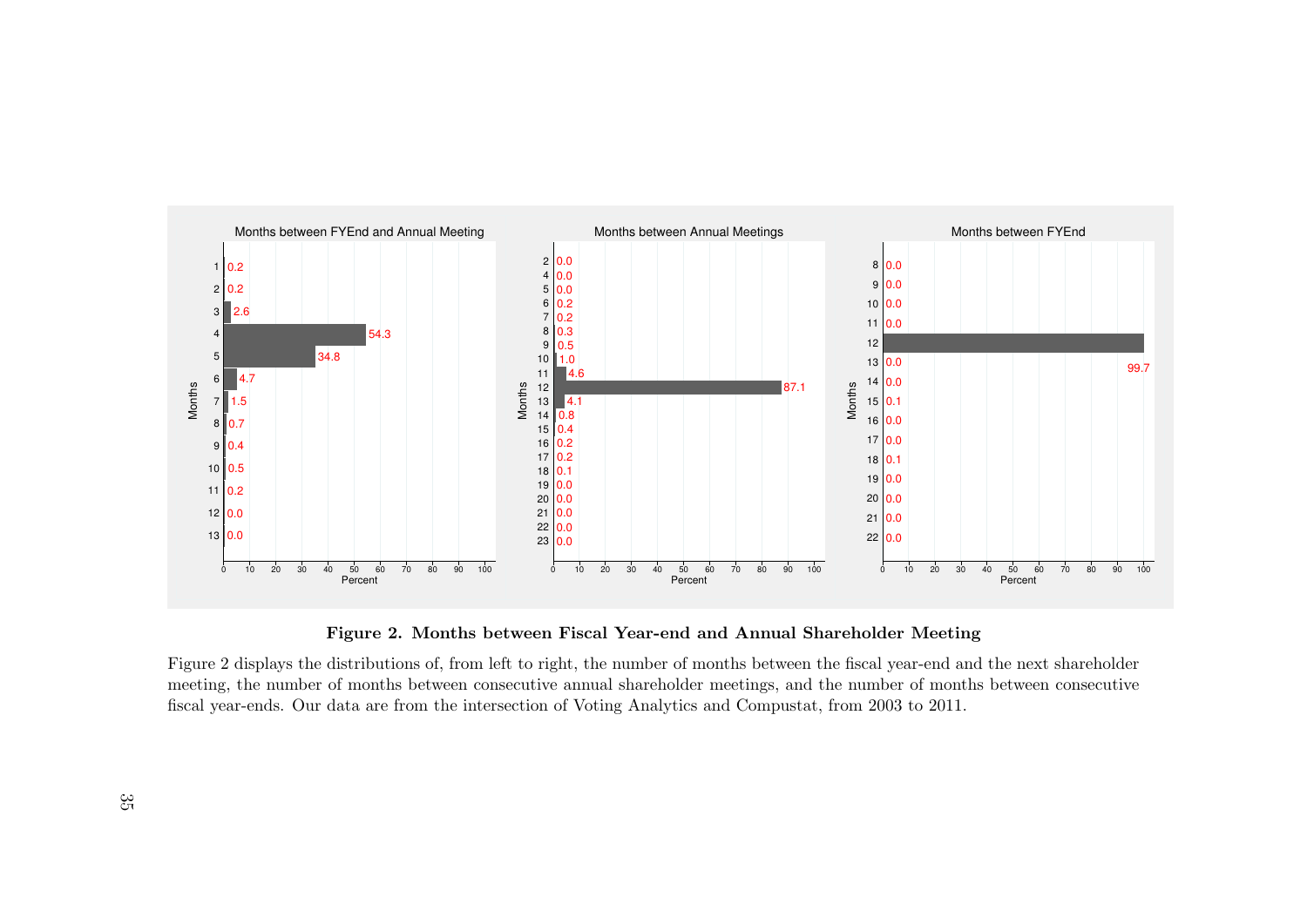<span id="page-37-0"></span>

Figure 3. Simulated Bivariate Distribution of Treatment Effects: OLS Estimates

This figure displays the nonparametric Gaussian kernel bivariate density estimates of the simulated OLS treatment effect estimates over all unique pairs of non-event trading dates from January 2 to June 30, 2010, where non-event estimates are obtained as follows:for each trading day, the two-day risk-adjusted returns are regressed on <sup>a</sup> treatment indicator, with and without fixed effects. Theleft-hand (right-hand) side of the figure reports simulated coefficients without (with) GICS6 industry fixed effects.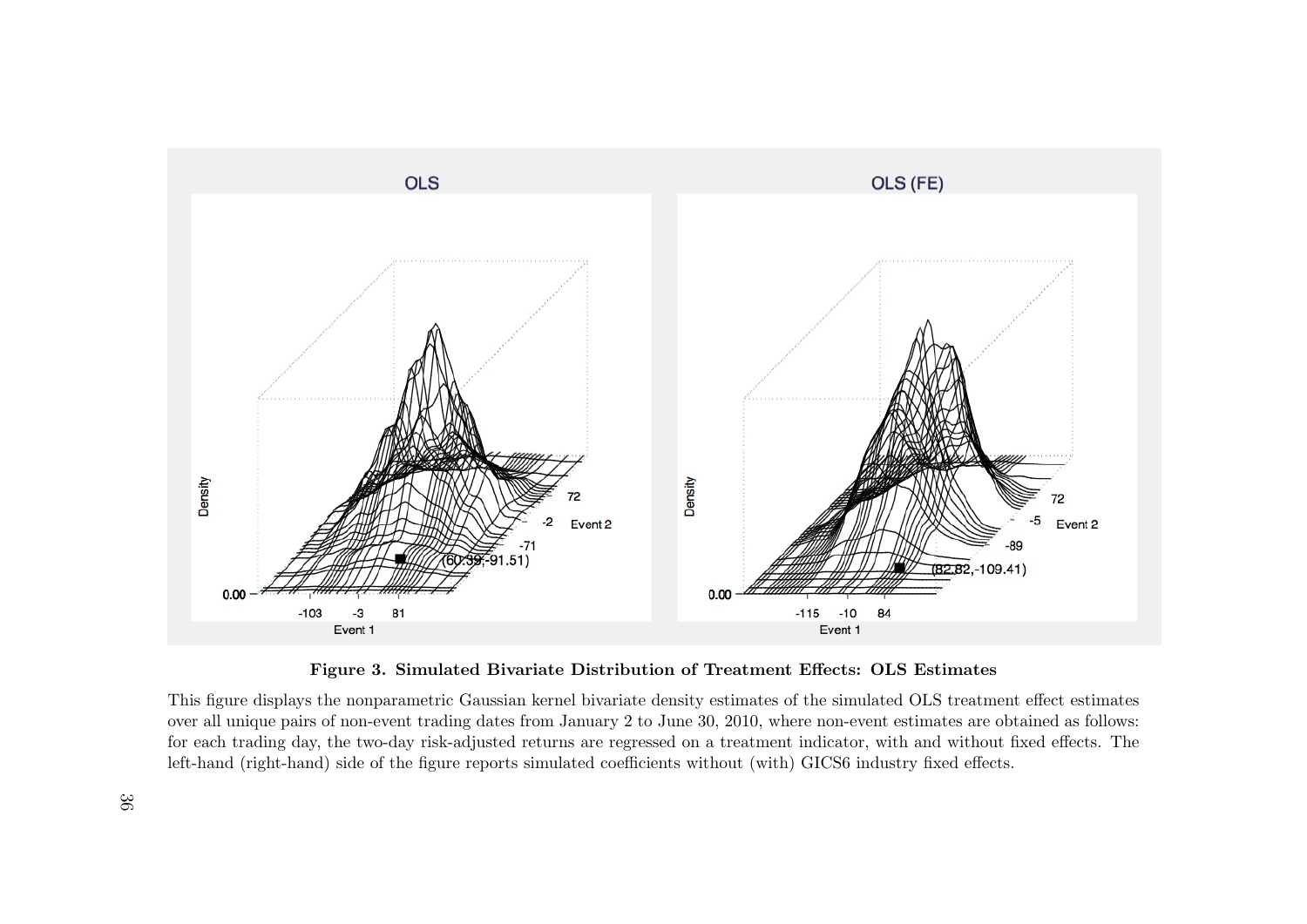

Figure 4. Simulated Bivariate Distribution of Treatment Effects: Propensity Score Estimates  $(m = 1)$ 

<span id="page-38-0"></span>This figure displays the nonparametric Gaussian kernel bivariate density estimates of the simulated propensity score estimates ofthe average treatment effect for the treated, simulated over all unique pairs of non-event trading dates from January 2 to June 30,2010, where non-event estimates are obtained as follows: for each trading day, the propensity score estimates are computed for thetreatment effect for the treated by matching for each treated firm the  $m = 1$  closest propensity-matched controls. The right-hand side figure reports simulated propensity score estimates that match controls within the same GICS4 industry grouping.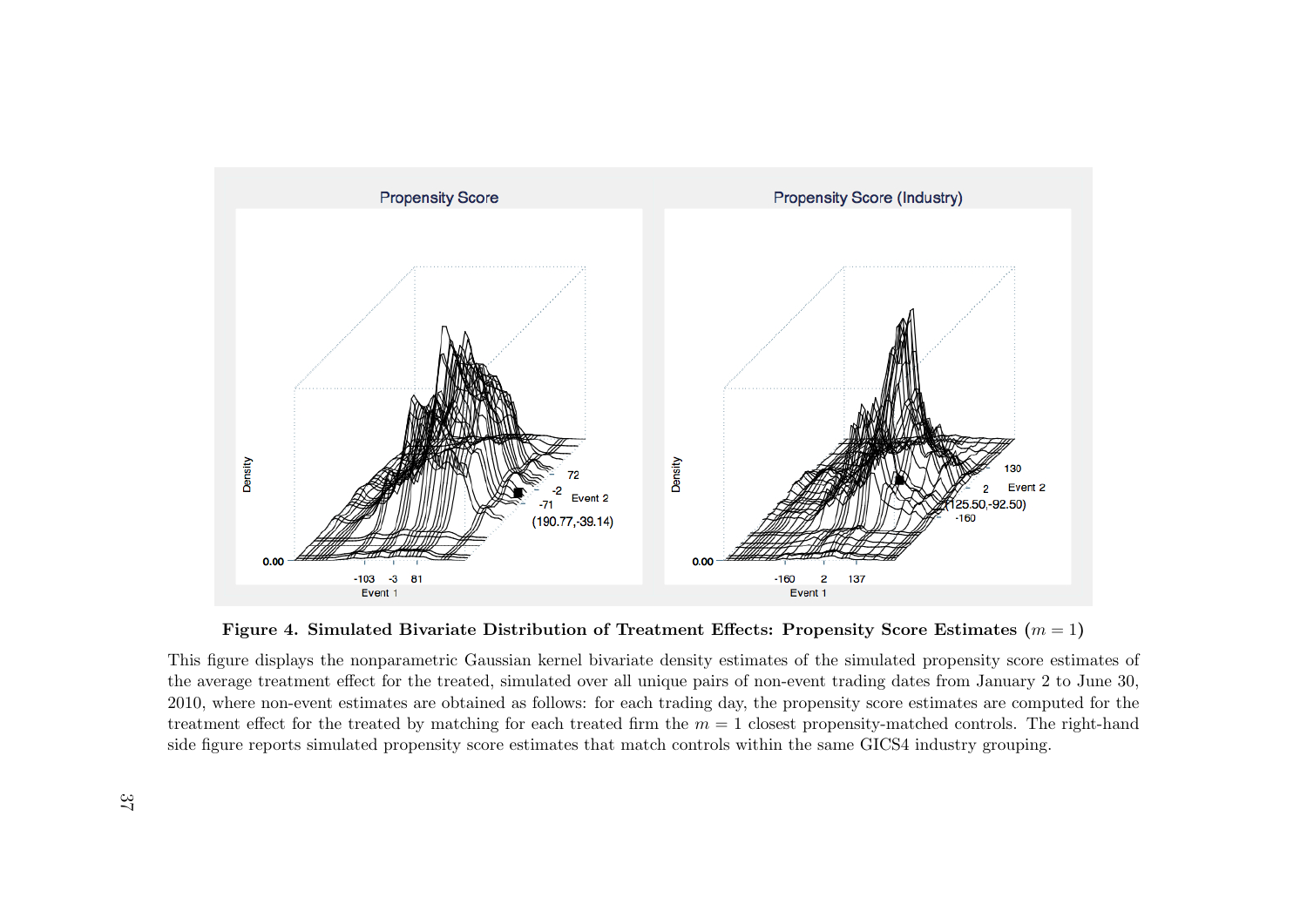

Figure 5. Simulated Bivariate Distribution of Treatment Effects: Propensity Score Estimates  $(m = 2)$ 

<span id="page-39-0"></span>This figure displays the nonparametric Gaussian kernel bivariate density estimates of the simulated propensity score estimates ofthe average treatment effect for the treated, simulated over all unique pairs of non-event trading dates from January 2 to June 30,2010, where non-event estimates are obtained as follows: for each trading day, the propensity score estimates are computed for thetreatment effect for the treated by matching for each treated firm the  $m = 2$  closest propensity-matched controls. The right-hand side figure reports simulated propensity score estimates that match controls within the same GICS4 industry grouping.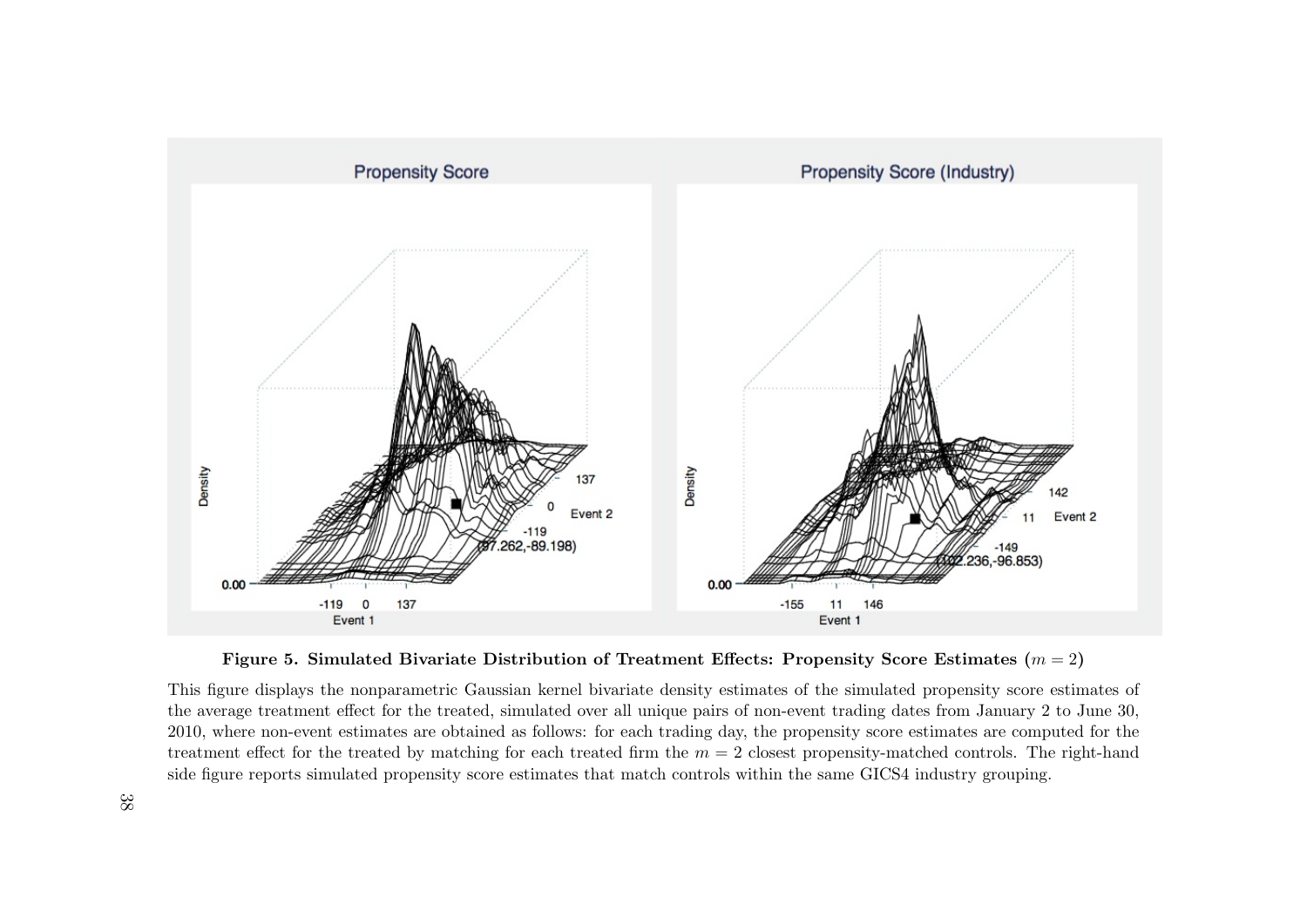#### <span id="page-40-0"></span>Table I. Announcement Returns around the Two Delaware Court Rulings

Table [I](#page-40-0) reports the results from pooled ordinary least squares (OLS) regressions, pooling the October 8, 2010 and November 23, 2010 ruling returns, of two-day risk-adjusted ruling announcement returns on a treated indicator variable and an indicator variable for the second event date (*Event 2*). We pool the two events and multiply risk-adjusted returns on the second event date by -1. Risk-adjusted returns are computed in two steps, as follows. First, each firm's loadings on the [Fama and French](#page-33-11) [\(1993\)](#page-33-11) three factors and the [Fama and French](#page-33-12) [\(1996\)](#page-33-12) UMD momentum factor are estimated using the most recently available 120 trading days' data ending on or prior to June 30, 2010. Second, risk-adjusted announcement window returns are obtained by taking the residuals from a cross-sectional regression of raw announcement window returns on the estimated factor sensitivities. Even (odd) columns report results estimated with (without) six-digit GICS industry fixed effects. Regressions in columns (1) and (2) are estimated for the sample of staggered-board firms and columns (3) and (4) are estimates for the sample of firms without staggered boards. Cluster-robust standard errors, clustered at the six-digit GICS level, appear immediately below the coefficient estimates in parentheses. Levels of significance are indicated by  $\ast$ ,  $\ast\ast$ , and  $\ast\ast\ast$  for 10%, 5%, and 1%, respectively.

|                | (1)       | (2)       | (3)       | (4)       |
|----------------|-----------|-----------|-----------|-----------|
|                |           |           |           | Placebo   |
|                | No FE     | FE        | No FE     | FE.       |
| <i>Treated</i> | $0.7595*$ | $0.9612*$ | 0.0291    | 0.1407    |
|                | (0.419)   | (0.513)   | (0.581)   | (0.820)   |
| Event 2        | 0.1735    | 0.1735    | $-0.1055$ | $-0.1055$ |
|                | (0.425)   | (0.458)   | (0.493)   | (0.532)   |
| Cons           | $-0.3136$ | $-0.4254$ | 0.3623    | 0.2846    |
|                | (0.341)   | (0.461)   | (0.660)   | (0.704)   |
| Observations   | 278       | 278       | 316       | 316       |
| Adj. Rsq       | 0.003     | 0.027     | 0.006     | 0.005     |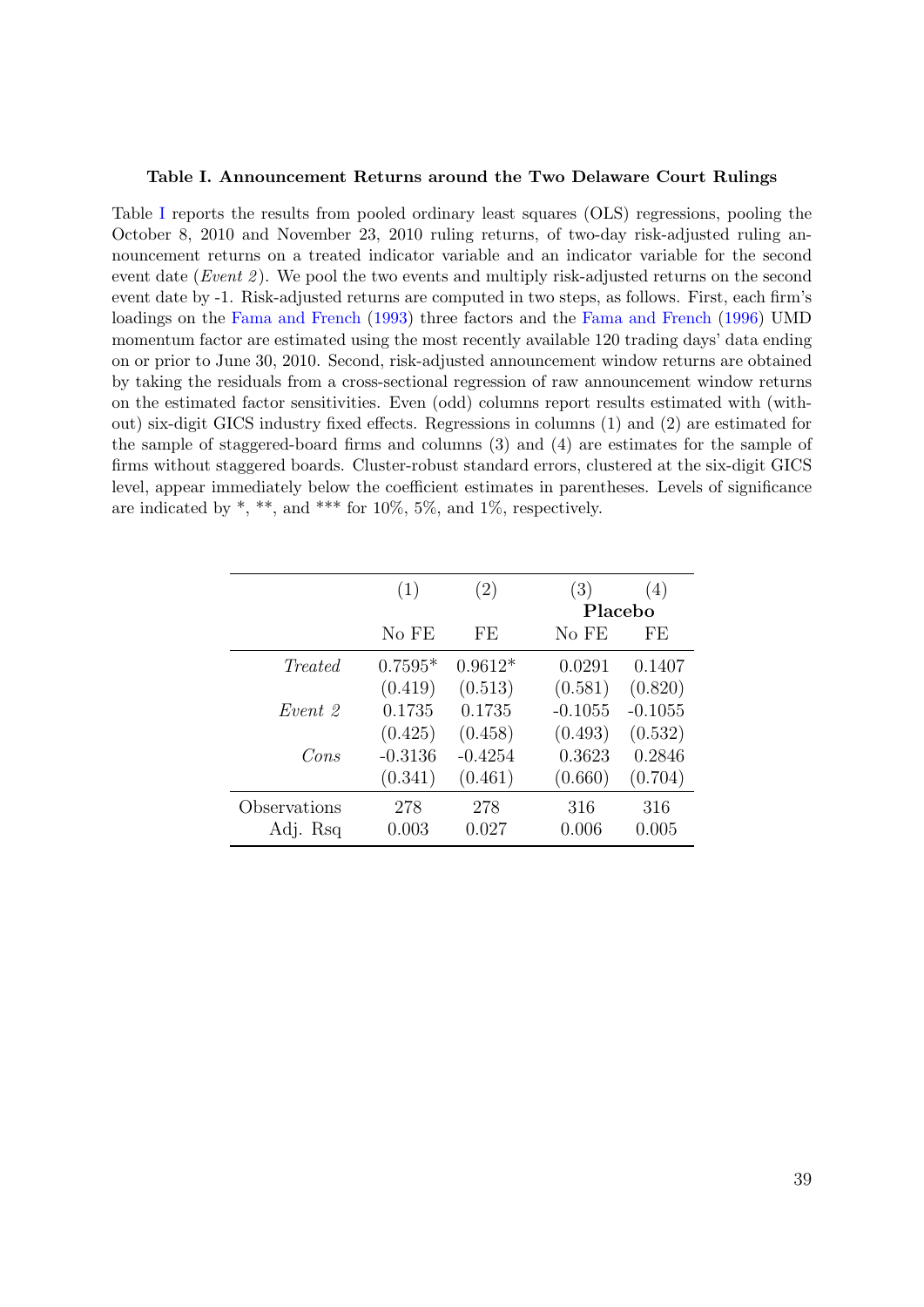#### Table II. Propensity Scores

<span id="page-41-0"></span>Table [II](#page-41-0) reports the regression coefficients from logistic regressions of the treatment indicators on observable firm characteristics associated with a firm's takeover likelihood, as well as its likelihood to choose an annual shareholder meeting later in the calendar year. Treatment group definitions are as described in Section 4.1. Industry-adjusted  $Q(Q)$  is defined as Tobin's  $Q$  less the GICS6 industry median, where Q is defined as the market value of assets divided by the book value of assets where the market value of assets equals the book value of assets plus market value of common stock less the sum of the book value of common stock and balance sheet deferred taxes. Here, Ind-adjusted PPE/Assets ( $PP\&E$ ) is defined as the ratio of plant, property, and equipment to total assets less the GICS6 industry median; Ind-adjusted Cash/Assets  $(Cash)$  is defined as the log of the ratio of cash to total assets less the GICS6 industry median; Size is defined as the log of market capitalization taken from the most recently available annual financial statements; Industry Takeover Intensity (*Takeover*  $\%$ ) is defined as the proportion of firms in the GICS4 industry that were acquired in calendar year 2009; Ind-adjusted Leverage (Leverage) is the ratio of long-term debt to assets less the GICS6 industry median; Ind-adjusted ROA (ROA) is defined as ROA less the GICS6 industry median, where ROA is defined as operating income divided by the book value of assets from the end of the previous fiscal year; and Top 10 Owners is defined as the total percentage of the equity holdings of the top 10 owners. Column (1) reports the estimated logistic coefficients and column (2) reports each variable's marginal effects (MFX) evaluated at the means. Levels of significance are indicated by \*, \*\*, and \*\*\* for 10%, 5%, and 1%, respectively.

|                 | (1)         | (2)         |
|-----------------|-------------|-------------|
|                 |             | MFX         |
| Q               | $-0.021$    | $-0.005$    |
|                 | (0.12)      | (0.03)      |
| <i>PP&amp;E</i> | 0.912       | 0.223       |
|                 | (1.50)      | (0.37)      |
| Cash            | $-0.005$    | $-0.001$    |
|                 | (0.21)      | (0.05)      |
| Size            | $-0.429***$ | $-0.105***$ |
|                 | (0.13)      | (0.03)      |
| Takeover %      | 25.198***   | $6.172***$  |
|                 | (6.71)      | (1.66)      |
| Leverage        | $-0.524$    | $-0.128$    |
|                 | (0.96)      | (0.23)      |
| ROA             | $2.632***$  | $0.645***$  |
|                 | (0.99)      | (0.24)      |
| Top 10 Owners   | $-0.014$    | $-0.004$    |
|                 | (0.01)      | 0.00        |
| Observations    | 139         | 139         |
| Pseudo $R^2$    | $0.125\,$   | 0.125       |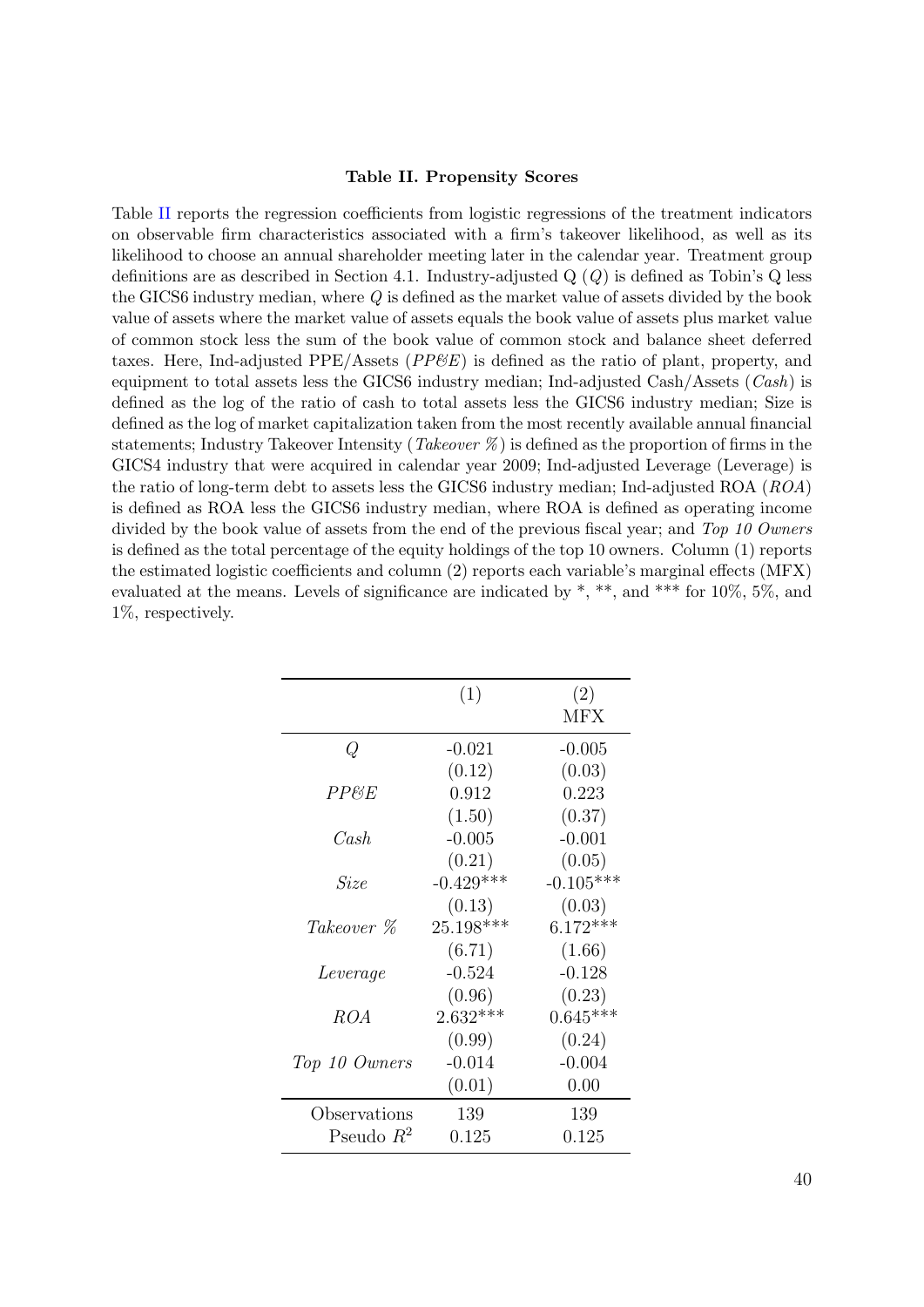#### Table III. Matched Sample Covariate Balance

<span id="page-42-0"></span>Table [III](#page-42-0) reports the means of firm characteristics by treatment and control firms and the differences in means, as well as their statistical significance. Panel A reports the means for the unmatched sample of treatment and control firms. Panel B reports the differences in means in the propensity-score-matched sample. Panel C reports the differences in means in the propensityscore-matched sample where we also match each treated firm to a control firm within the same GICS4 industry. Levels of significance are indicated by  $\ast$ ,  $\ast\ast$ , and  $\ast\ast\ast$  for 10%, 5%, and 1%, respectively.

|               | Treatment | Control   | Diff      |     |
|---------------|-----------|-----------|-----------|-----|
| Propensity    | 0.6236    | 0.4675    | 0.1560    | *** |
| O             | 0.2954    | 0.5240    | $-0.2285$ |     |
| PPEE          | 0.0100    | $-0.0034$ | 0.0135    |     |
| Cash          | 0.0406    | $-0.0095$ | 0.0501    |     |
| Size          | 5.7922    | 6.7301    | $-0.9379$ | *** |
| Takeover %    | 0.0584    | 0.0463    | 0.0121    | *** |
| Leverage      | 0.0702    | 0.0805    | $-0.0103$ |     |
| ROA           | 0.0105    | 0.0111    | $-0.0006$ |     |
| Top 10 Owners | 39.9186   | 42.8912   | $-2.9726$ |     |

Panel A: Unmatched Sample

|  |  | Panel B: Matched Sample |  |
|--|--|-------------------------|--|
|--|--|-------------------------|--|

|               |           | $m=1$     |           | $m=2$     |           |       |  |
|---------------|-----------|-----------|-----------|-----------|-----------|-------|--|
|               | Treatment | Control   | Diff      | Control   | Diff      |       |  |
| Propensity    | 0.6236    | 0.6156    | 0.0079    | 0.6117    | 0.0119    |       |  |
| Q             | 0.2954    | 0.0351    | 0.2604    | 0.0806    | 0.2149    |       |  |
| PPESE         | 0.0100    | 0.0139    | $-0.0039$ | 0.0199    | $-0.0099$ |       |  |
| Cash          | 0.0406    | 0.0058    | 0.0348    | 0.0566    | $-0.0160$ |       |  |
| Size          | 5.7922    | 5.7997    | $-0.0075$ | 5.5971    | 0.1951    |       |  |
| Delaware Inc  | 1.0000    | 1.0000    | 0.0000    | 1.0000    | 0.0000    |       |  |
| Takeover %    | 0.0584    | 0.0585    | $-0.0001$ | 0.0544    | 0.0041    |       |  |
| Leverage      | 0.0702    | 0.0360    | 0.0342    | 0.0510    | 0.0192    |       |  |
| ROA           | 0.0105    | $-0.0341$ | 0.0445    | $-0.0518$ | 0.0623    | $***$ |  |
| Top 10 Owners | 39.9186   | 39.5614   | 0.3572    | 36.7835   | 3.1351    |       |  |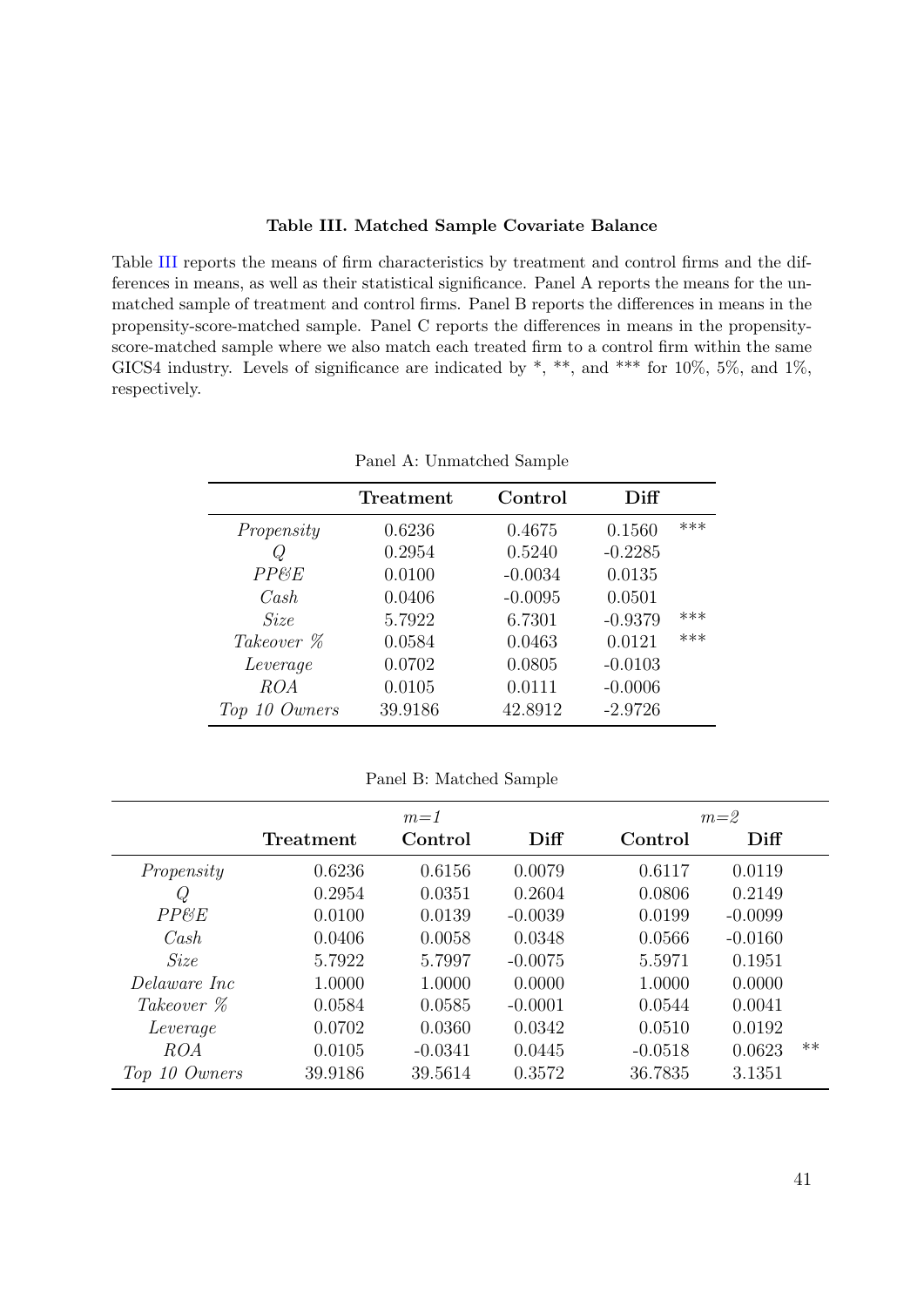## Table III Continued

|               |           | $m=1$     |           | $m=2$           |                  |
|---------------|-----------|-----------|-----------|-----------------|------------------|
|               | Treatment | Control   | Diff      | Control         | Diff             |
| Propensity    | 0.6236    | 0.6121    | 0.0115    | 0.5987          | 0.0248           |
| Q             | 0.2954    | 0.4529    | $-0.1574$ | 0.4419          | $-0.1465$        |
| PPESE         | 0.0100    | 0.0244    | $-0.0144$ | 0.0343          | $-0.0243$        |
| Cash          | 0.0406    | 0.2356    | $-0.1950$ | 0.2042          | $-0.1636$        |
| <i>Size</i>   | 5.7922    | 5.7971    | $-0.0050$ | 5.7971          | $-0.0050$        |
| Delaware Inc  | 1.0000    | 1.0000    | 0.0000    | 1.0000          | 0.0000           |
| Takeover %    | 0.0584    | 0.0564    | 0.0020    | 0.0531          | $\ast$<br>0.0053 |
| Leverage      | 0.0702    | 0.0037    | 0.0665    | $***$<br>0.0312 | 0.0389           |
| ROA           | 0.0105    | $-0.0236$ | 0.0341    | $-0.0245$       | 0.0350           |
| Top 10 Owners | 39.9186   | 40.7487   | $-0.8301$ | 39.2241         | 0.6945           |

Panel C: Matched Sample, by GICS4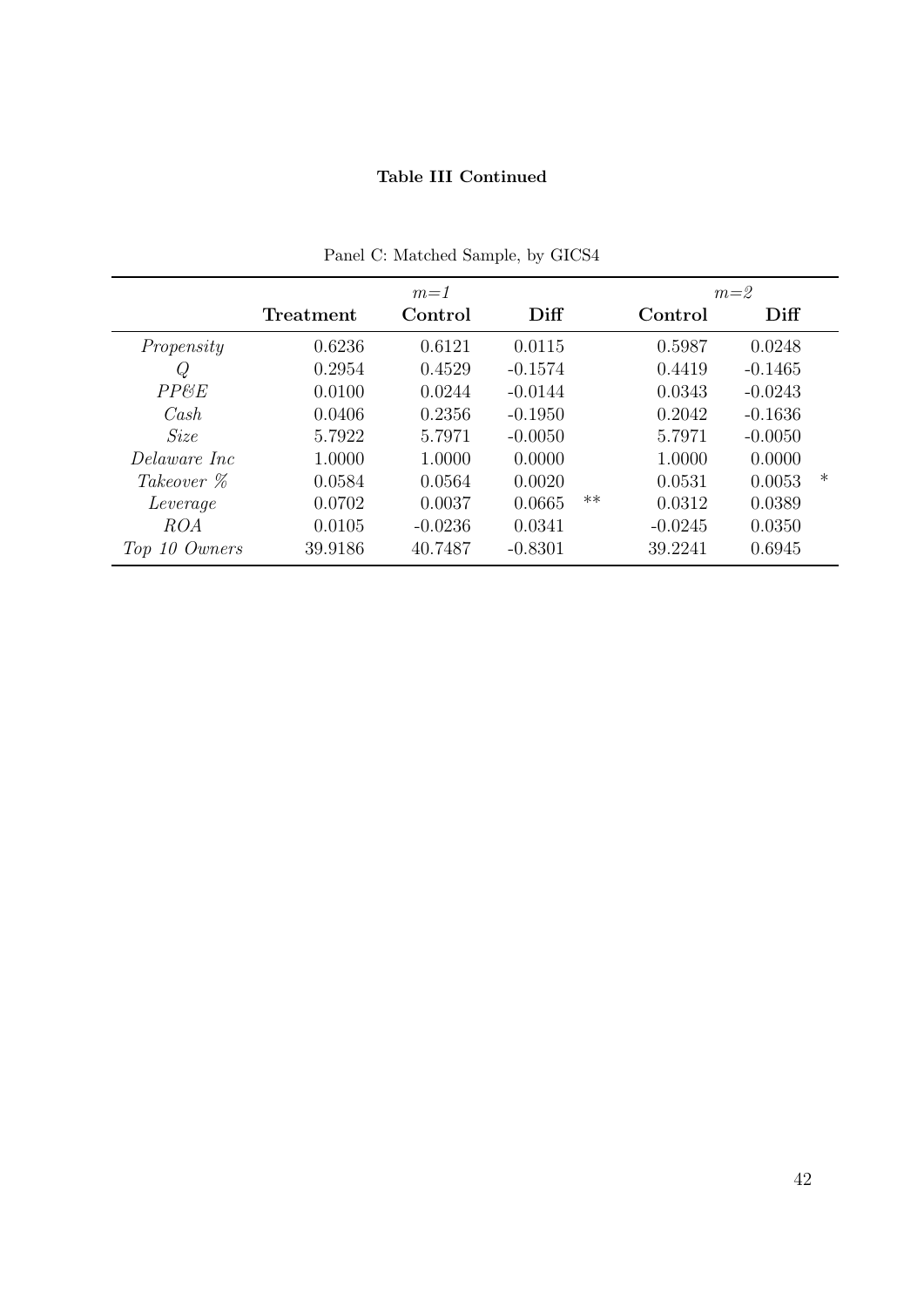#### Table IV. Propensity Score Matching Estimates

<span id="page-44-0"></span>Table [IV](#page-44-0) reports the propensity score bias-corrected matching estimates of the average treatment effect on treated firms (*Treated*). In column 1 (3), the propensity-score-matching estimators match, for each treated firm,  $m = 1$  ( $m = 2$ ) firms with the closest propensity scores. In column 2 (4), the propensity-score-matching estimators match, for each treated firm,  $m = 1$  $(m = 2)$  firms with the closest propensity scores within the same GICS4 industry. Standard errors are heteroskedasticity-robust following [Abadie and Imbens](#page-32-13) [\(2006\)](#page-32-13) and are reported below the treatment effect estimates in parentheses. Panel A (B) is estimated for the sample of firms with (without) staggered boards. Observations report the total number of observations (treated and control) across two events. Levels of significance are indicated by  $a, *, **$ , and \*\*\* for 11%, 10%, 5%, and 1%, respectively.

| Panel A      |         |                                 |         |           |  |
|--------------|---------|---------------------------------|---------|-----------|--|
|              | (1)     | (2)                             | (3)     | (4)       |  |
|              |         | $m=1$                           |         | $m=2$     |  |
|              |         | Industry                        |         | Industry  |  |
|              |         | <b>Treated</b> 1.1496a 1.0900** | 0.9648  | $0.9954*$ |  |
|              | (0.716) | (0.504)                         | (0.782) | (0.549)   |  |
| Observations | 308     | 308                             | 308     | 308       |  |

 $(1)$   $(2)$   $(3)$   $(4)$  $m=1$   $m=2$ Industry Industry Treated -1.1369 -0.9012 -0.2032 -0.0542  $(1.102)$   $(1.098)$   $(0.781)$   $(0.667)$ Observations 304 304 304 304